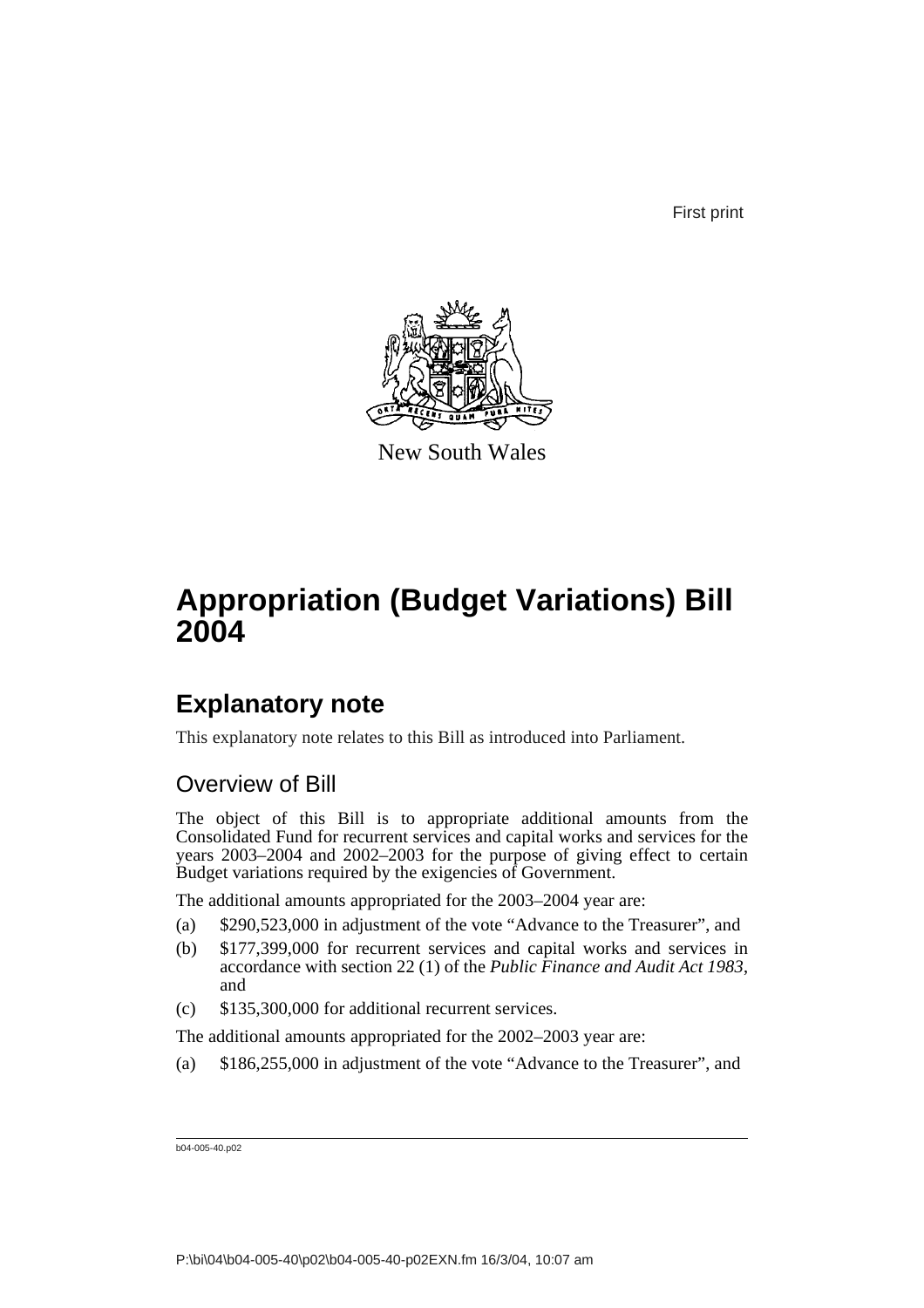Explanatory note

(b) \$779,774,000 for recurrent services and capital works and services in accordance with section 22 (1) of the *Public Finance and Audit Act 1983*.

# Outline of provisions

# **Part 1 Preliminary**

**Clause 1** sets out the name (also called the short title) of the proposed Act.

**Clause 2** provides that the proposed Act commences on the date of assent.

# **Part 2 Budget variations 2003–2004**

**Clause 3** appropriates the additional amount in adjustment of the vote "Advance to the Treasurer", 2003–2004, the details of which are set out in Column 1 of Schedule 1.

**Clause 4** appropriates the additional amounts for recurrent services and capital works and services under section 22 (1) of the *Public Finance and Audit Act 1983*, the details of which are set out in Column 2 of Schedule 1. Because these amounts are appropriated by the proposed Act, subclause (2) removes the requirement of the *Public Finance and Audit Act 1983* that details of them be included in the Appropriation Act for the 2004–2005 financial year.

**Clause 5** appropriates the additional amounts for recurrent services, the details of which are set out in Column 3 of Schedule 1.

# **Part 3 Budget variations 2002–2003**

**Clause 6** appropriates the additional amount in adjustment of the vote "Advance to the Treasurer", 2002–2003, the details of which are set out in Column 1 of Schedule 2.

**Clause 7** appropriates the additional amounts for recurrent services and capital works and services under section 22 (1) of the *Public Finance and Audit Act 1983*, the details of which are set out in Column 2 of Schedule 2. Because these amounts are appropriated by the proposed Act, subclause (2) removes the requirement of the *Public Finance and Audit Act 1983* that details of them be included in the Appropriation Act for the 2004–2005 financial year.

# **Part 4 General**

**Clause 8** makes it clear that the sums appropriated by the proposed Act are in addition to any other sums appropriated in respect of the year 2002–2003 or 2003–2004.

Explanatory note page 2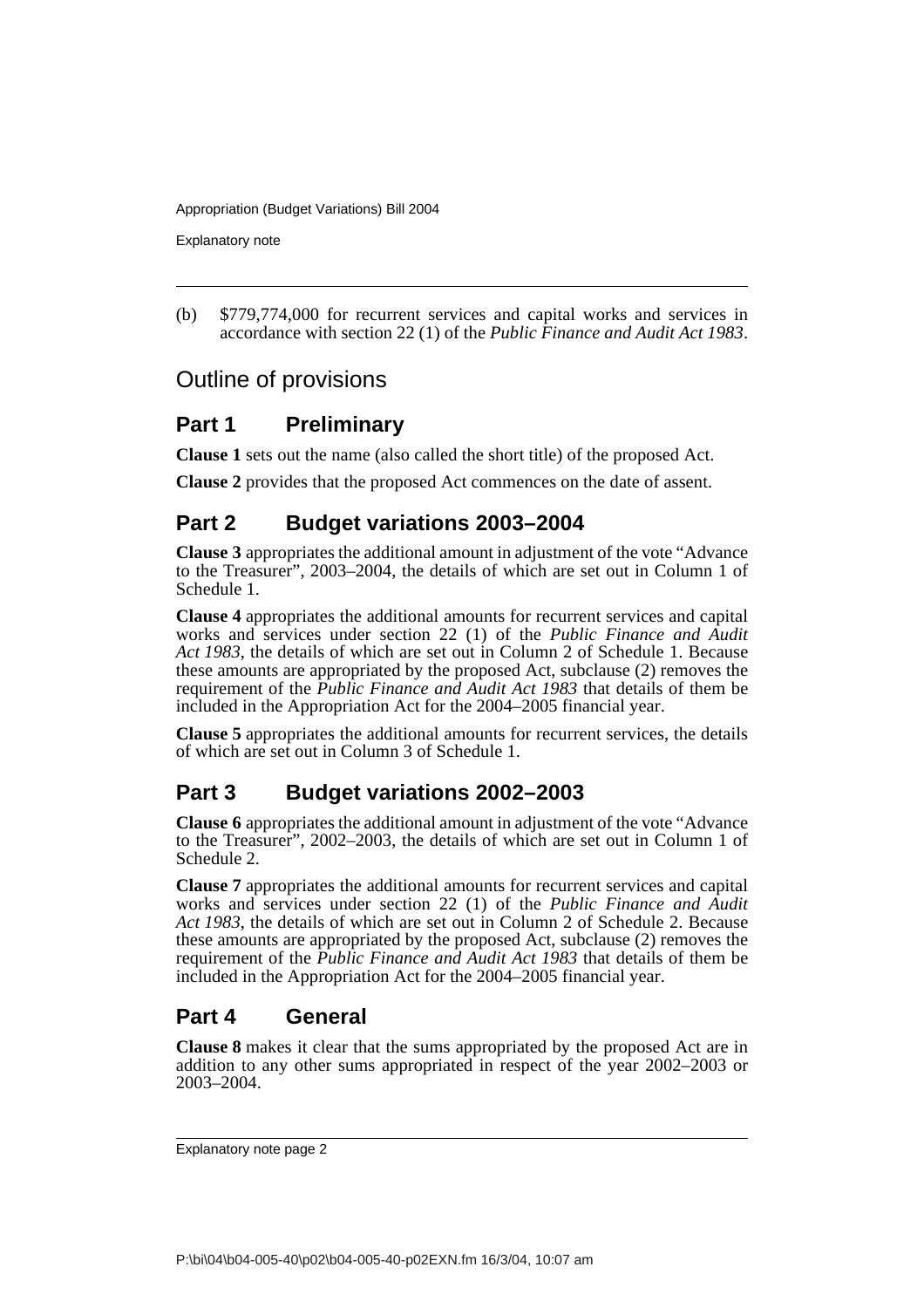Explanatory note

**Clause 9** contains miscellaneous provisions concerning the operation of the proposed Act. Subclause (1) provides that the proposed Act is to be construed as part of the annual Appropriation Act or Acts. (This emphasises that the appropriations are part of budgetary process for the year 2002–2003 or 2003– 2004, and ensures that terms are construed consistently.) Subclause (2) is consequential on subclause (1) and makes it clear that the appropriations are not limited to meeting shortfalls from other appropriations. Subclause (3) validates any payment of the appropriated sums before the date of assent to the proposed Act. Subclause (3) also provides that the proposed subsection applies whether or not the proposed Act is assented to during or after the year 2002–2003 or 2003– 2004. (This removes an argument, based on section 23 of the *Public Finance and Audit Act 1983*, that the appropriation lapses at the close of the financial year.)

**Clause 10** validates, to the extent (if any) to which it may be necessary to do so, the approval or expenditure, before the date of assent to the proposed Act, of any sum to which the proposed Act applies.

**Clause 11** makes it clear that a reference to an agency specified in Schedule 1 or 2 includes any predecessor of the agency that was responsible for the recurrent services, or capital works and services, specified in relation to the agency in Schedule 1 or 2 in the financial year concerned. This provision is included because Schedules 1 and 2 refer to Departments and other agencies by their current names. Names of Departments and other agencies may have changed during the financial years concerned because of administrative changes.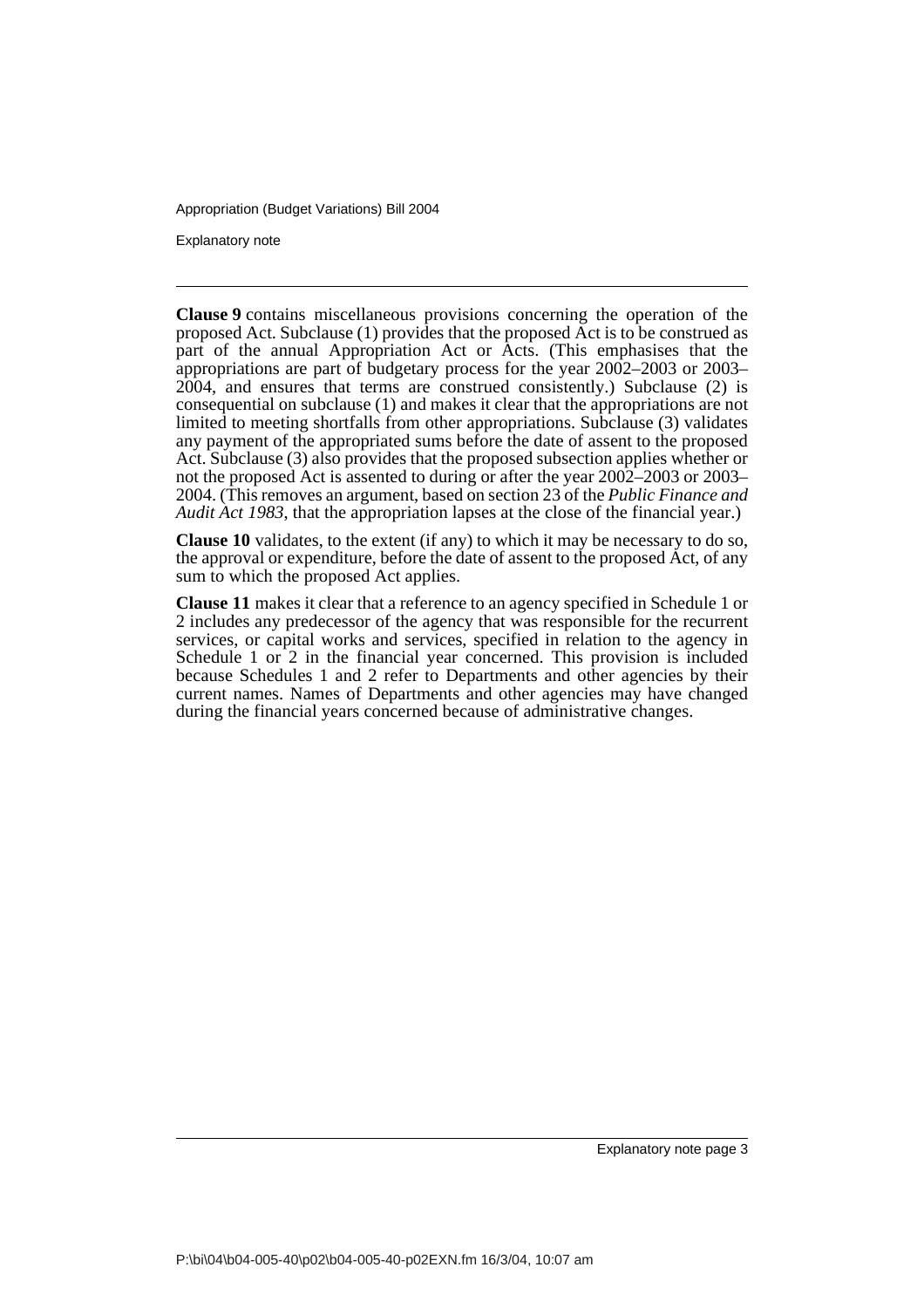Explanatory note

Explanatory note page 4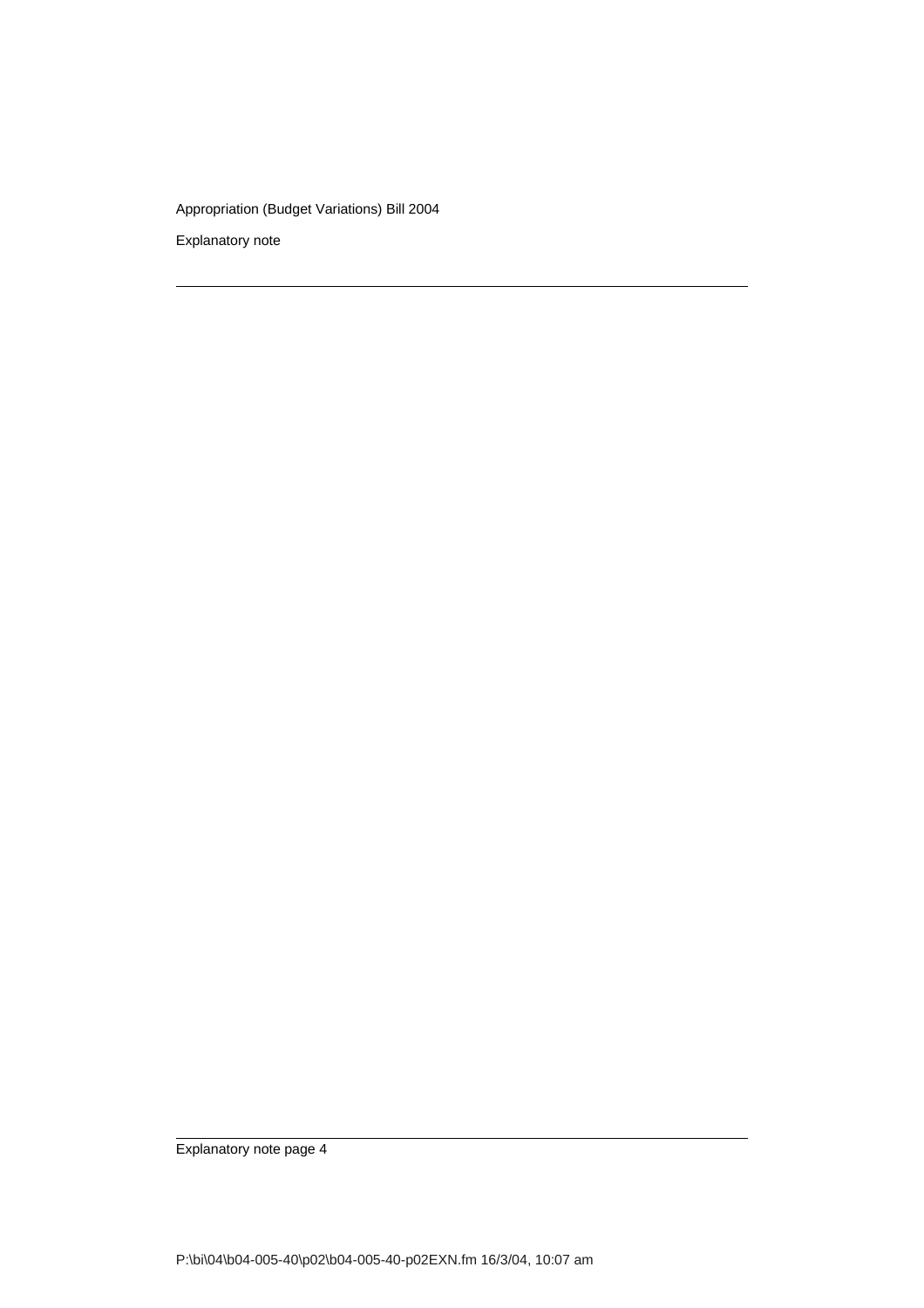First print



New South Wales

# **Appropriation (Budget Variations) Bill 2004**

# **Contents**

| Part 1 |             | <b>Preliminary</b>                                                                                                                                                                                           | Page                |
|--------|-------------|--------------------------------------------------------------------------------------------------------------------------------------------------------------------------------------------------------------|---------------------|
|        | 2           | Name of Act<br>Commencement                                                                                                                                                                                  | 2<br>$\overline{2}$ |
| Part 2 |             | <b>Budget variations 2003-2004</b>                                                                                                                                                                           |                     |
|        | 3<br>4<br>5 | Adjustment of "Advance to the Treasurer", 2003–2004<br>Payments made during 2003-2004 under section 22 of the<br>Public Finance and Audit Act 1983<br>General appropriation from Consolidated Fund 2003–2004 | 3<br>3<br>3         |
| Part 3 |             | <b>Budget variations 2002-2003</b>                                                                                                                                                                           |                     |
|        | 6<br>7      | Adjustment of "Advance to the Treasurer", 2002-2003<br>Payments made during 2002-2003 under section 22 of the<br>Public Finance and Audit Act 1983                                                           | 4<br>4              |

b04-005-40.p02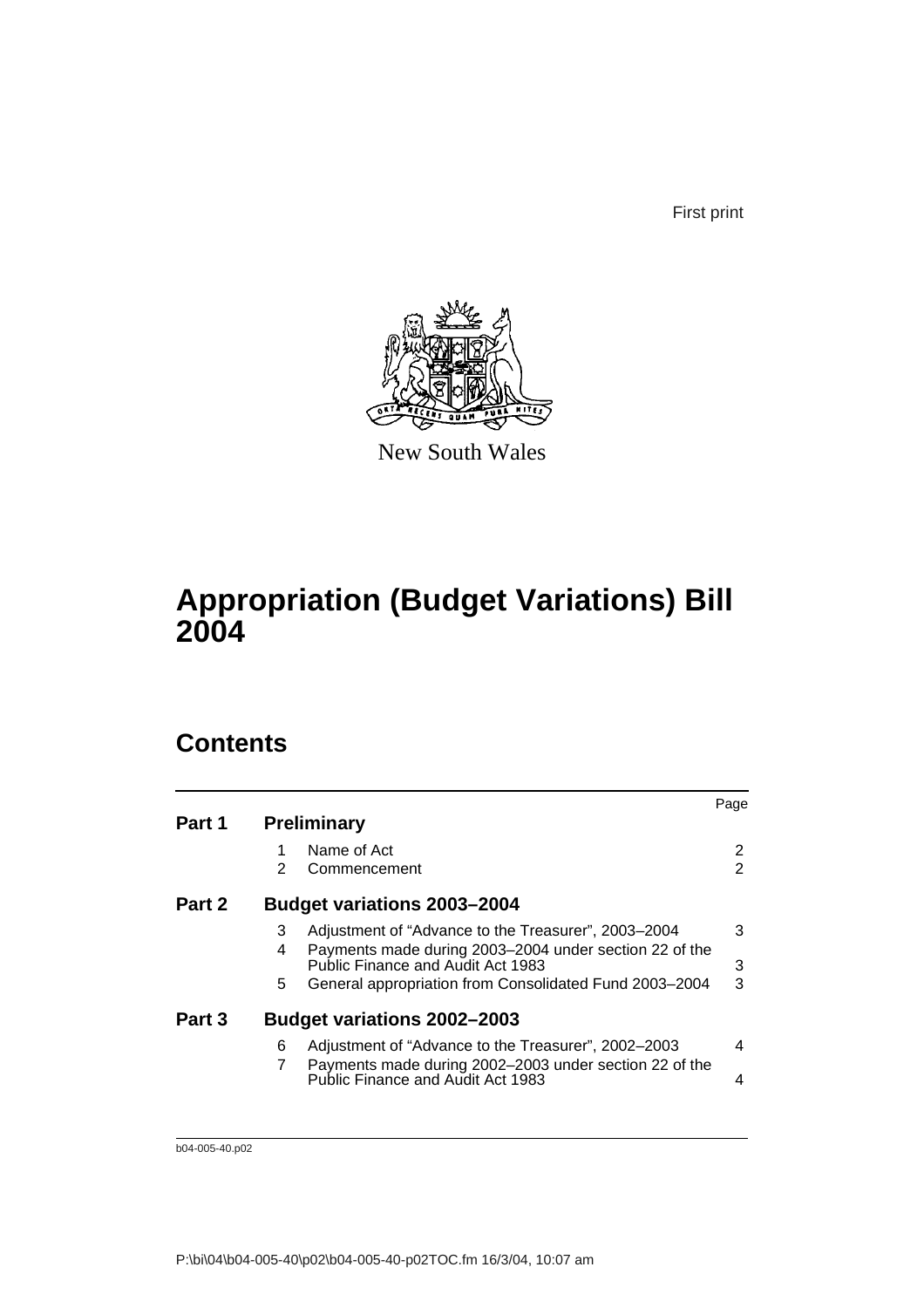**Contents** 

|                   |    |                           | Page |
|-------------------|----|---------------------------|------|
| Part 4            |    | General                   |      |
|                   | 8  | Additional appropriations | 5    |
|                   | 9  | Operation of Act          | 5    |
|                   | 10 | Validation of expenditure | 5    |
|                   | 11 | References to agencies    | 5    |
| <b>Schedule 1</b> |    | Payments during 2003-2004 |      |
| <b>Schedule 2</b> |    | Payments during 2002-2003 | 35   |

Contents page 2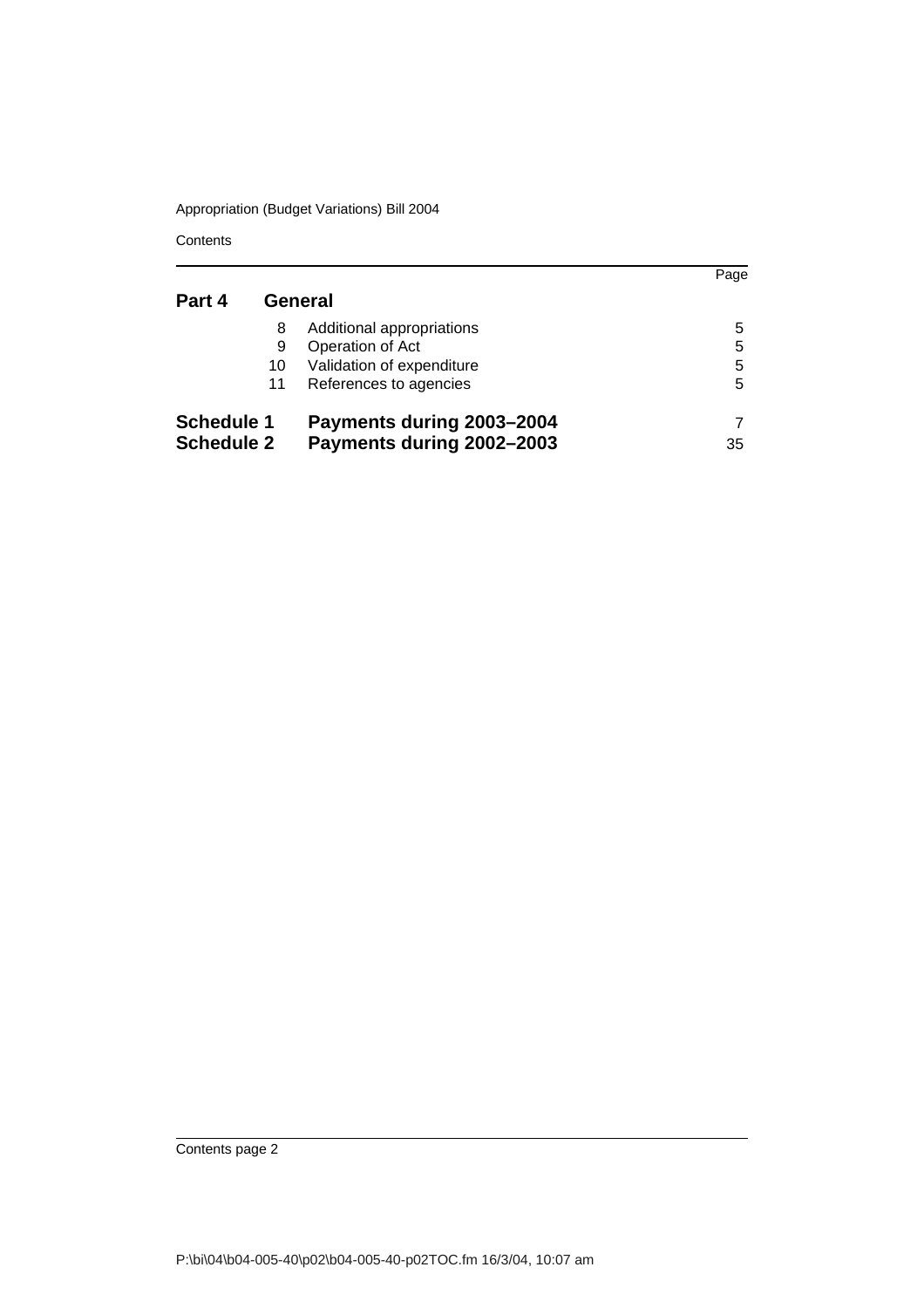

New South Wales

# **Appropriation (Budget Variations) Bill 2004**

No , 2004

## **A Bill for**

An Act to appropriate additional amounts out of the Consolidated Fund for the years 2003–2004 and 2002–2003 for the purpose of giving effect to certain Budget variations required by the exigencies of Government.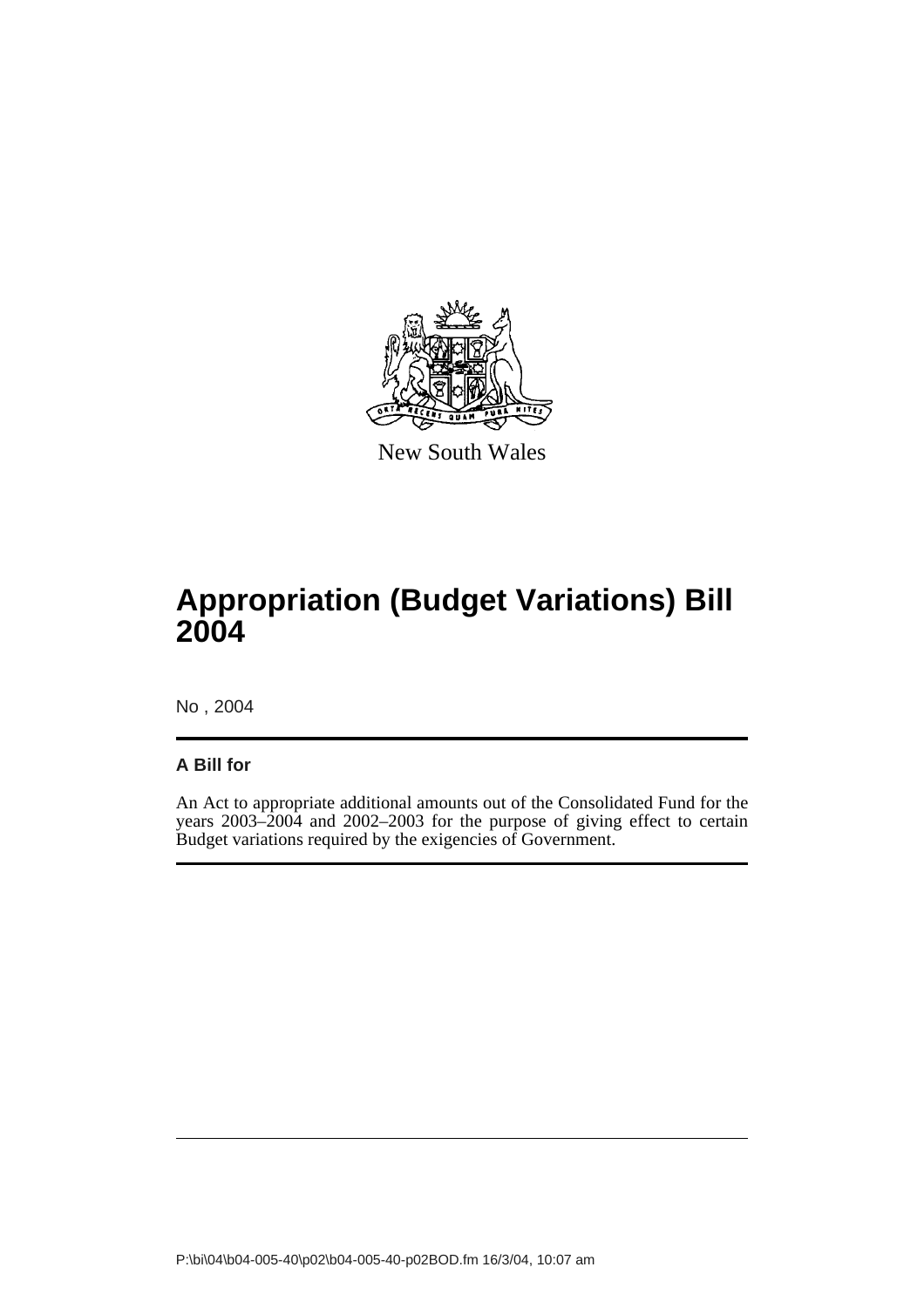| Clause 1 | Appropriation (Budget Variations) Bill 2004 |
|----------|---------------------------------------------|
| Part 1   | Preliminary                                 |

|   | 1<br>The Legislature of New South Wales enacts:                     |   |  |
|---|---------------------------------------------------------------------|---|--|
|   | <b>Preliminary</b><br>Part 1                                        | 2 |  |
| 1 | Name of Act                                                         | 3 |  |
|   | This Act is the <i>Appropriation (Budget Variations) Act 2004</i> . | 4 |  |
| 2 | <b>Commencement</b>                                                 | 5 |  |
|   | This Act commences on the date of assent.                           | 6 |  |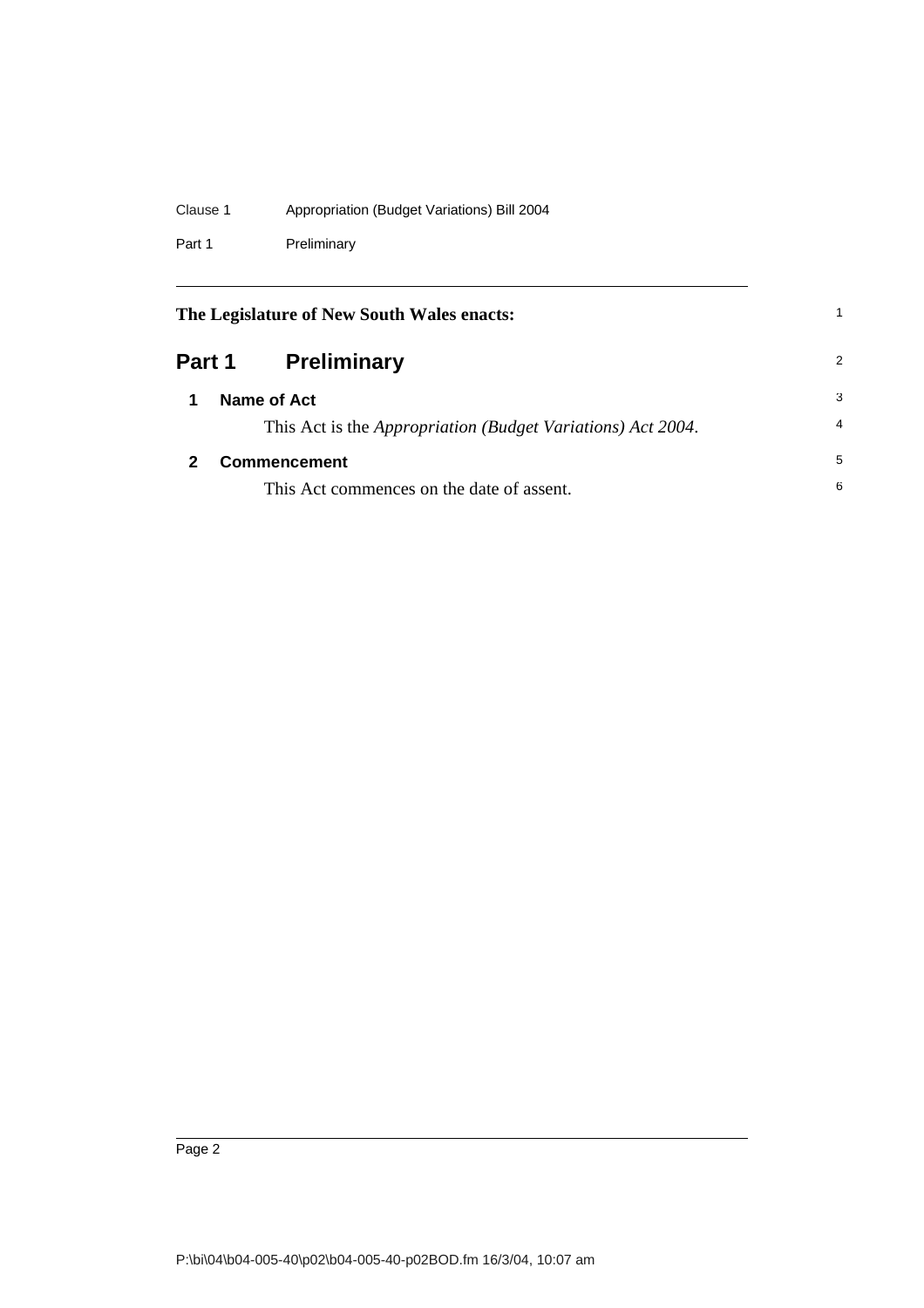Appropriation (Budget Variations) Bill 2004 Clause 3

Budget variations 2003–2004 **Part 2** 

**Part 2** 

|   | art 2 | <b>Budget variations 2003-2004</b>                                                                                                | $\mathbf{1}$   |
|---|-------|-----------------------------------------------------------------------------------------------------------------------------------|----------------|
| 3 |       | Adjustment of "Advance to the Treasurer", 2003-2004                                                                               | 2              |
|   |       | The sum of \$290,523,000 is hereby appropriated out of the                                                                        | 3              |
|   |       | Consolidated Fund in adjustment of the vote "Advance to the                                                                       | $\overline{4}$ |
|   |       | Treasurer", 2003–2004, for supplementary charges made during the                                                                  | 5<br>6         |
|   |       | year 2003–2004 in the amounts specified in Column 1 of Schedule 1                                                                 | $\overline{7}$ |
|   |       | for recurrent services, and capital works and services, specified<br>opposite those amounts in Schedule 1.                        | 8              |
| 4 |       | Payments made during 2003-2004 under section 22 of the Public<br><b>Finance and Audit Act 1983</b>                                | 9<br>10        |
|   | (1)   | The sum of $$177,399,000$ , being the total of the sums specified in                                                              | 11             |
|   |       | Column 2 of Schedule 1, and made in anticipation of appropriation                                                                 | 12             |
|   |       | by Parliament under section 22 (1) of the Public Finance and Audit                                                                | 13             |
|   |       | Act 1983, is hereby appropriated out of the Consolidated Fund to                                                                  | 14             |
|   |       | provide for the payments for recurrent services, and capital works                                                                | 15             |
|   |       | and services, required for the exigencies of Government during the<br>year 2003–2004 specified opposite those sums in Schedule 1. | 16<br>17       |
|   | (2)   | Section 22 (2) of the <i>Public Finance and Audit Act 1983</i> does not                                                           | 18             |
|   |       | apply to the sums to which this section applies.                                                                                  | 19             |
| 5 |       | <b>General appropriation from Consolidated Fund 2003-2004</b>                                                                     | 20             |
|   | (1)   | Out of the Consolidated Fund there are hereby appropriated the                                                                    | 21             |
|   |       | sums specified in Column 3 of Schedule 1, to the Minister specified                                                               | 22             |
|   |       | in relation to those sums, for recurrent services, which sums may be                                                              | 23             |
|   |       | issued and applied for or towards the several uses and purposes of                                                                | 24             |
|   |       | the Government for the year 2003–2004 specified opposite those                                                                    | 25             |
|   |       | sums in Schedule 1.                                                                                                               | 26             |
|   | (2)   | The total sum appropriated out of the Consolidated Fund in                                                                        | 27             |
|   |       | accordance with the provisions of this section and Schedule 1 is the                                                              | 28             |

Page 3

29

sum of \$135,300,000.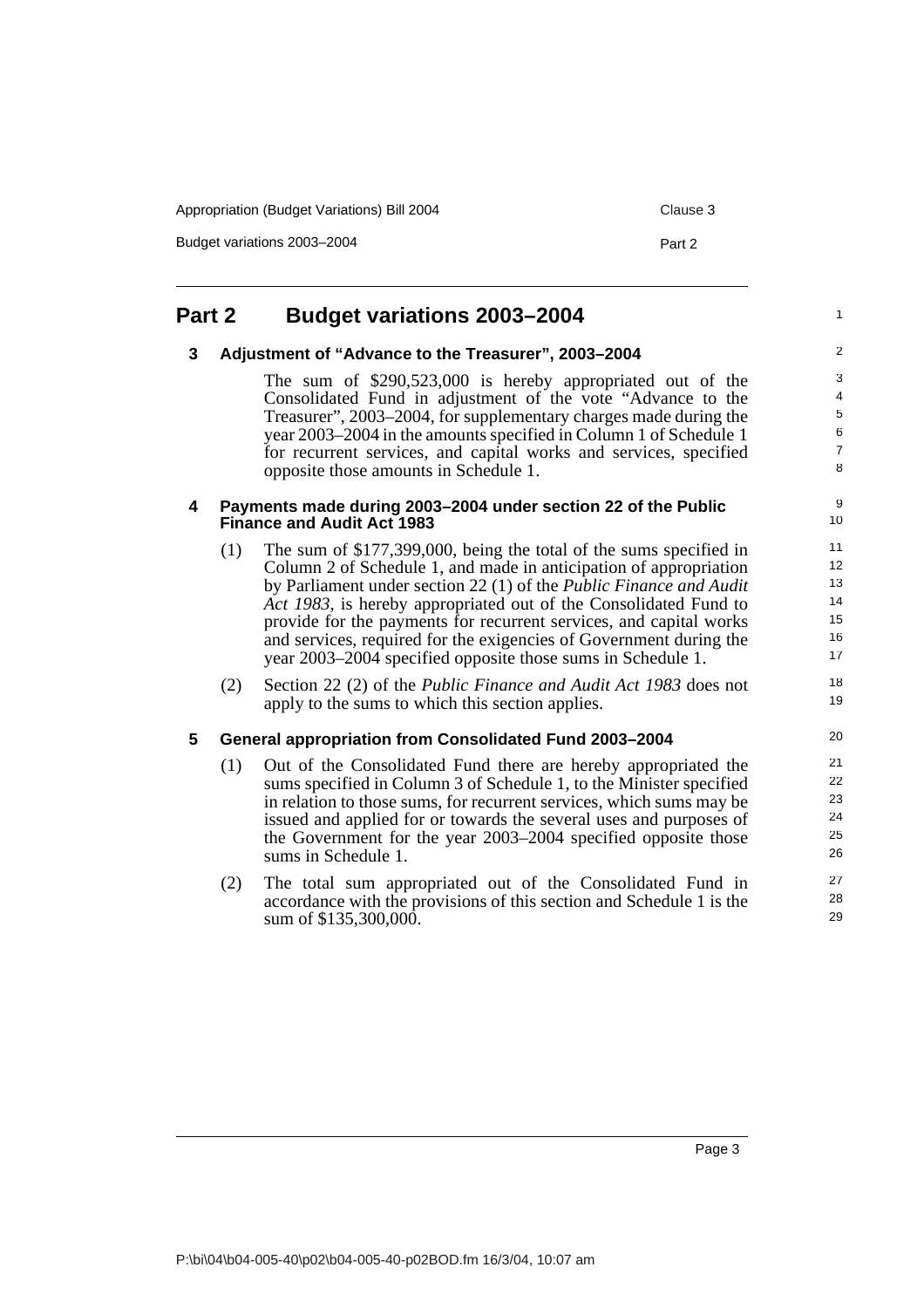Part 3 Budget variations 2002–2003

### **Part 3 Budget variations 2002–2003**

#### **6 Adjustment of "Advance to the Treasurer", 2002–2003**

The sum of \$186,255,000 is hereby appropriated out of the Consolidated Fund in adjustment of the vote "Advance to the Treasurer", 2002–2003, for supplementary charges made during the year 2002–2003 in the amounts specified in Column 1 of Schedule 2 for recurrent services, and capital works and services, specified in relation to those amounts in Schedule 2.

1

#### **7 Payments made during 2002–2003 under section 22 of the Public Finance and Audit Act 1983**

- (1) The sum of \$779,774,000, being the total of the sums specified in Column 2 of Schedule 2, and made in anticipation of appropriation by Parliament under section 22 (1) of the *Public Finance and Audit Act 1983*, is hereby appropriated out of the Consolidated Fund to provide for the payments for recurrent services, and capital works and services, required for the exigencies of Government during the year 2002–2003 specified opposite those sums in Schedule 2.
- (2) Section 22 (2) of the *Public Finance and Audit Act 1983* does not apply to the sums to which this section applies.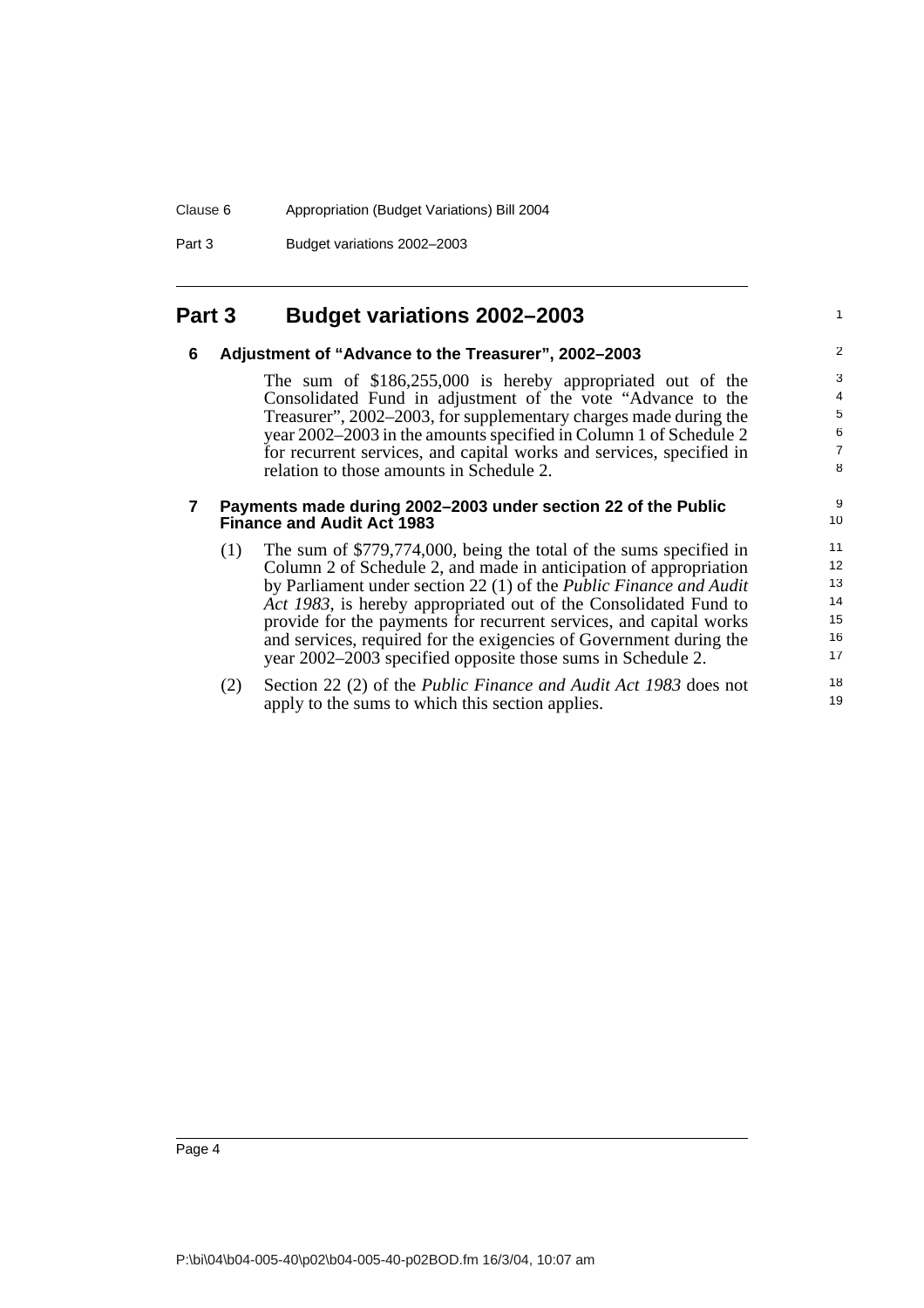Appropriation (Budget Variations) Bill 2004 Clause 8

General **Part 4** 

| Part 4 |     | <b>General</b>                                                                                                                                                                                                                                                                            |
|--------|-----|-------------------------------------------------------------------------------------------------------------------------------------------------------------------------------------------------------------------------------------------------------------------------------------------|
| 8      |     | <b>Additional appropriations</b>                                                                                                                                                                                                                                                          |
|        |     | The sums appropriated by this Act are in addition to any other sums<br>that may have been appropriated.                                                                                                                                                                                   |
| 9      |     | <b>Operation of Act</b>                                                                                                                                                                                                                                                                   |
|        | (1) | This Act is to be construed as if it formed part of the annual<br>Appropriation Act or Acts for the financial year relevant to the<br>appropriation concerned and to have effect as if this Act had<br>commenced at the start of the financial year relevant to the<br>appropriation.     |
|        | (2) | This Act is an Appropriation Act for the purposes of section 21A of<br>the Public Finance and Audit Act 1983.                                                                                                                                                                             |
|        | (3) | The issue and payment before the date of assent to this Act out of<br>the Consolidated Fund of the whole or any part of the sums<br>appropriated by this Act is validated. This subsection applies<br>whether this Act is assented to during or after the year 2002–2003<br>or 2003-2004. |
| 10     |     | <b>Validation of expenditure</b>                                                                                                                                                                                                                                                          |
|        | (1) | To the extent (if any) to which it may be necessary to do so, the<br>expenditure of any sum to which this Act applies before the date of<br>assent to this Act:                                                                                                                           |
|        |     | is taken to have been validly approved at the time it was<br>(a)<br>approved, or was purported to have been approved, and                                                                                                                                                                 |
|        |     | is taken to have been validly made at the time it was made, or<br>(b)<br>purported to have been made,                                                                                                                                                                                     |
|        |     | and thereafter to be, and to have been at all relevant times, validly<br>approved and made.                                                                                                                                                                                               |
|        | (2) | This section does not authorise the appropriation or expenditure of<br>any sum specified in Column 3 of Schedule 1 before the date of<br>assent to this Act.                                                                                                                              |
| 11     |     | <b>References to agencies</b>                                                                                                                                                                                                                                                             |
|        |     | A reference to an agency in Schedule 1 or 2 includes a reference to<br>an agency that was a predecessor to the agency concerned and<br>responsible for the recurrent services, or capital works and services,<br>specified in relation to the agency in Schedule 1 or 2 in the financial  |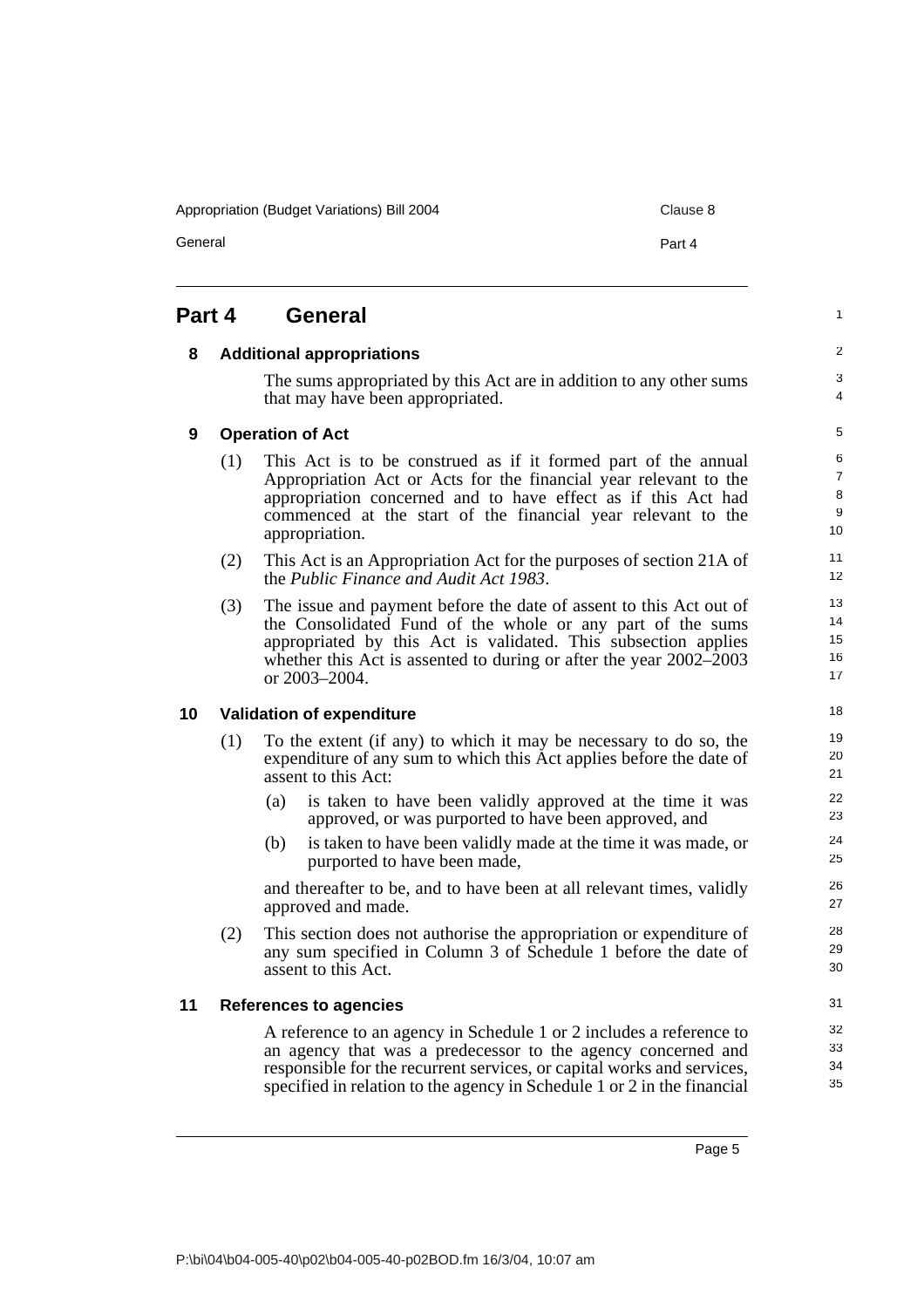#### Clause 11 Appropriation (Budget Variations) Bill 2004

Part 4 **General** 

year concerned, and in respect of whom the payment specified in relation to those recurrent services, or capital works and services, was approved or made.

1 2 3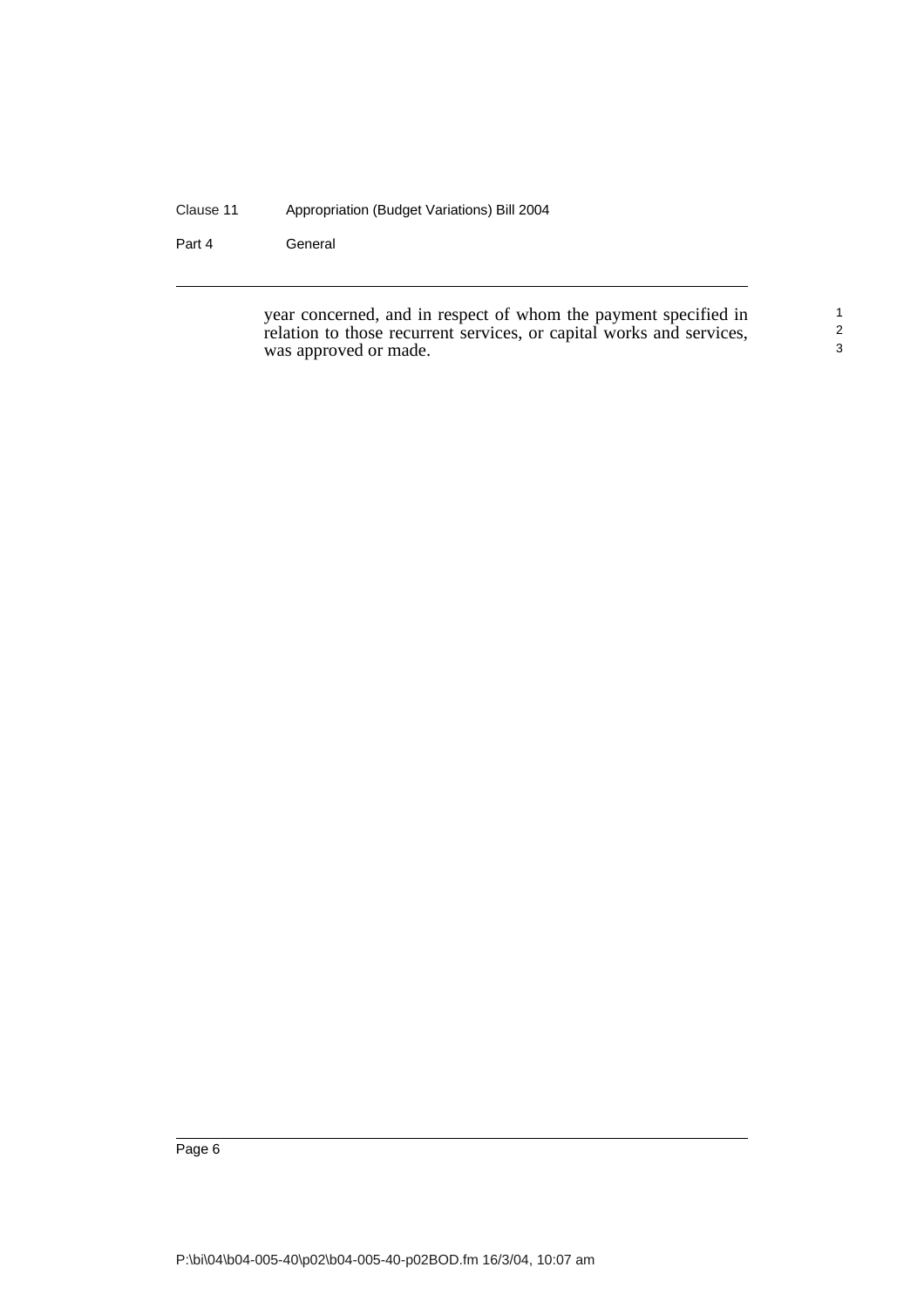Payments during 2003-2004 Schedule 1

1 2

# **Schedule 1 Payments during 2003–2004**

(Sections 3, 4 and 5)

|                                                         | Column 1                                                 | <b>Column 2</b>                      | Column 3                                     |
|---------------------------------------------------------|----------------------------------------------------------|--------------------------------------|----------------------------------------------|
|                                                         | Treasurer's<br><b>Advance</b><br><b>Amount</b><br>\$,000 | s.22<br>PF&A Act<br>Amount<br>\$,000 | <b>Further</b><br>approp<br>Amount<br>\$,000 |
| <b>MINISTER FOR AGRICULTURE</b><br><b>AND FISHERIES</b> |                                                          |                                      |                                              |
| <b>RECURRENT SERVICES</b>                               |                                                          |                                      |                                              |
| Department of Agriculture                               |                                                          |                                      |                                              |
| Drought relief measures                                 |                                                          | 10,680                               |                                              |
| Technical and further education courses                 | 167                                                      |                                      |                                              |
| <b>Total Department of Agriculture</b>                  | 167                                                      | 10,680                               |                                              |
| <b>Rural Assistance Authority</b>                       |                                                          |                                      |                                              |
| Drought assistance package                              |                                                          | 4,100                                |                                              |
| <b>Total Rural Assistance Authority</b>                 |                                                          | 4,100                                |                                              |
| <b>TOTAL-RECURRENT SERVICES</b>                         | 167                                                      | 14,780                               |                                              |
|                                                         |                                                          |                                      |                                              |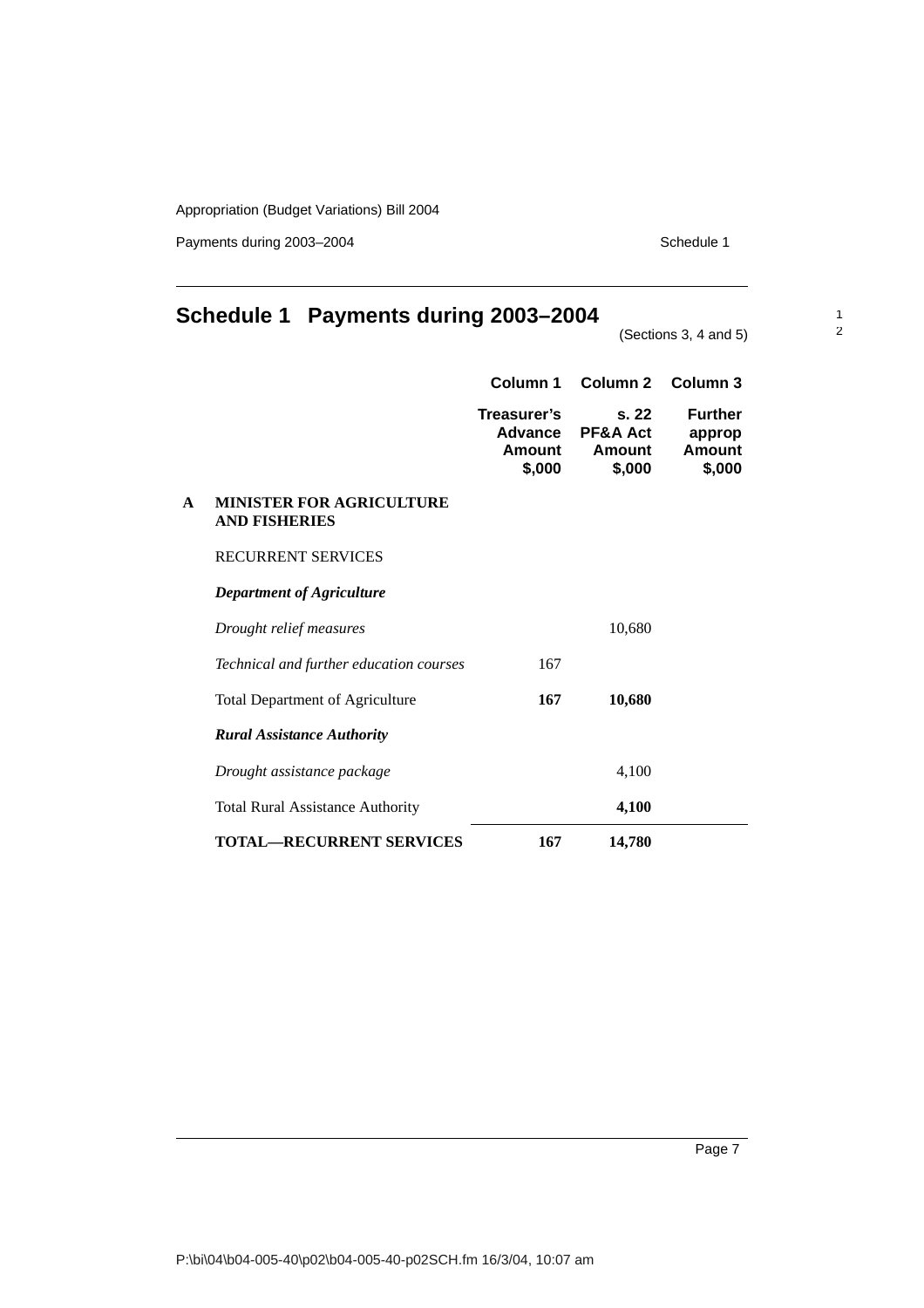Schedule 1 Payments during 2003–2004

|   |                                                                              | Column 1                                   | Column 2                                     | Column 3                                            |
|---|------------------------------------------------------------------------------|--------------------------------------------|----------------------------------------------|-----------------------------------------------------|
|   |                                                                              | Treasurer's<br>Advance<br>Amount<br>\$,000 | s. 22<br>PF&A Act<br><b>Amount</b><br>\$,000 | <b>Further</b><br>approp<br><b>Amount</b><br>\$,000 |
|   | <b>CAPITAL WORKS AND SERVICES</b>                                            |                                            |                                              |                                                     |
|   | <b>Department of Agriculture</b>                                             |                                            |                                              |                                                     |
|   | Technical College buildings                                                  | 1,580                                      |                                              |                                                     |
|   | <b>Total Department of Agriculture</b>                                       | 1,580                                      |                                              |                                                     |
|   | <b>TOTAL-CAPITAL WORKS AND</b><br><b>SERVICES</b>                            | 1,580                                      |                                              |                                                     |
|   | <b>TOTAL—MINISTER FOR</b><br><b>AGRICULTURE AND FISHERIES</b>                | 1,747                                      | 14,780                                       |                                                     |
| В | <b>ATTORNEY GENERAL AND</b><br><b>MINISTER FOR THE</b><br><b>ENVIRONMENT</b> |                                            |                                              |                                                     |
|   | <b>RECURRENT SERVICES</b>                                                    |                                            |                                              |                                                     |
|   | <b>Attorney General's Department</b>                                         |                                            |                                              |                                                     |
|   |                                                                              | 2.100                                      | $\sim$ 00                                    |                                                     |

| Additional core legal work undertaken<br>by the Crown Solicitor's Office  | 3.400  | 600 |
|---------------------------------------------------------------------------|--------|-----|
| Additional operational funding                                            | 6,000  |     |
| <b>Statutory and Other Offices</b><br>Remuneration Tribunal determination | 3.819  |     |
| Total Attorney General's Department                                       | 13,219 | 600 |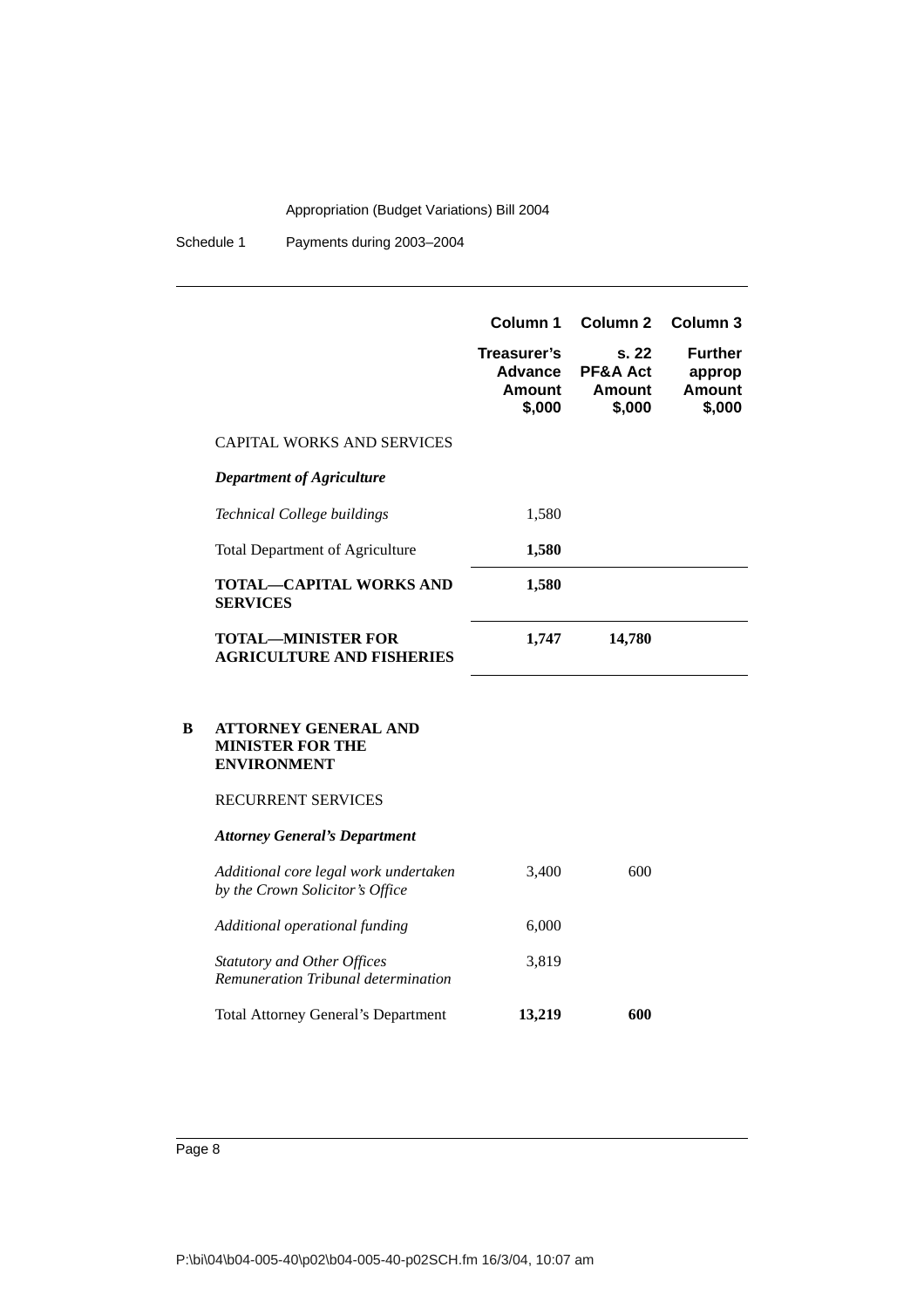Payments during 2003-2004 Schedule 1

|                                                                                                          | Column 1                                                 | Column <sub>2</sub>                          | Column <sub>3</sub>                                 |
|----------------------------------------------------------------------------------------------------------|----------------------------------------------------------|----------------------------------------------|-----------------------------------------------------|
|                                                                                                          | Treasurer's<br><b>Advance</b><br><b>Amount</b><br>\$,000 | s. 22<br>PF&A Act<br><b>Amount</b><br>\$,000 | <b>Further</b><br>approp<br><b>Amount</b><br>\$,000 |
| <b>Department of Environment and</b><br><b>Conservation</b>                                              |                                                          |                                              |                                                     |
| Acquiring 4 Asian elephants from<br>Thailand for Taronga Zoo                                             | 1,000                                                    |                                              |                                                     |
| Funding for the Jenolan Caves Reserve<br>Trust due to salary increase under the<br>Crown Employees Award | 240                                                      |                                              |                                                     |
| Total Department of Environment and<br>Conservation                                                      | 1,240                                                    |                                              |                                                     |
| <b>Office of the Director of Public</b><br><b>Prosecutions</b>                                           |                                                          |                                              |                                                     |
| Additional operational funding                                                                           | 8,612                                                    |                                              |                                                     |
| <b>Statutory and Other Offices</b><br>Remuneration Tribunal determination                                | 532                                                      |                                              |                                                     |
| Total Office of the Director of Public<br>Prosecutions                                                   | 9,144                                                    |                                              |                                                     |
| <b>TOTAL—RECURRENT SERVICES</b>                                                                          | 23,603                                                   | 600                                          |                                                     |
| CAPITAL WORKS AND SERVICES                                                                               |                                                          |                                              |                                                     |
| Department of Environment and<br><b>Conservation</b>                                                     |                                                          |                                              |                                                     |
| Stabilisation works on roads in the<br>Kosciuszko National Park                                          |                                                          | 1,830                                        |                                                     |
| Total Department of Environment and<br>Conservation                                                      |                                                          | 1,830                                        |                                                     |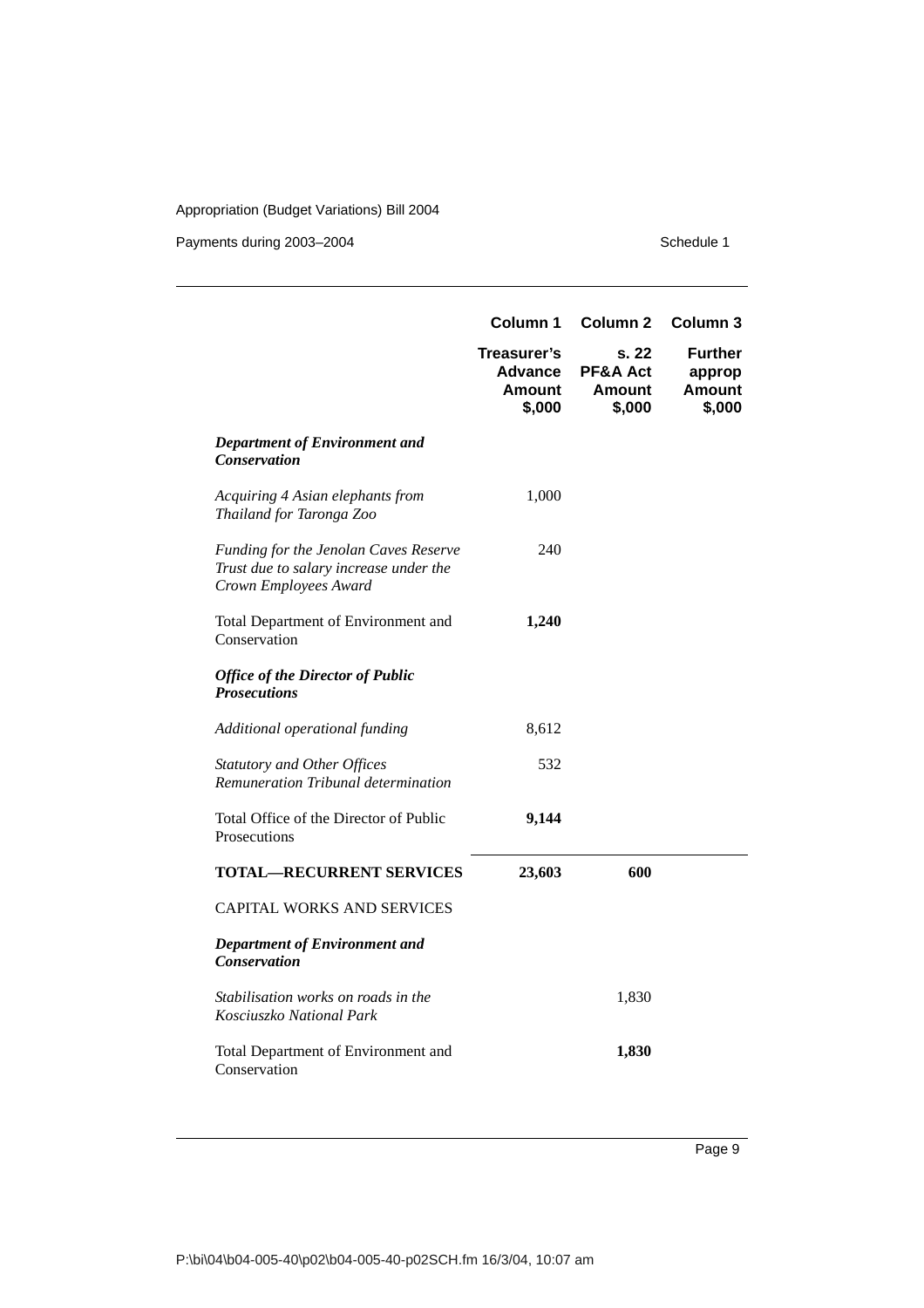Schedule 1 Payments during 2003–2004

|   |                                                                                                                                                              | Column 1                                                 | <b>Column 2</b>                                         | Column 3                                            |
|---|--------------------------------------------------------------------------------------------------------------------------------------------------------------|----------------------------------------------------------|---------------------------------------------------------|-----------------------------------------------------|
|   |                                                                                                                                                              | Treasurer's<br><b>Advance</b><br><b>Amount</b><br>\$,000 | s. 22<br><b>PF&amp;A Act</b><br><b>Amount</b><br>\$,000 | <b>Further</b><br>approp<br><b>Amount</b><br>\$,000 |
|   | <b>Office of the Director of Public</b><br><b>Prosecutions</b>                                                                                               |                                                          |                                                         |                                                     |
|   | Additional accommodation                                                                                                                                     | 2,000                                                    |                                                         |                                                     |
|   | Total Office of the Director of Public<br>Prosecutions                                                                                                       | 2,000                                                    |                                                         |                                                     |
|   | <b>TOTAL-CAPITAL WORKS AND</b><br><b>SERVICES</b>                                                                                                            | 2,000                                                    | 1,830                                                   |                                                     |
|   | TOTAL-ATTORNEY GENERAL<br>AND MINISTER FOR THE<br><b>ENVIRONMENT</b>                                                                                         | 25,603                                                   | 2,430                                                   |                                                     |
| C | <b>MINISTER FOR COMMUNITY</b><br><b>SERVICES, MINISTER FOR</b><br><b>AGEING, MINISTER FOR</b><br><b>DISABILITY SERVICES AND</b><br><b>MINISTER FOR YOUTH</b> |                                                          |                                                         |                                                     |
|   | <b>RECURRENT SERVICES</b>                                                                                                                                    |                                                          |                                                         |                                                     |
|   | Department of Ageing, Disability and<br><b>Home Care</b>                                                                                                     |                                                          |                                                         |                                                     |
|   | Additional funding for increased<br>disability services                                                                                                      | 60,000                                                   |                                                         |                                                     |
|   | Upgrade finance and staffing computer<br>system                                                                                                              | 3,420                                                    |                                                         |                                                     |
|   | Total Department of Ageing, Disability<br>and Home Care                                                                                                      | 63,420                                                   |                                                         |                                                     |
|   |                                                                                                                                                              |                                                          |                                                         |                                                     |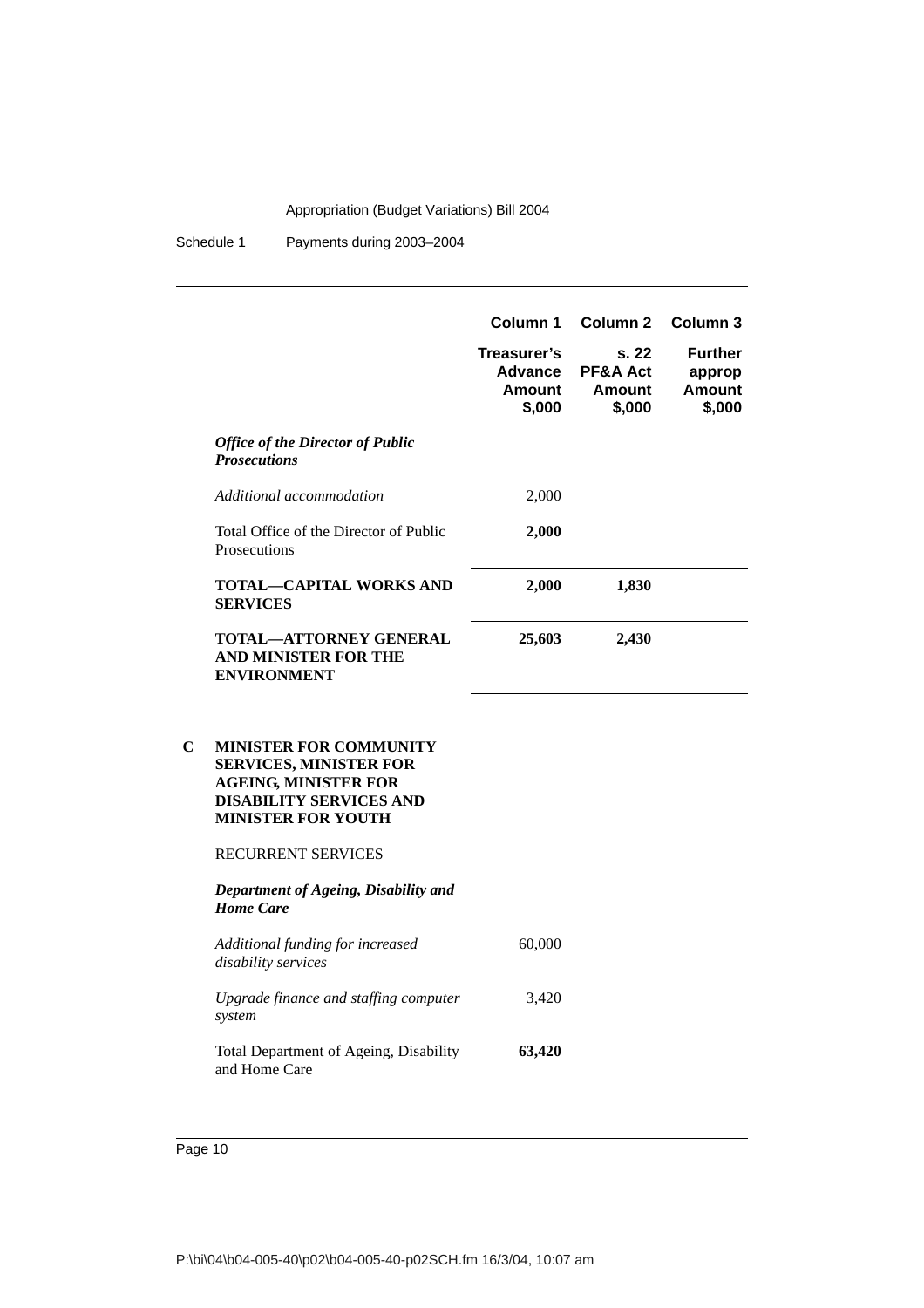Payments during 2003-2004 Schedule 1

|   |                                                                                                                                                                              | Column 1                                          | Column <sub>2</sub>                          | Column 3                                            |
|---|------------------------------------------------------------------------------------------------------------------------------------------------------------------------------|---------------------------------------------------|----------------------------------------------|-----------------------------------------------------|
|   |                                                                                                                                                                              | Treasurer's<br><b>Advance</b><br>Amount<br>\$,000 | s. 22<br>PF&A Act<br><b>Amount</b><br>\$,000 | <b>Further</b><br>approp<br><b>Amount</b><br>\$,000 |
|   | <b>Department of Community Services</b>                                                                                                                                      |                                                   |                                              |                                                     |
|   | Upgrade staffing computer system                                                                                                                                             | 2,080                                             |                                              |                                                     |
|   | Increased cost of services to high-needs<br>children in Out-of-Home Care                                                                                                     |                                                   |                                              | 25,000                                              |
|   | <b>Total Department of Community</b><br>Services                                                                                                                             | 2,080                                             |                                              | 25,000                                              |
|   | <b>TOTAL-RECURRENT SERVICES</b>                                                                                                                                              | 65,500                                            |                                              | 25,000                                              |
|   | <b>TOTAL-MINISTER FOR</b><br><b>COMMUNITY SERVICES,</b><br><b>MINISTER FOR AGEING,</b><br><b>MINISTER FOR DISABILITY</b><br><b>SERVICES AND MINISTER FOR</b><br><b>YOUTH</b> | 65,500                                            |                                              | 25,000                                              |
| D | <b>MINISTER FOR EDUCATION AND</b><br><b>TRAINING AND MINISTER FOR</b><br><b>ABORIGINAL AFFAIRS</b>                                                                           |                                                   |                                              |                                                     |
|   | <b>RECURRENT SERVICES</b>                                                                                                                                                    |                                                   |                                              |                                                     |
|   | <b>Department of Education and</b><br><b>Training</b>                                                                                                                        |                                                   |                                              |                                                     |
|   | Additional Commonwealth funding                                                                                                                                              | 20,139                                            |                                              |                                                     |
|   | Insurance premium adjustment                                                                                                                                                 | 12,099                                            |                                              |                                                     |
|   | Revised expenditures-targetted<br>programs adjustments                                                                                                                       | 24,800                                            |                                              |                                                     |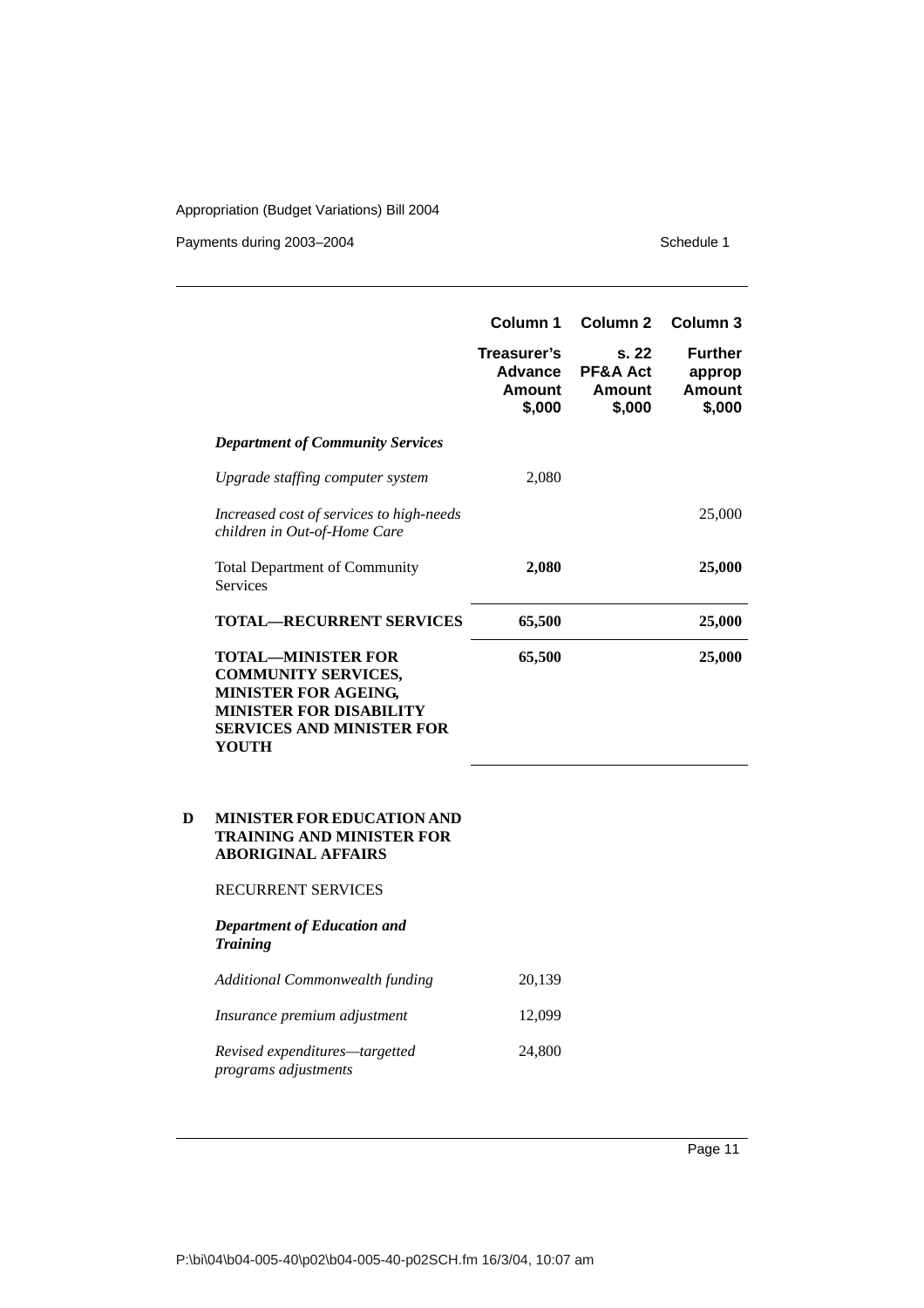Schedule 1 Payments during 2003–2004

|                                                                                                                    | Column 1                                          | Column 2                                        | Column 3                                     |
|--------------------------------------------------------------------------------------------------------------------|---------------------------------------------------|-------------------------------------------------|----------------------------------------------|
|                                                                                                                    | Treasurer's<br>Advance<br><b>Amount</b><br>\$,000 | s.22<br><b>PF&amp;A Act</b><br>Amount<br>\$,000 | <b>Further</b><br>approp<br>Amount<br>\$,000 |
| Total Department of Education and<br>Training                                                                      | 57,038                                            |                                                 |                                              |
| <b>TOTAL—RECURRENT SERVICES</b>                                                                                    | 57,038                                            |                                                 |                                              |
| <b>TOTAL—MINISTER FOR</b><br><b>EDUCATION AND TRAINING</b><br><b>AND MINISTER FOR</b><br><b>ABORIGINAL AFFAIRS</b> | 57,038                                            |                                                 |                                              |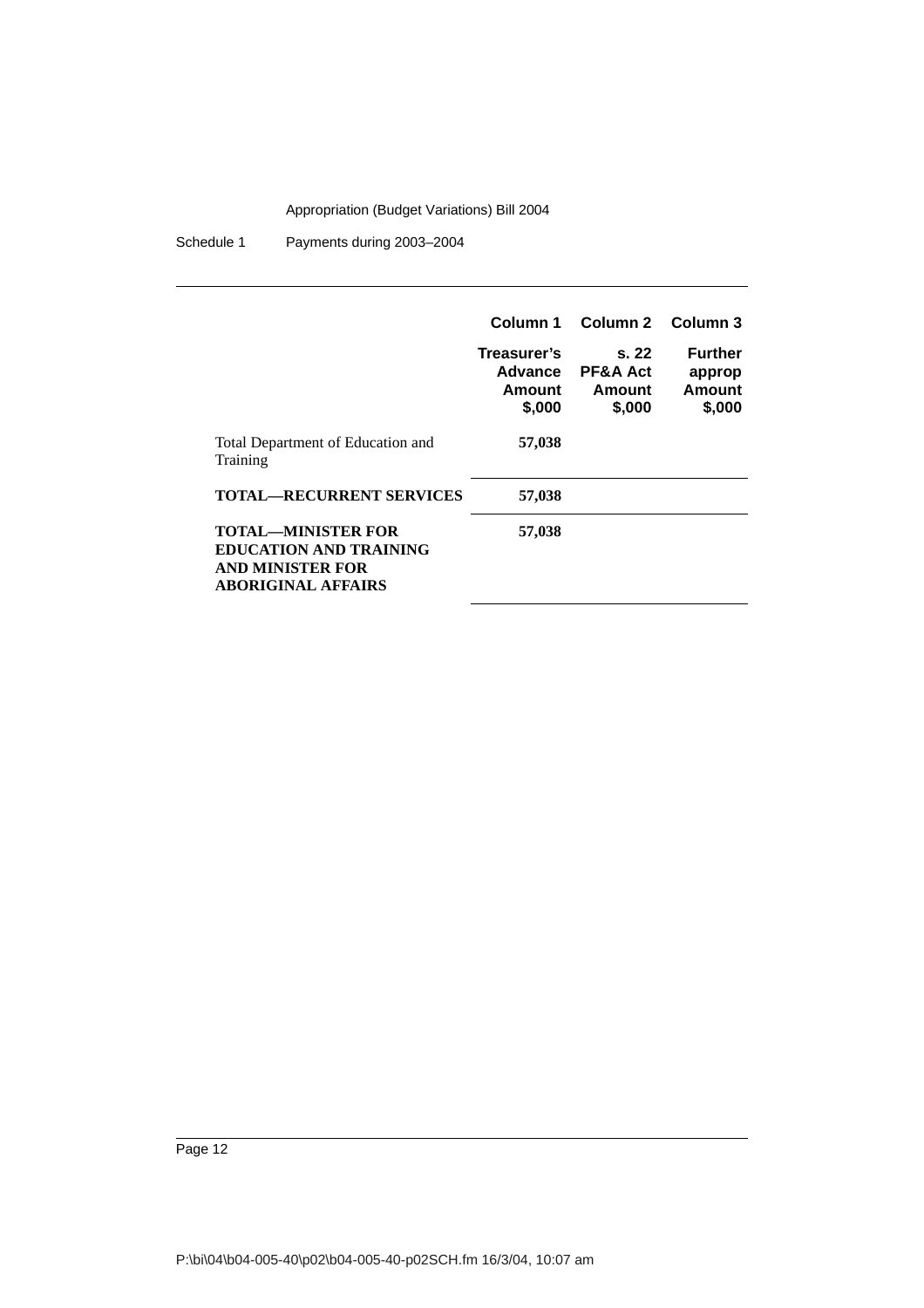Payments during 2003-2004 Schedule 1

|   |                                                                                                                            | Column 1                                   | Column 2 Column 3                    |                                              |
|---|----------------------------------------------------------------------------------------------------------------------------|--------------------------------------------|--------------------------------------|----------------------------------------------|
|   |                                                                                                                            | Treasurer's<br>Advance<br>Amount<br>\$,000 | s.22<br>PF&A Act<br>Amount<br>\$,000 | <b>Further</b><br>approp<br>Amount<br>\$,000 |
| Е | <b>MINISTER FOR ENERGY AND</b><br><b>UTILITIES AND MINISTER FOR</b><br><b>SCIENCE AND MEDICAL</b><br><b>RESEARCH</b>       |                                            |                                      |                                              |
|   | <b>RECURRENT SERVICES</b>                                                                                                  |                                            |                                      |                                              |
|   | Department of Energy, Utilities and<br>Sustainability                                                                      |                                            |                                      |                                              |
|   | Drought Emergency Water Cartage                                                                                            | 225                                        |                                      |                                              |
|   | <b>Total Department of Energy, Utilities</b><br>and Sustainability                                                         | 225                                        |                                      |                                              |
|   | <b>TOTAL—RECURRENT SERVICES</b>                                                                                            | 225                                        |                                      |                                              |
|   | <b>TOTAL—MINISTER FOR</b><br><b>ENERGY AND UTILITIES AND</b><br><b>MINISTER FOR SCIENCE AND</b><br><b>MEDICAL RESEARCH</b> | 225                                        |                                      |                                              |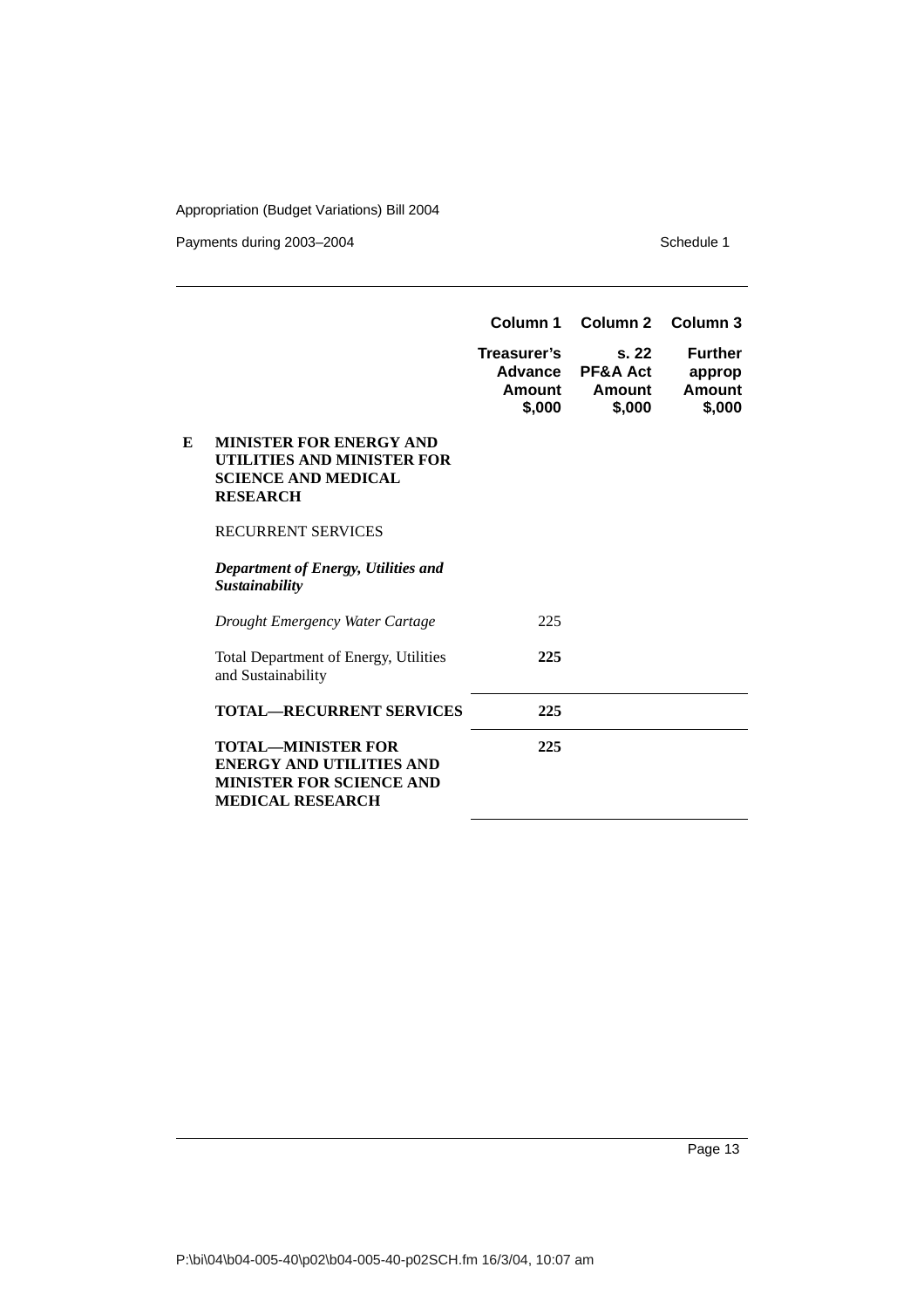Schedule 1 Payments during 2003–2004

|   |                                                       | Column 1<br>Treasurer's<br>Advance<br><b>Amount</b><br>\$,000 | Column <sub>2</sub><br>s.22<br>PF&A Act<br><b>Amount</b><br>\$,000 | Column 3<br><b>Further</b><br>approp<br><b>Amount</b><br>\$,000 |
|---|-------------------------------------------------------|---------------------------------------------------------------|--------------------------------------------------------------------|-----------------------------------------------------------------|
| F | <b>MINISTER FOR GAMING AND</b><br><b>RACING</b>       |                                                               |                                                                    |                                                                 |
|   | RECURRENT SERVICES                                    |                                                               |                                                                    |                                                                 |
|   | <b>Department of Gaming and Racing</b>                |                                                               |                                                                    |                                                                 |
|   | Inquiries into the conduct of registered<br>clubs     | 300                                                           |                                                                    |                                                                 |
|   | Total Department of Gaming and<br>Racing              | 300                                                           |                                                                    |                                                                 |
|   | <b>TOTAL-RECURRENT SERVICES</b>                       | 300                                                           |                                                                    |                                                                 |
|   | <b>CAPITAL WORKS AND SERVICES</b>                     |                                                               |                                                                    |                                                                 |
|   | <b>Department of Gaming and Racing</b>                |                                                               |                                                                    |                                                                 |
|   | Complete Information Technology<br>projects           | 750                                                           |                                                                    |                                                                 |
|   | Total Department of Gaming and<br>Racing              | 750                                                           |                                                                    |                                                                 |
|   | <b>TOTAL-CAPITAL WORKS AND</b><br><b>SERVICES</b>     | 750                                                           |                                                                    |                                                                 |
|   | <b>TOTAL-MINISTER FOR</b><br><b>GAMING AND RACING</b> | 1,050                                                         |                                                                    |                                                                 |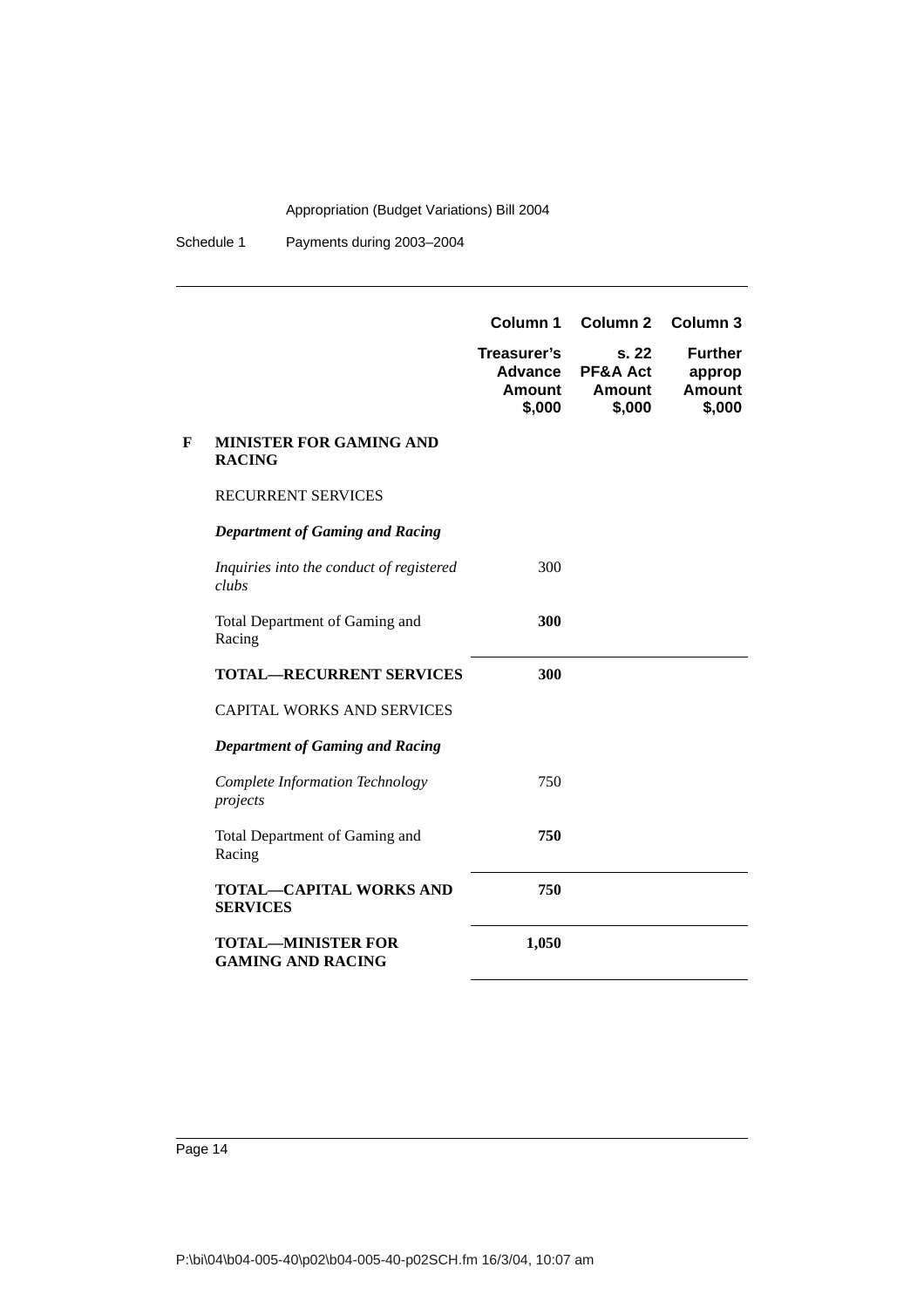Payments during 2003-2004 Schedule 1

|   |                                                                        | Column 1                                   | Column <sub>2</sub>                             | Column 3                                     |
|---|------------------------------------------------------------------------|--------------------------------------------|-------------------------------------------------|----------------------------------------------|
|   |                                                                        | Treasurer's<br>Advance<br>Amount<br>\$,000 | s.22<br><b>PF&amp;A Act</b><br>Amount<br>\$,000 | <b>Further</b><br>approp<br>Amount<br>\$,000 |
| G | <b>MINISTER FOR HEALTH</b>                                             |                                            |                                                 |                                              |
|   | <b>RECURRENT SERVICES</b>                                              |                                            |                                                 |                                              |
|   | <b>Department of Health</b>                                            |                                            |                                                 |                                              |
|   | Continuation of rescue services by the<br>Ambulance Service            | 3,000                                      |                                                 |                                              |
|   | <b>Exemption of Ambulance Service user</b><br>fees for Rugby World Cup | 56                                         |                                                 |                                              |
|   | Nurses 3.5% award increase                                             |                                            | 38,500                                          |                                              |
|   | <b>Total Department of Health</b>                                      | 3,056                                      | 38,500                                          |                                              |
|   | <b>TOTAL—RECURRENT SERVICES</b>                                        | 3,056                                      | 38,500                                          |                                              |
|   | <b>TOTAL-MINISTER FOR</b><br><b>HEALTH</b>                             | 3,056                                      | 38,500                                          |                                              |

**H MINISTER FOR INFRASTRUCTURE AND PLANNING AND MINISTER FOR NATURAL RESOURCES**

RECURRENT SERVICES

*Department of Infrastructure, Planning and Natural Resources*

*Building accreditation unit—expansion of unit and extra staff* 1,282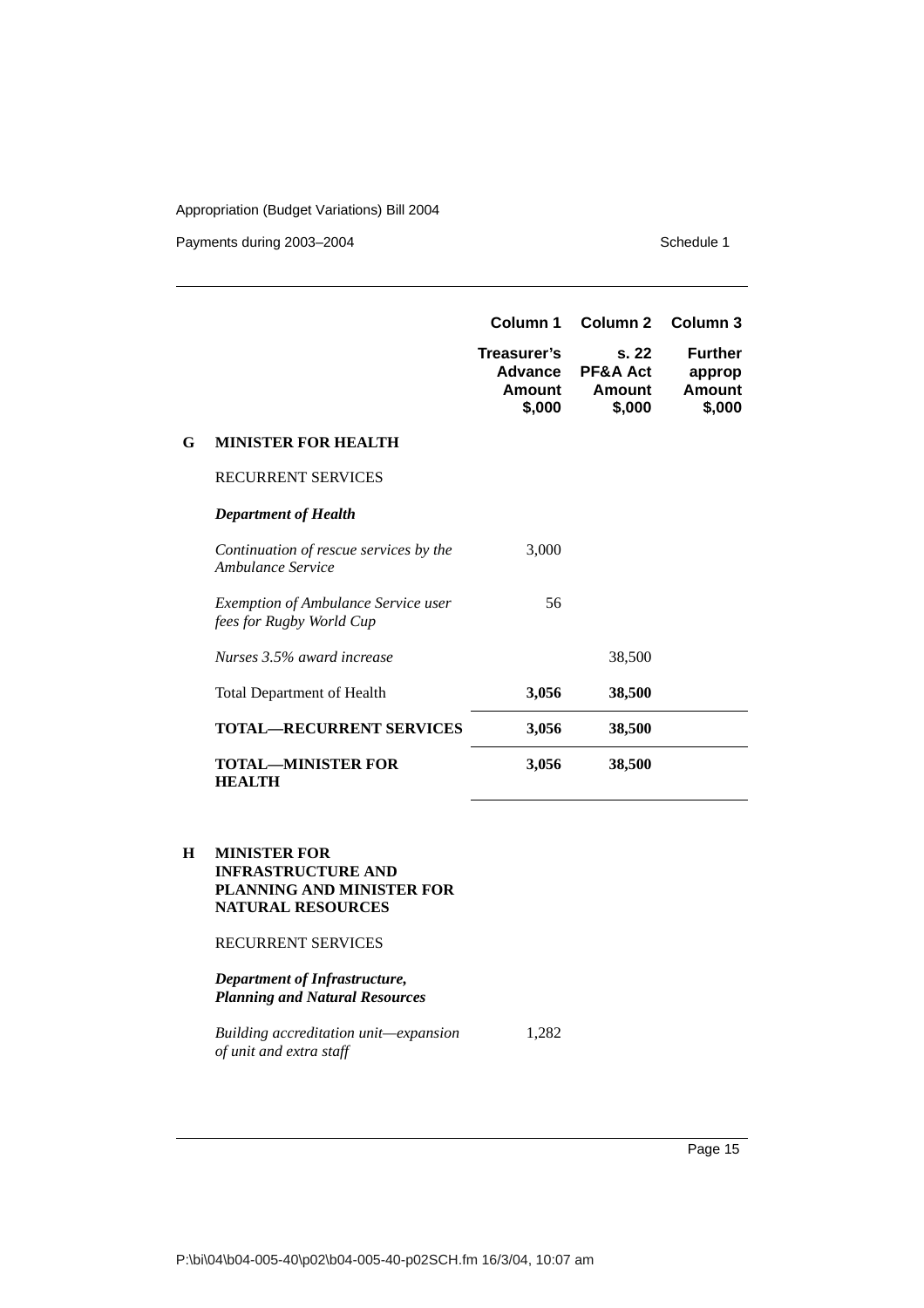Schedule 1 Payments during 2003–2004

|                                                                                                   | Column 1<br>Treasurer's<br>Advance<br>Amount<br>\$,000 | Column <sub>2</sub><br>s.22<br>PF&A Act<br><b>Amount</b><br>\$,000 | Column 3<br><b>Further</b><br>approp<br>Amount<br>\$,000 |
|---------------------------------------------------------------------------------------------------|--------------------------------------------------------|--------------------------------------------------------------------|----------------------------------------------------------|
| Subsidise Wild Dog Destruction Board<br>rates due to drought                                      |                                                        | 913                                                                |                                                          |
| Total Department of Infrastructure,<br>Planning and Natural Resources                             | 1,282                                                  | 913                                                                |                                                          |
| Heritage Office                                                                                   |                                                        |                                                                    |                                                          |
| <b>Assist St Patrick's Cathedral</b><br>Parramatta in the refurbishment of<br><b>Murphy House</b> | 200                                                    |                                                                    |                                                          |
| <b>Total Heritage Office</b>                                                                      | 200                                                    |                                                                    |                                                          |
| <b>TOTAL—RECURRENT SERVICES</b>                                                                   | 1,482                                                  | 913                                                                |                                                          |
| <b>CAPITAL WORKS AND SERVICES</b>                                                                 |                                                        |                                                                    |                                                          |
| Department of Infrastructure,<br><b>Planning and Natural Resources</b>                            |                                                        |                                                                    |                                                          |
| Acquisition of coastal land-Red Rock                                                              | 2,200                                                  |                                                                    |                                                          |
| Natural resources management projects                                                             | 1,088                                                  |                                                                    |                                                          |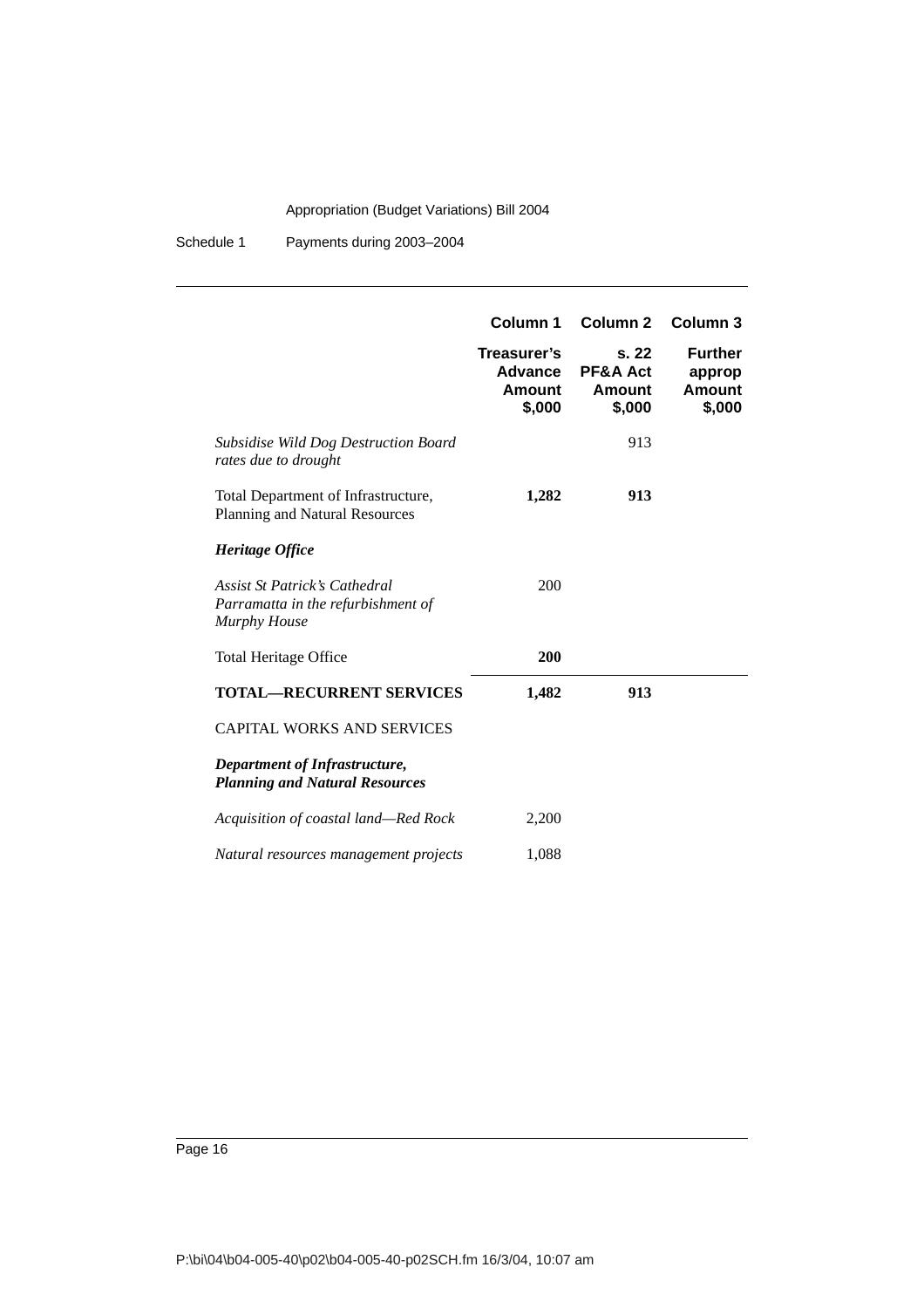Payments during 2003-2004 Schedule 1

|                                                                                                                        | Column 1                                   | Column 2                                        | Column 3                                     |
|------------------------------------------------------------------------------------------------------------------------|--------------------------------------------|-------------------------------------------------|----------------------------------------------|
|                                                                                                                        | Treasurer's<br>Advance<br>Amount<br>\$,000 | s.22<br><b>PF&amp;A Act</b><br>Amount<br>\$,000 | <b>Further</b><br>approp<br>Amount<br>\$,000 |
| <i>Transport development projects</i>                                                                                  | 1,982                                      |                                                 |                                              |
| Total Department of Infrastructure,<br>Planning and Natural Resources                                                  | 5,270                                      |                                                 |                                              |
| <b>TOTAL—CAPITAL WORKS AND</b><br><b>SERVICES</b>                                                                      | 5,270                                      |                                                 |                                              |
| <b>TOTAL—MINISTER FOR</b><br><b>INFRASTRUCTURE AND</b><br><b>PLANNING AND MINISTER FOR</b><br><b>NATURAL RESOURCES</b> | 6,752                                      | 913                                             |                                              |

#### **I THE LEGISLATURE**

RECURRENT SERVICES

| The Legislature |  |
|-----------------|--|
|                 |  |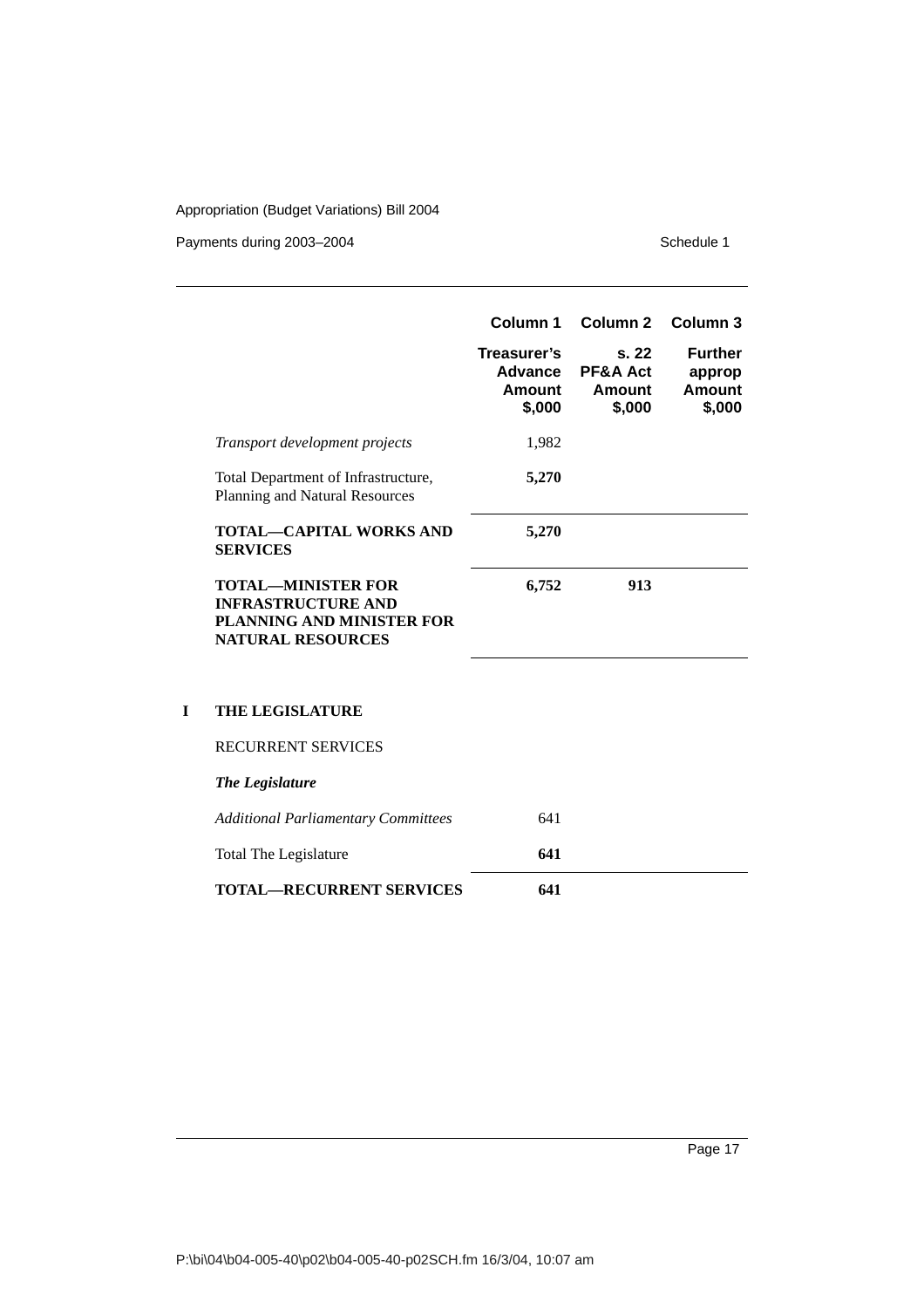Schedule 1 Payments during 2003–2004

|                                            | Column 1                                   | Column 2 Column 3                               |                                              |
|--------------------------------------------|--------------------------------------------|-------------------------------------------------|----------------------------------------------|
|                                            | Treasurer's<br>Advance<br>Amount<br>\$,000 | s.22<br><b>PF&amp;A Act</b><br>Amount<br>\$,000 | <b>Further</b><br>approp<br>Amount<br>\$,000 |
| CAPITAL WORKS AND SERVICES                 |                                            |                                                 |                                              |
| The Legislature                            |                                            |                                                 |                                              |
| Financial information system upgrade       | 809                                        |                                                 |                                              |
| <b>Total The Legislature</b>               | 809                                        |                                                 |                                              |
| TOTAL—CAPITAL WORKS AND<br><b>SERVICES</b> | 809                                        |                                                 |                                              |
| TOTAL—THE LEGISLATURE                      | 1,450                                      |                                                 |                                              |

#### **J MINISTER FOR POLICE**

| <b>RECURRENT SERVICES</b> |  |
|---------------------------|--|
|---------------------------|--|

*Ministry for Police*

| Establish a Recovered Assets Pool to<br>fund police investigations and<br>operations | 1,000  |
|--------------------------------------------------------------------------------------|--------|
| <b>Total Ministry for Police</b>                                                     | 1,000  |
| <b>NSW Police</b>                                                                    |        |
| Additional support services for<br>Taskforce Gain                                    | 2.043  |
| Additional telecommunication costs                                                   | 75     |
| Computer system upgrades                                                             | 10.204 |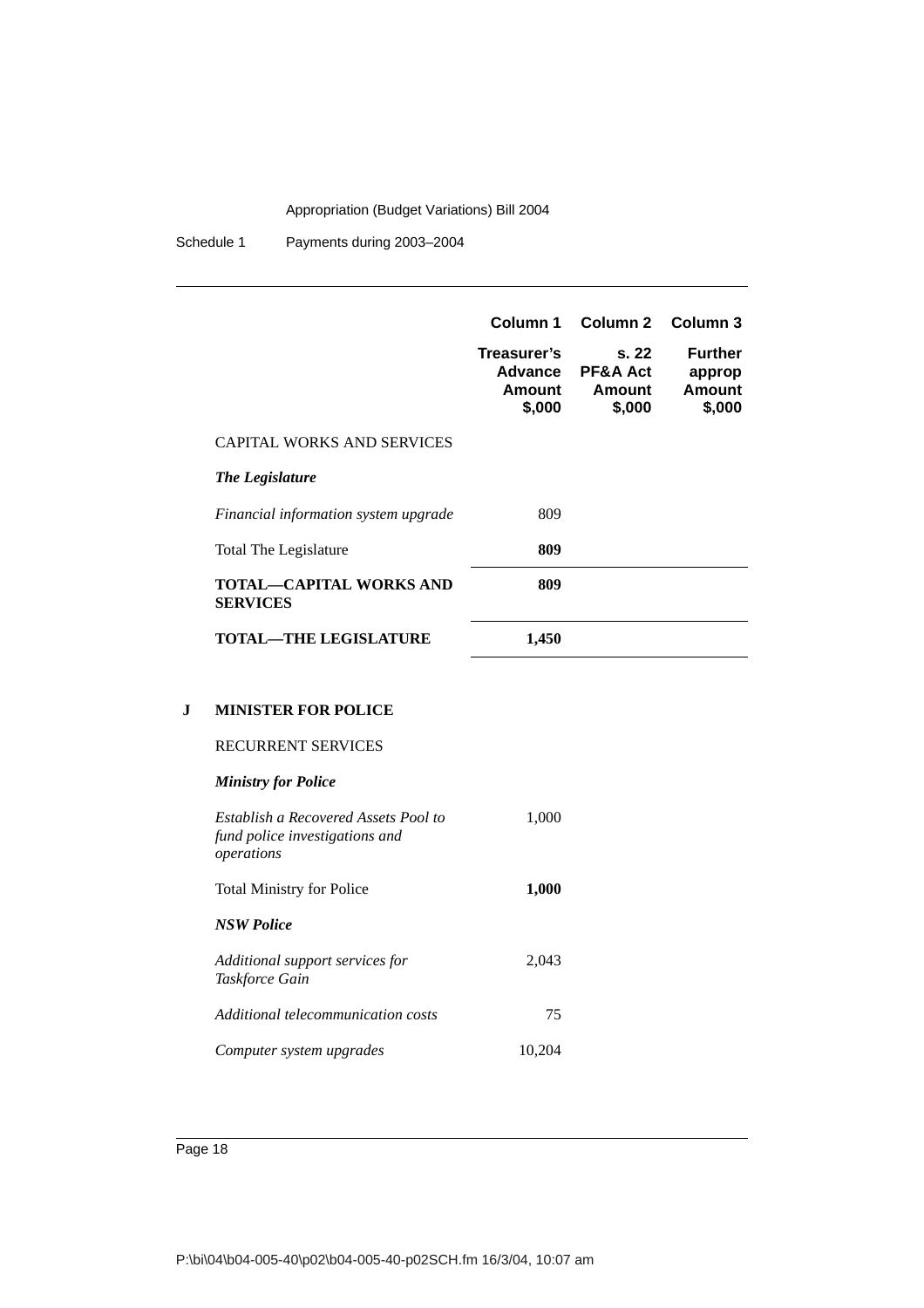Payments during 2003-2004 Schedule 1

|                                                          | Column 1                                          | Column 2                                    | Column 3                                     |
|----------------------------------------------------------|---------------------------------------------------|---------------------------------------------|----------------------------------------------|
|                                                          | Treasurer's<br><b>Advance</b><br>Amount<br>\$,000 | s.22<br>PF&A Act<br><b>Amount</b><br>\$,000 | <b>Further</b><br>approp<br>Amount<br>\$,000 |
| Funding for extra police officers                        |                                                   |                                             | 38,300                                       |
| Operating costs for new counter-<br>terrorism helicopter | 785                                               |                                             |                                              |
| Rugby World Cup security                                 | 2,154                                             |                                             |                                              |
| Supplementary policing trial                             | 20                                                |                                             |                                              |
| <b>Total NSW Police</b>                                  | 15,281                                            |                                             | 38,300                                       |
| <b>TOTAL-RECURRENT SERVICES</b>                          | 16,281                                            |                                             | 38,300                                       |
| <b>CAPITAL WORKS AND SERVICES</b>                        |                                                   |                                             |                                              |
| <b>Ministry for Police</b>                               |                                                   |                                             |                                              |
| Office accommodation                                     | 550                                               |                                             |                                              |
| <b>Total Ministry for Police</b>                         | 550                                               |                                             |                                              |
| <b>NSW Police</b>                                        |                                                   |                                             |                                              |
| Computer system upgrades                                 | 21,849                                            |                                             |                                              |
| Handgun Buyback                                          | 1,040                                             |                                             |                                              |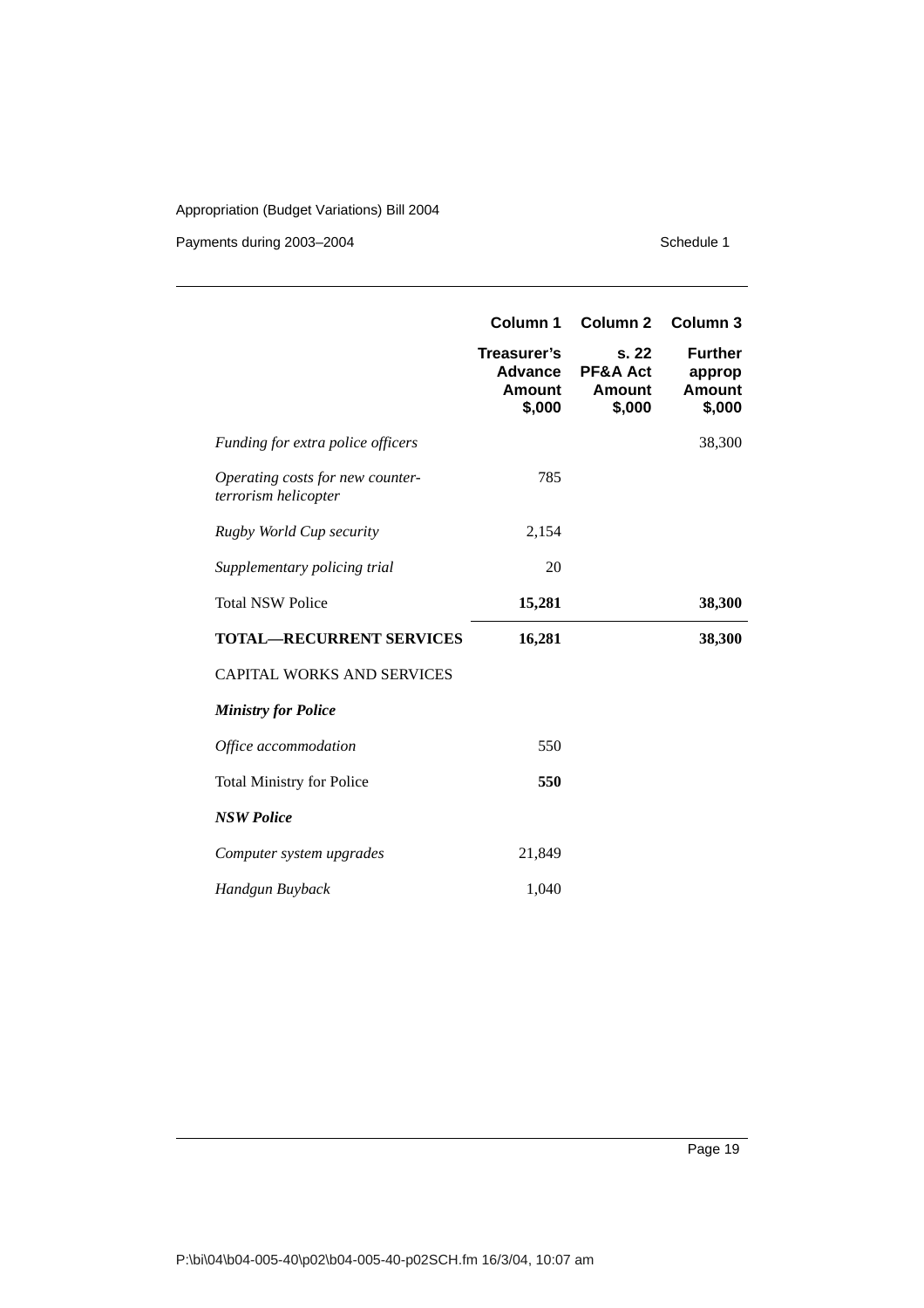Schedule 1 Payments during 2003–2004

|   |                                                                                 | Column 1                                                 | Column 2                                     | Column 3                                            |
|---|---------------------------------------------------------------------------------|----------------------------------------------------------|----------------------------------------------|-----------------------------------------------------|
|   |                                                                                 | Treasurer's<br><b>Advance</b><br><b>Amount</b><br>\$,000 | s. 22<br>PF&A Act<br><b>Amount</b><br>\$,000 | <b>Further</b><br>approp<br><b>Amount</b><br>\$,000 |
|   | Purchase of counter-terrorism<br>equipment                                      | 2,574                                                    |                                              |                                                     |
|   | <b>Total NSW Police</b>                                                         | 25,463                                                   |                                              |                                                     |
|   | <b>TOTAL-CAPITAL WORKS AND</b><br><b>SERVICES</b>                               | 26,013                                                   |                                              |                                                     |
|   | <b>TOTAL—MINISTER FOR POLICE</b>                                                | 42,294                                                   |                                              | 38,300                                              |
| K | PREMIER, MINISTER FOR THE<br><b>ARTS AND MINISTER FOR</b><br><b>CITIZENSHIP</b> |                                                          |                                              |                                                     |
|   | <b>RECURRENT SERVICES</b>                                                       |                                                          |                                              |                                                     |
|   | <b>Art Gallery of New South Wales</b>                                           |                                                          |                                              |                                                     |
|   | Partial reinstatement of reduction in<br>other operating expenses               | 138                                                      |                                              |                                                     |
|   | Total Art Gallery of New South Wales                                            | 138                                                      |                                              |                                                     |
|   | <b>Australian Museum</b>                                                        |                                                          |                                              |                                                     |
|   | Partial reinstatement of reduction in<br>other operating expenses               | 47                                                       |                                              |                                                     |
|   | <b>Total Australian Museum</b>                                                  | 47                                                       |                                              |                                                     |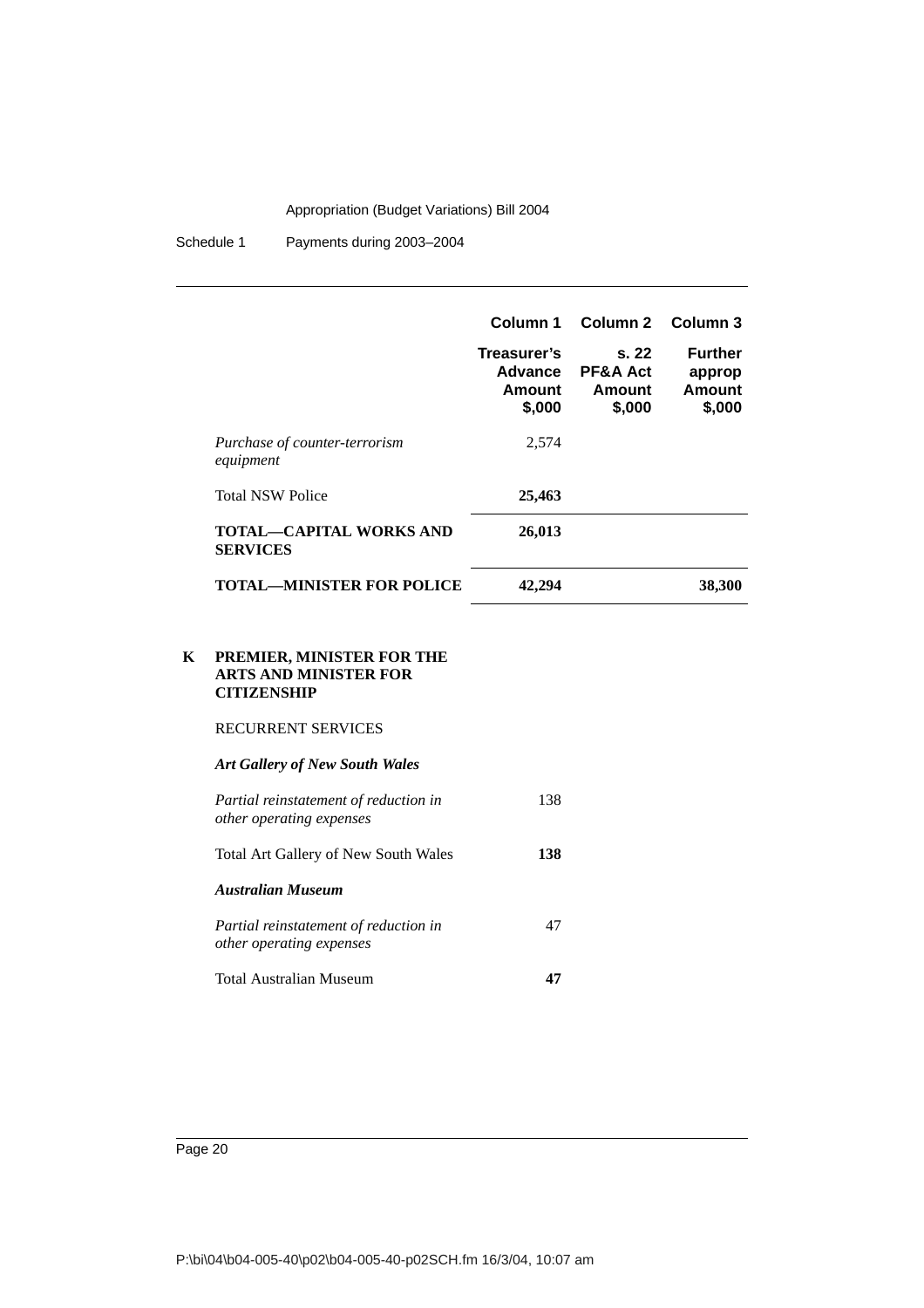Payments during 2003-2004 Schedule 1

|                                                                                                                          | Column 1                                          | Column <sub>2</sub>                          | Column <sub>3</sub>                                 |
|--------------------------------------------------------------------------------------------------------------------------|---------------------------------------------------|----------------------------------------------|-----------------------------------------------------|
|                                                                                                                          | Treasurer's<br><b>Advance</b><br>Amount<br>\$,000 | s. 22<br>PF&A Act<br><b>Amount</b><br>\$,000 | <b>Further</b><br>approp<br><b>Amount</b><br>\$,000 |
| <b>Cabinet Office</b>                                                                                                    |                                                   |                                              |                                                     |
| Contribution to the Ministerial Council<br>on Drug Strategy                                                              | 123                                               |                                              |                                                     |
| <b>Total Cabinet Office</b>                                                                                              | 123                                               |                                              |                                                     |
| <b>Historic Houses Trust of New South</b><br>Wales                                                                       |                                                   |                                              |                                                     |
| Partial reinstatement of reduction in<br>other operating expenses                                                        | 28                                                |                                              |                                                     |
| <b>Total Historic Houses Trust of New</b><br><b>South Wales</b>                                                          | 28                                                |                                              |                                                     |
| <b>Independent Pricing and Regulatory</b><br><b>Tribunal</b>                                                             |                                                   |                                              |                                                     |
| Audit of retailer compliance with<br>licence requirements relating to the<br><b>Electricity Tariff Equalisation Fund</b> | 71                                                |                                              |                                                     |
| Total Independent Pricing and<br><b>Regulatory Tribunal</b>                                                              | 71                                                |                                              |                                                     |
| <b>Ministry for the Arts</b>                                                                                             |                                                   |                                              |                                                     |
| Additional Sydney Opera House<br>security                                                                                | 4,261                                             | 9,032                                        |                                                     |
| Assistance to the Sydney Theatre<br>Company to establish actors ensemble                                                 | 2,500                                             |                                              |                                                     |
| Maintenance of the Sydney Theatre at<br>Walsh Bay                                                                        | 2,000                                             |                                              |                                                     |
|                                                                                                                          |                                                   |                                              |                                                     |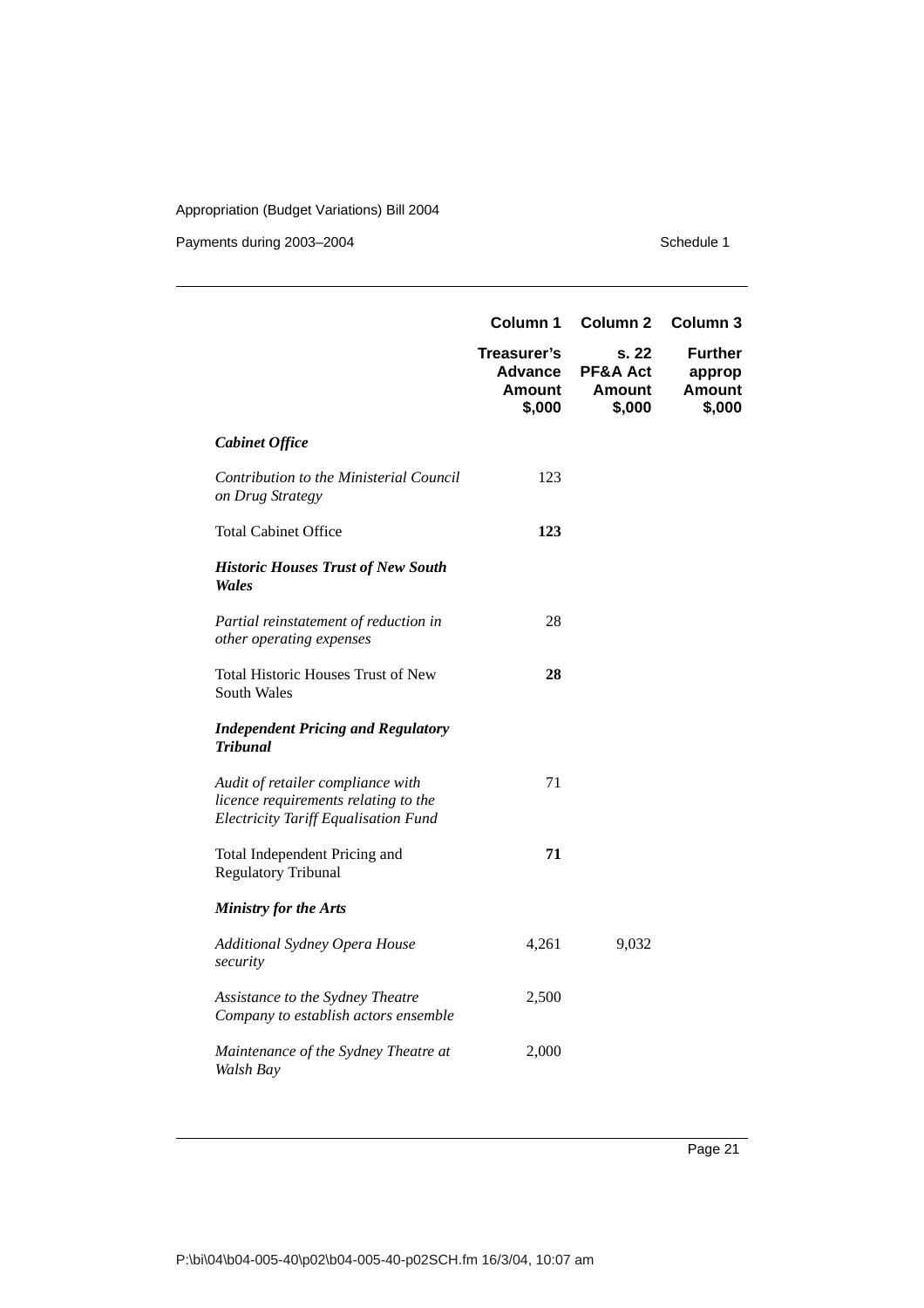Schedule 1 Payments during 2003–2004

|                                                                                                     | Column 1                                          | Column <sub>2</sub>                          | Column 3                                            |
|-----------------------------------------------------------------------------------------------------|---------------------------------------------------|----------------------------------------------|-----------------------------------------------------|
|                                                                                                     | Treasurer's<br><b>Advance</b><br>Amount<br>\$,000 | s. 22<br>PF&A Act<br><b>Amount</b><br>\$,000 | <b>Further</b><br>approp<br><b>Amount</b><br>\$,000 |
| The Sydney Festival                                                                                 | 300                                               |                                              |                                                     |
| Total Ministry for the Arts                                                                         | 9,061                                             | 9,032                                        |                                                     |
| <b>Museum of Applied Arts and Sciences</b>                                                          |                                                   |                                              |                                                     |
| Partial reinstatement of reduction in<br>other operating expenses                                   | 145                                               |                                              |                                                     |
| Total Museum of Applied Arts and<br>Sciences                                                        | 145                                               |                                              |                                                     |
| <b>New South Wales Film and Television</b><br><b>Office</b>                                         |                                                   |                                              |                                                     |
| Additional funding for production<br>investment                                                     | 1,100                                             |                                              |                                                     |
| Partial reinstatement of reduction in<br>other operating expenses                                   | 10                                                |                                              |                                                     |
| Total New South Wales Film and<br><b>Television Office</b>                                          | 1,110                                             |                                              |                                                     |
| <b>Parliamentary Counsel's Office</b>                                                               |                                                   |                                              |                                                     |
| Additional operational funding                                                                      | 412                                               |                                              |                                                     |
| Total Parliamentary Counsel's Office                                                                | 412                                               |                                              |                                                     |
| <b>Premier's Department</b>                                                                         |                                                   |                                              |                                                     |
| Accommodation and staffing for<br>ministerial offices in the Hunter,<br>Central Coast and Illawarra | 833                                               |                                              |                                                     |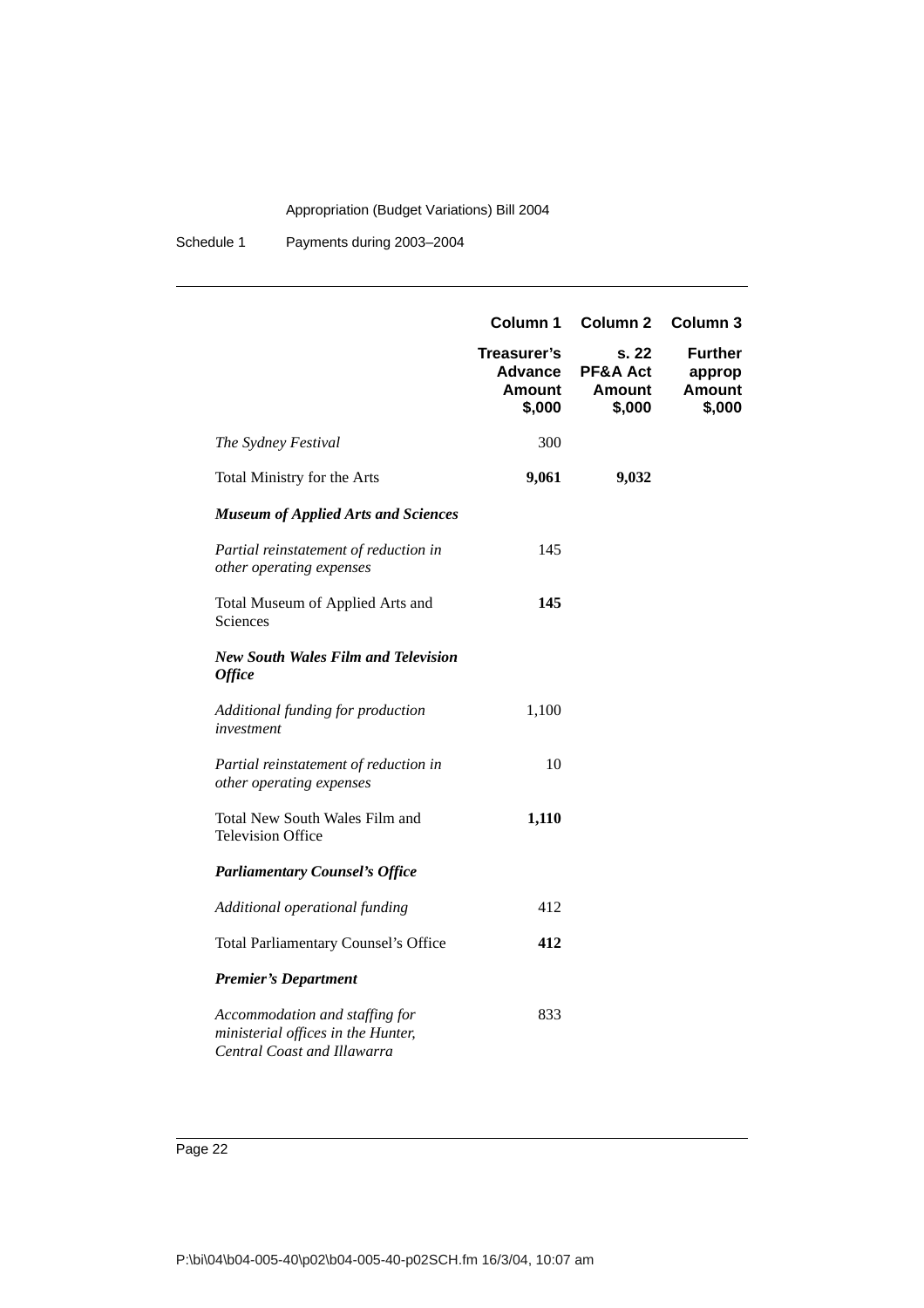Payments during 2003-2004 Schedule 1

|                                                                                                             | Column 1                                          | Column <sub>2</sub>                          | Column 3                                            |
|-------------------------------------------------------------------------------------------------------------|---------------------------------------------------|----------------------------------------------|-----------------------------------------------------|
|                                                                                                             | Treasurer's<br>Advance<br><b>Amount</b><br>\$,000 | s. 22<br>PF&A Act<br><b>Amount</b><br>\$,000 | <b>Further</b><br>approp<br><b>Amount</b><br>\$,000 |
| Adjustment of remuneration package                                                                          | 70                                                |                                              |                                                     |
| <b>ANZAC</b> Memorial                                                                                       | 409                                               |                                              |                                                     |
| Austeel Project-costs carried over<br>from 2002/2003                                                        | 627                                               |                                              |                                                     |
| Austeel Project-costs of land<br>purchase, financial, economic and<br>technical studies and legal advice    | 9,252                                             | 7,129                                        |                                                     |
| Australia and New Zealand School of<br>Government funding                                                   | 250                                               |                                              |                                                     |
| Commission of Inquiry into<br>Campbelltown and Camden Hospitals                                             |                                                   | 2,000                                        |                                                     |
| Governor Macquarie Tower Security                                                                           | 578                                               |                                              |                                                     |
| Kosciuszko (Snowy) bush fire recovery                                                                       | 400                                               |                                              |                                                     |
| <b>Major Events Board</b>                                                                                   | 1,500                                             |                                              |                                                     |
| <b>Total Premier's Department</b>                                                                           | 13,919                                            | 9,129                                        |                                                     |
| <b>State Electoral Office</b>                                                                               |                                                   |                                              |                                                     |
| Redistribution of electoral boundaries                                                                      | 1,895                                             |                                              |                                                     |
| <b>Total State Electoral Office</b>                                                                         | 1,895                                             |                                              |                                                     |
| <b>State Library of New South Wales</b>                                                                     |                                                   |                                              |                                                     |
| Administration of a whole-of-<br>government on-line Australian Bureau<br>of Statistics subscription licence | 302                                               |                                              |                                                     |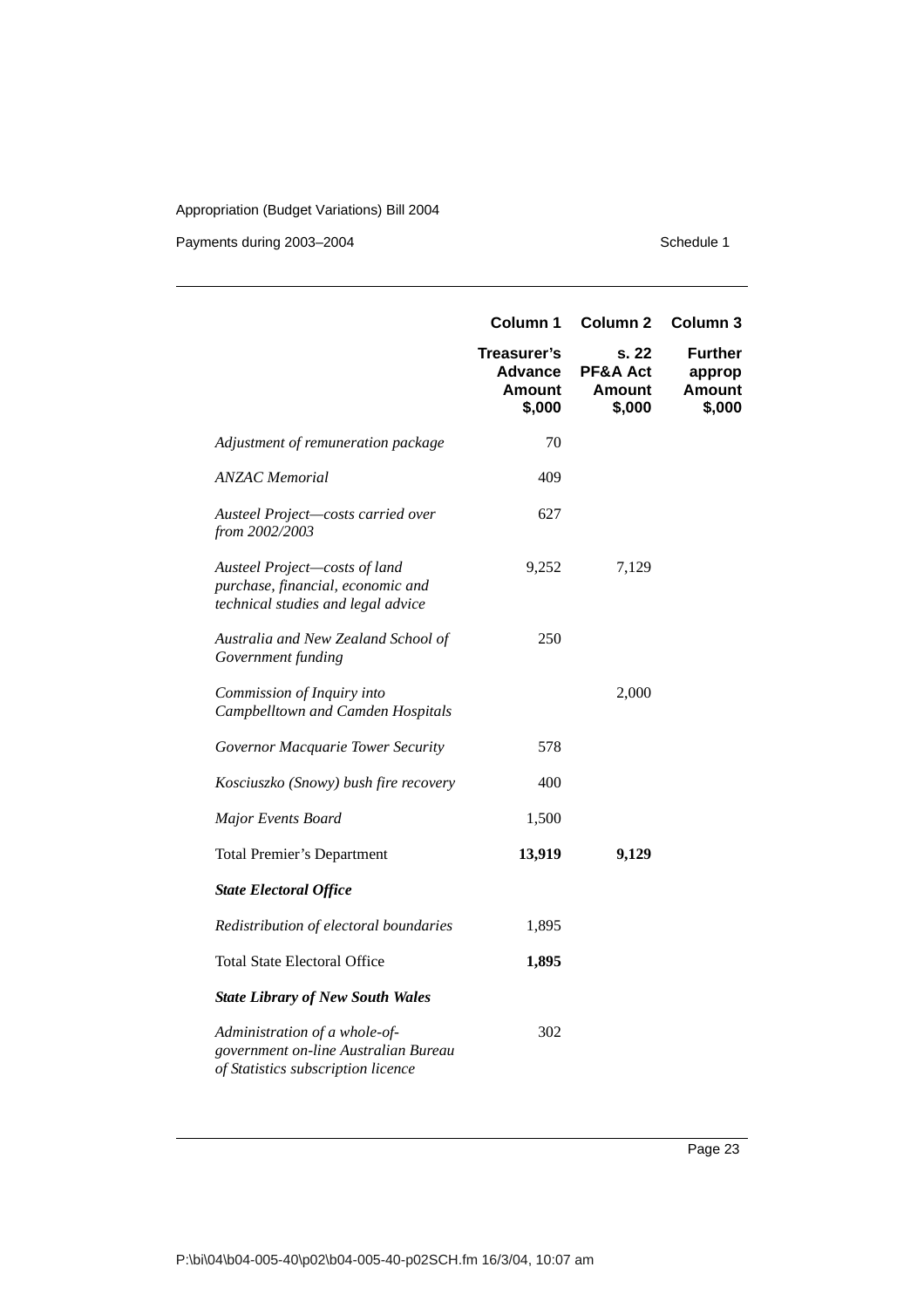Schedule 1 Payments during 2003–2004

|                                                                   | Column 1                                          | Column <sub>2</sub>                          | Column 3                                            |
|-------------------------------------------------------------------|---------------------------------------------------|----------------------------------------------|-----------------------------------------------------|
|                                                                   | Treasurer's<br>Advance<br><b>Amount</b><br>\$,000 | s. 22<br>PF&A Act<br><b>Amount</b><br>\$,000 | <b>Further</b><br>approp<br><b>Amount</b><br>\$,000 |
| Partial reinstatement of reduction in<br>other operating expenses | 98                                                |                                              |                                                     |
| Total State Library of New South Wales                            | 400                                               |                                              |                                                     |
| <b>State Records Authority</b>                                    |                                                   |                                              |                                                     |
| Partial reinstatement of reduction in<br>other operating expenses | 25                                                |                                              |                                                     |
| <b>Total State Records Authority</b>                              | 25                                                |                                              |                                                     |
| <b>TOTAL-RECURRENT SERVICES</b>                                   | 27,374                                            | 18,161                                       |                                                     |
| <b>CAPITAL WORKS AND SERVICES</b>                                 |                                                   |                                              |                                                     |
| <b>Art Gallery of New South Wales</b>                             |                                                   |                                              |                                                     |
| Fire safety upgrade                                               | 1,298                                             |                                              |                                                     |
| Total Art Gallery of New South Wales                              | 1,298                                             |                                              |                                                     |
| <b>Australian Museum</b>                                          |                                                   |                                              |                                                     |
| <b>Upgrade</b> facilities                                         | 1,457                                             |                                              |                                                     |
| <b>Total Australian Museum</b>                                    | 1,457                                             |                                              |                                                     |
| <b>Ministry for the Arts</b>                                      |                                                   |                                              |                                                     |
| Essential maintenance at Walsh Bay                                | 1,000                                             |                                              |                                                     |
| Walsh Bay Redevelopment project                                   | 2,043                                             |                                              |                                                     |
| Total Ministry for the Arts                                       | 3,043                                             |                                              |                                                     |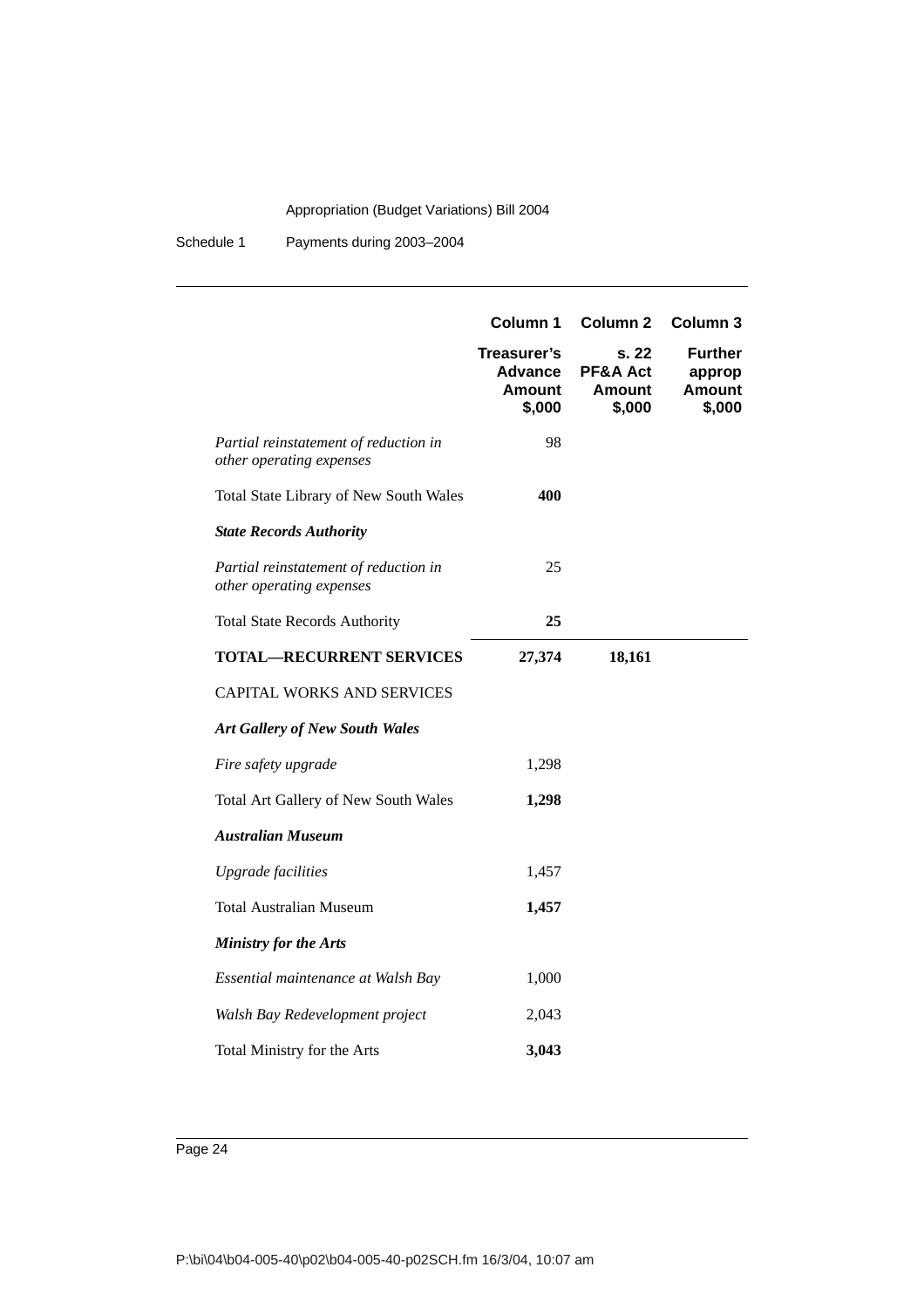Payments during 2003-2004 Schedule 1

|                                                                                                     | Column 1                                          | Column <sub>2</sub>                         | Column <sub>3</sub>                                 |
|-----------------------------------------------------------------------------------------------------|---------------------------------------------------|---------------------------------------------|-----------------------------------------------------|
|                                                                                                     | Treasurer's<br>Advance<br><b>Amount</b><br>\$,000 | s.22<br>PF&A Act<br><b>Amount</b><br>\$,000 | <b>Further</b><br>approp<br><b>Amount</b><br>\$,000 |
| <b>Museum of Applied Arts and Sciences</b>                                                          |                                                   |                                             |                                                     |
| Castle Hill storage facility                                                                        | 3,195                                             |                                             |                                                     |
| Total Museum of Applied Arts and<br>Sciences                                                        | 3,195                                             |                                             |                                                     |
| <b>Premier's Department</b>                                                                         |                                                   |                                             |                                                     |
| Accommodation and staffing for<br>ministerial offices in the Hunter,<br>Central Coast and Illawarra | 180                                               |                                             |                                                     |
| Upgrade accommodation to meet<br>security and occupational health and<br>safety requirements        | 495                                               |                                             |                                                     |
| <b>Total Premier's Department</b>                                                                   | 675                                               |                                             |                                                     |
| <b>State Electoral Office</b>                                                                       |                                                   |                                             |                                                     |
| Redistribution of electoral boundaries                                                              | 26                                                |                                             |                                                     |
| <b>Total State Electoral Office</b>                                                                 | 26                                                |                                             |                                                     |
| <b>TOTAL-CAPITAL WORKS AND</b><br><b>SERVICES</b>                                                   | 9,694                                             |                                             |                                                     |
| <b>TOTAL-PREMIER, MINISTER</b><br>FOR THE ARTS AND MINISTER<br><b>FOR CITIZENSHIP</b>               | 37,068                                            | 18,161                                      |                                                     |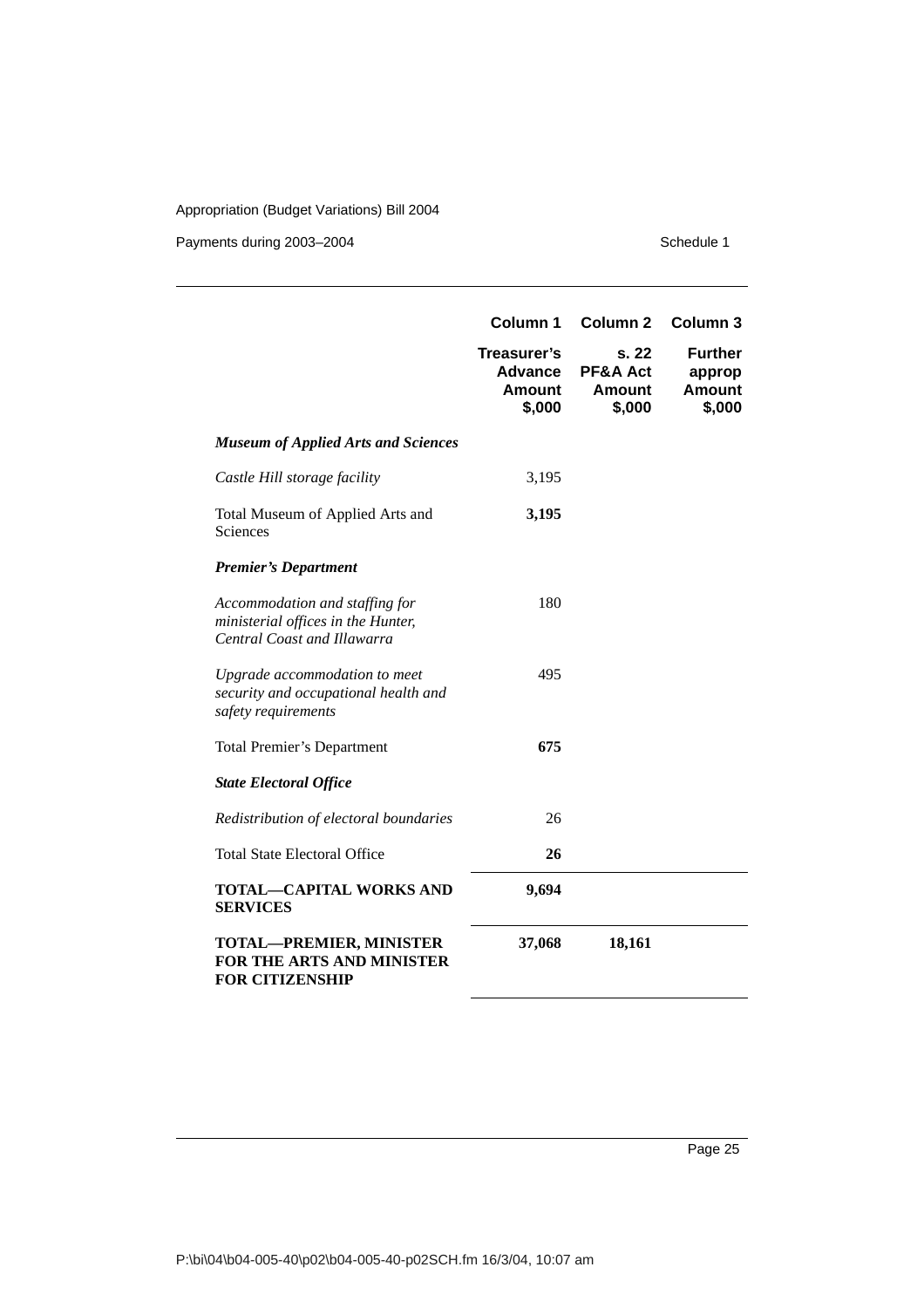Schedule 1 Payments during 2003–2004

|   |                                                                              | Column 1                                          | Column 2                                        | Column 3                                            |
|---|------------------------------------------------------------------------------|---------------------------------------------------|-------------------------------------------------|-----------------------------------------------------|
|   |                                                                              | Treasurer's<br><b>Advance</b><br>Amount<br>\$,000 | s.22<br><b>PF&amp;A Act</b><br>Amount<br>\$,000 | <b>Further</b><br>approp<br><b>Amount</b><br>\$,000 |
| L | <b>MINISTER FOR ROADS AND</b><br><b>MINISTER FOR HOUSING</b>                 |                                                   |                                                 |                                                     |
|   | <b>RECURRENT SERVICES</b>                                                    |                                                   |                                                 |                                                     |
|   | <b>Roads and Traffic Authority</b>                                           |                                                   |                                                 |                                                     |
|   | Adjustments to settlements for Western<br>City Orbital and Cross City Tunnel | 853                                               |                                                 |                                                     |
|   | Waiver of user charges for the Rugby<br>World Cup                            | 190                                               |                                                 |                                                     |
|   | Total Roads and Traffic Authority                                            | 1,043                                             |                                                 |                                                     |
|   | <b>TOTAL—RECURRENT SERVICES</b>                                              | 1,043                                             |                                                 |                                                     |
|   | <b>TOTAL—MINISTER FOR ROADS</b><br><b>AND MINISTER FOR HOUSING</b>           | 1,043                                             |                                                 |                                                     |

#### **M MINISTER FOR RURAL AFFAIRS, MINISTER FOR LOCAL GOVERNMENT AND MINISTER FOR EMERGENCY SERVICES**

RECURRENT SERVICES

*Department of Local Government*

*Implement the Structural Reform of Local Government* 1,012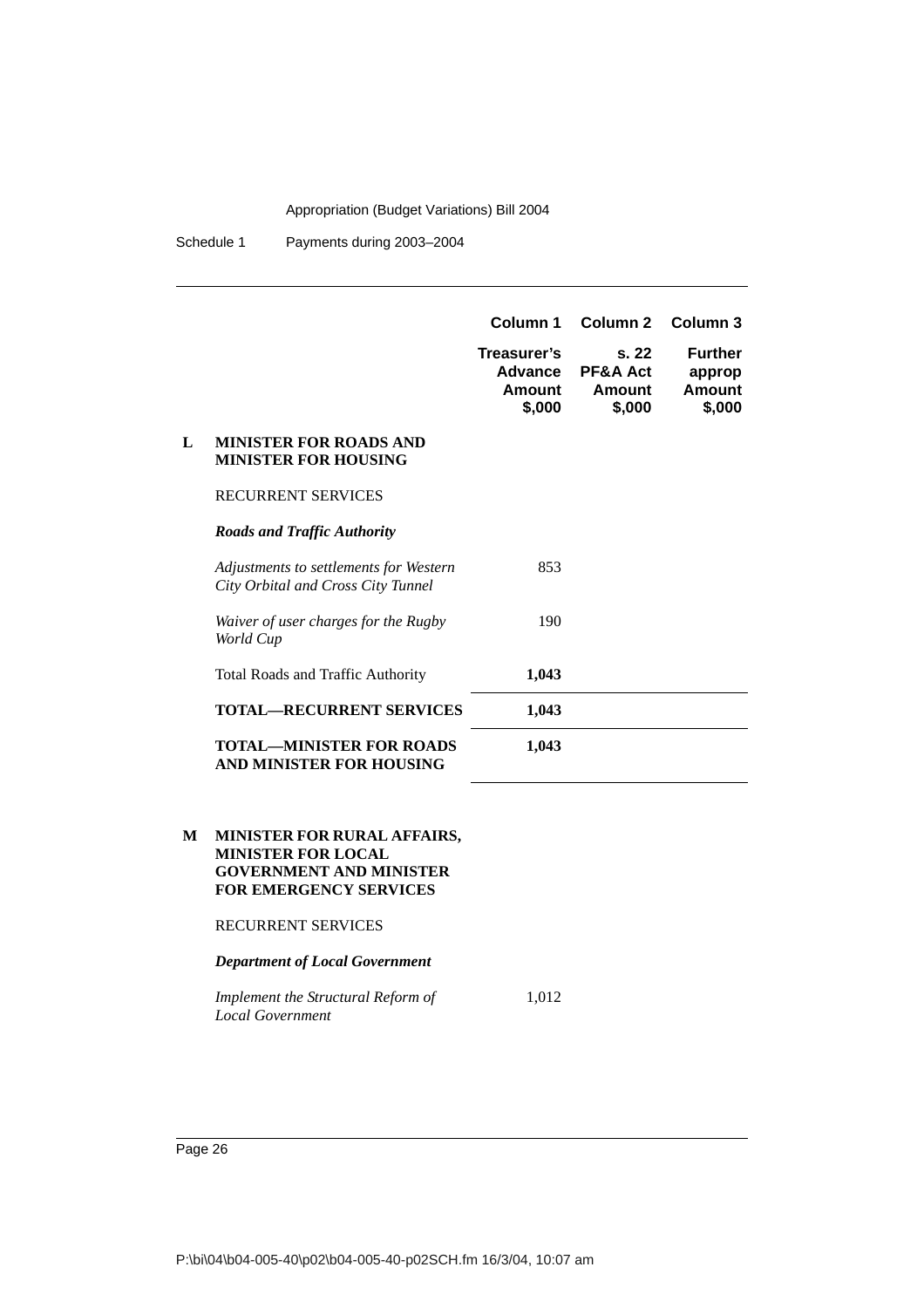Payments during 2003-2004 Schedule 1

|                                                                                                                                          | Column 1                                                 | <b>Column 2</b>                                        | Column <sub>3</sub>                          |
|------------------------------------------------------------------------------------------------------------------------------------------|----------------------------------------------------------|--------------------------------------------------------|----------------------------------------------|
|                                                                                                                                          | Treasurer's<br><b>Advance</b><br><b>Amount</b><br>\$,000 | s.22<br><b>PF&amp;A Act</b><br><b>Amount</b><br>\$,000 | <b>Further</b><br>approp<br>Amount<br>\$,000 |
| <i>Public Inquiry into Liverpool City</i><br>Council                                                                                     |                                                          | 600                                                    |                                              |
| <b>Total Department of Local Government</b>                                                                                              | 1,012                                                    | 600                                                    |                                              |
| <b>Department of Rural Fire Service</b>                                                                                                  |                                                          |                                                        |                                              |
| <b>Expanded Natural Disaster Secretariat</b>                                                                                             | 266                                                      |                                                        |                                              |
| <b>Natural Disaster Mitigation Program</b>                                                                                               | 1,600                                                    |                                                        |                                              |
| <b>Total Department of Rural Fire Service</b>                                                                                            | 1,866                                                    |                                                        |                                              |
| <b>New South Wales Fire Brigades</b>                                                                                                     |                                                          |                                                        |                                              |
| Operating costs for new counter-<br>terrorism helicopter                                                                                 | 785                                                      |                                                        |                                              |
| <b>Total New South Wales Fire Brigades</b>                                                                                               | 785                                                      |                                                        |                                              |
| <b>TOTAL-RECURRENT SERVICES</b>                                                                                                          | 3,663                                                    | 600                                                    |                                              |
| <b>TOTAL-MINISTER FOR RURAL</b><br><b>AFFAIRS, MINISTER FOR LOCAL</b><br><b>GOVERNMENT AND MINISTER</b><br><b>FOR EMERGENCY SERVICES</b> | 3,663                                                    | 600                                                    |                                              |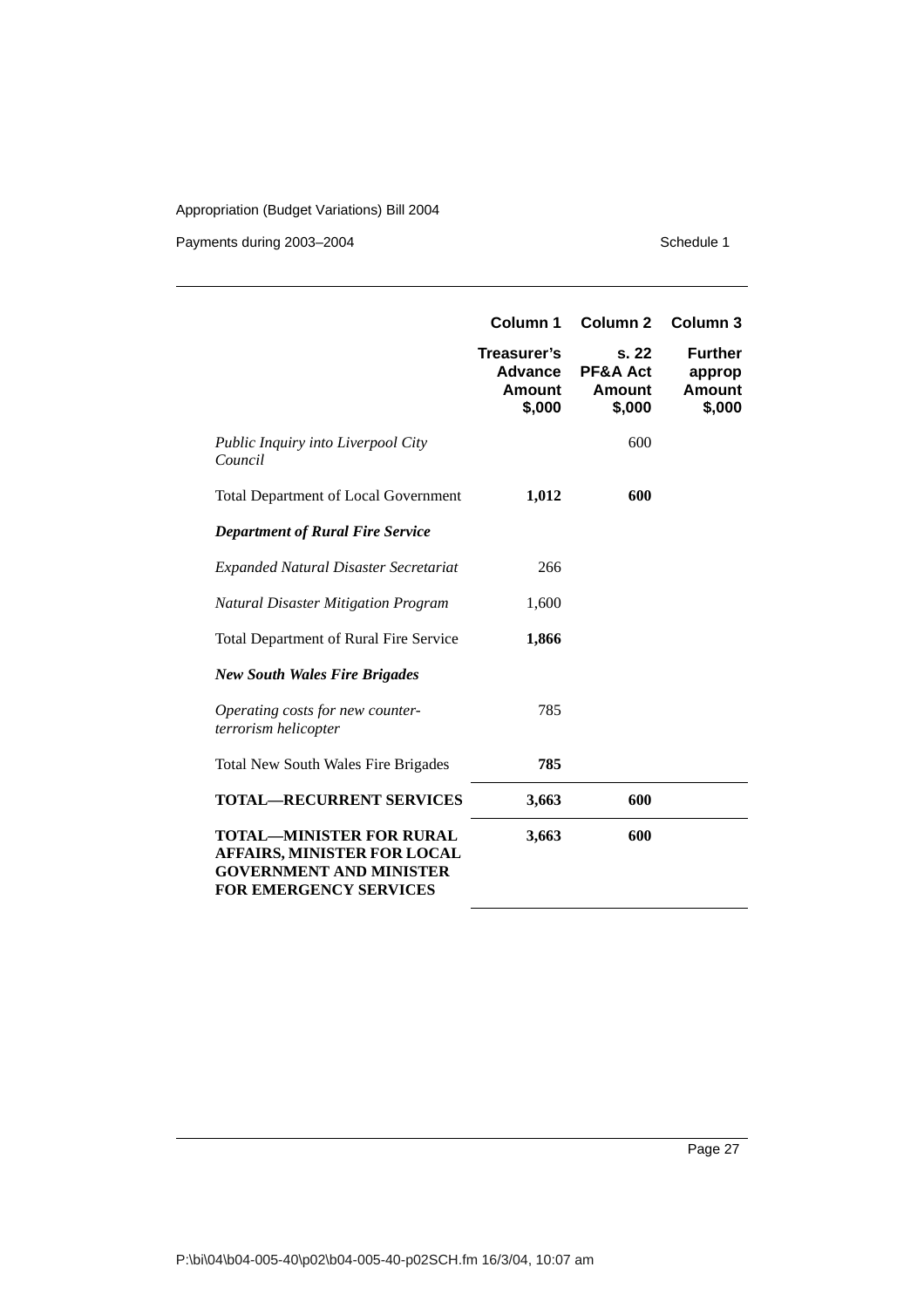Schedule 1 Payments during 2003–2004

|          |                                                                                                                                                                                       | Column 1<br>Treasurer's            | Column <sub>2</sub><br>s. 22                   | Column <sub>3</sub><br><b>Further</b> |
|----------|---------------------------------------------------------------------------------------------------------------------------------------------------------------------------------------|------------------------------------|------------------------------------------------|---------------------------------------|
|          |                                                                                                                                                                                       | Advance<br><b>Amount</b><br>\$,000 | <b>PF&amp;A Act</b><br><b>Amount</b><br>\$,000 | approp<br><b>Amount</b><br>\$,000     |
| N        | SPECIAL MINISTER OF STATE,<br><b>MINISTER FOR COMMERCE,</b><br><b>MINISTER FOR INDUSTRIAL</b><br><b>RELATIONS AND MINISTER FOR</b><br>THE CENTRAL COAST                               |                                    |                                                |                                       |
|          | <b>RECURRENT SERVICES</b>                                                                                                                                                             |                                    |                                                |                                       |
|          | <b>Department of Commerce</b>                                                                                                                                                         |                                    |                                                |                                       |
|          | Funding to accelerate the Government<br><b>On-line Licensing project</b>                                                                                                              | 13,400                             |                                                |                                       |
|          | <b>Total Department of Commerce</b>                                                                                                                                                   | 13,400                             |                                                |                                       |
|          | <b>TOTAL—RECURRENT SERVICES</b>                                                                                                                                                       | 13,400                             |                                                |                                       |
|          | <b>TOTAL-SPECIAL MINISTER OF</b><br><b>STATE, MINISTER FOR</b><br><b>COMMERCE, MINISTER FOR</b><br><b>INDUSTRIAL RELATIONS AND</b><br><b>MINISTER FOR THE CENTRAL</b><br><b>COAST</b> | 13,400                             |                                                |                                       |
| $\Omega$ | <b>MINISTER FOR TOURISM AND</b><br><b>SPORT AND RECREATION AND</b><br><b>MINISTER FOR WOMEN</b>                                                                                       |                                    |                                                |                                       |
|          | RECURRENT SERVICES                                                                                                                                                                    |                                    |                                                |                                       |
|          | Department of Tourism, Sport and<br><b>Recreation</b>                                                                                                                                 |                                    |                                                |                                       |
|          | Capital Assistance Program                                                                                                                                                            | 1,500                              |                                                |                                       |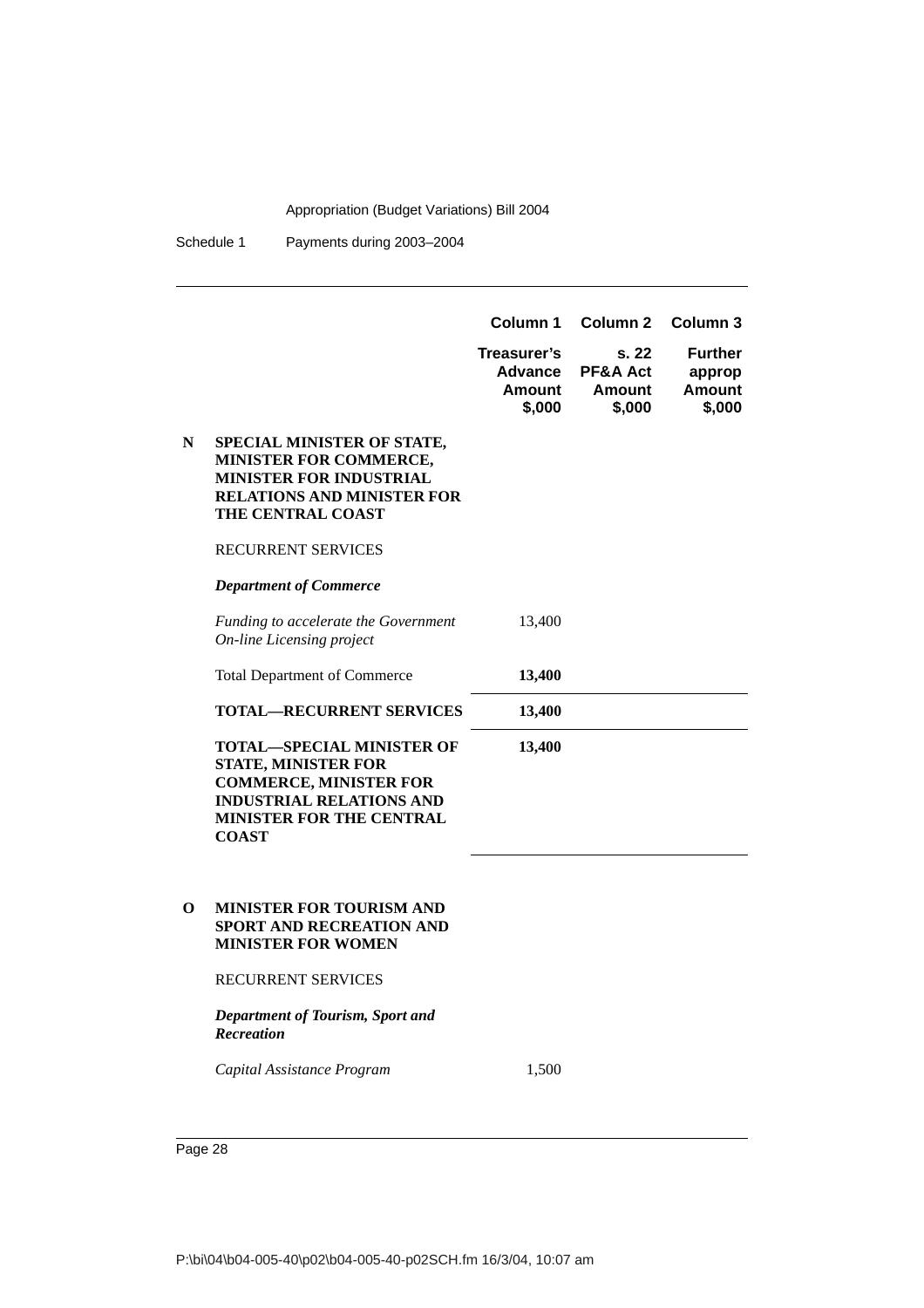#### Payments during 2003-2004 Schedule 1

|                                                                                                   | Column 1                                   | Column <sub>2</sub>                         | Column 3                                     |
|---------------------------------------------------------------------------------------------------|--------------------------------------------|---------------------------------------------|----------------------------------------------|
|                                                                                                   | Treasurer's<br>Advance<br>Amount<br>\$,000 | s.22<br>PF&A Act<br><b>Amount</b><br>\$,000 | <b>Further</b><br>approp<br>Amount<br>\$,000 |
| Contamination and additional<br>insurance costs at Western Sydney<br><b>International Dragway</b> | 2,958                                      |                                             |                                              |
| Partial reinstatement of reduction in<br><i>other operating expenses</i>                          | 211                                        |                                             |                                              |
| Schools beach education program                                                                   | 30                                         |                                             |                                              |
| Wollongong Sportsground Trust<br>operational subsidy                                              | 100                                        |                                             |                                              |
| Total Department of Tourism, Sport and<br>Recreation                                              | 4,799                                      |                                             |                                              |
| <b>Sydney Olympic Park Authority</b>                                                              |                                            |                                             |                                              |
| Contribution to the Rugby World Cup                                                               | 60                                         |                                             |                                              |
| Total Sydney Olympic Park Authority                                                               | 60                                         |                                             |                                              |
| <b>TOTAL—RECURRENT SERVICES</b>                                                                   | 4,859                                      |                                             |                                              |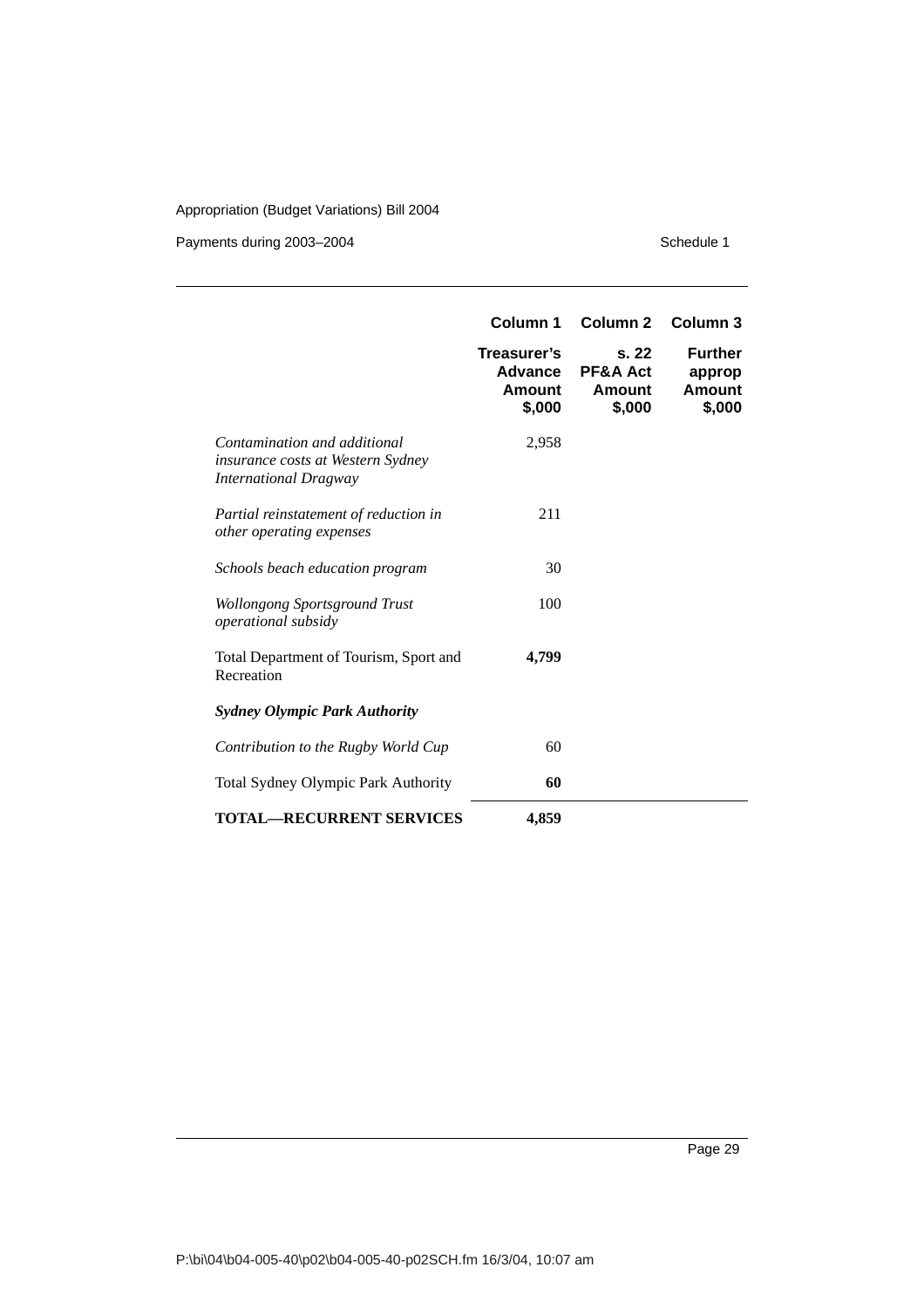Schedule 1 Payments during 2003–2004

|   |                                                                                                                 | Column 1                                          | Column <sub>2</sub>                          | Column 3                                            |
|---|-----------------------------------------------------------------------------------------------------------------|---------------------------------------------------|----------------------------------------------|-----------------------------------------------------|
|   |                                                                                                                 | Treasurer's<br>Advance<br><b>Amount</b><br>\$,000 | s. 22<br>PF&A Act<br><b>Amount</b><br>\$,000 | <b>Further</b><br>approp<br><b>Amount</b><br>\$,000 |
|   | CAPITAL WORKS AND SERVICES                                                                                      |                                                   |                                              |                                                     |
|   | Department of Tourism, Sport and<br><b>Recreation</b>                                                           |                                                   |                                              |                                                     |
|   | Completion of the Western Sydney<br><b>International Dragway</b>                                                | 10,337                                            |                                              |                                                     |
|   | Total Department of Tourism, Sport and<br>Recreation                                                            | 10,337                                            |                                              |                                                     |
|   | TOTAL—CAPITAL WORKS AND<br><b>SERVICES</b>                                                                      | 10,337                                            |                                              |                                                     |
|   | <b>TOTAL-MINISTER FOR</b><br><b>TOURISM AND SPORT AND</b><br><b>RECREATION AND MINISTER</b><br><b>FOR WOMEN</b> | 15,196                                            |                                              |                                                     |
| P | <b>MINISTER FOR TRANSPORT</b><br>SERVICES AND MINISTER FOR<br><b>THE HUNTER</b>                                 |                                                   |                                              |                                                     |
|   | RECURRENT SERVICES                                                                                              |                                                   |                                              |                                                     |
|   | <b>Independent Transport Safety and</b><br><b>Reliability Regulator</b>                                         |                                                   |                                              |                                                     |
|   | <b>Creation of Independent Transport</b><br>Safety and Reliability Regulator                                    | 6,796                                             |                                              |                                                     |
|   | Total Independent Transport Safety and<br><b>Reliability Regulator</b>                                          | 6,796                                             |                                              |                                                     |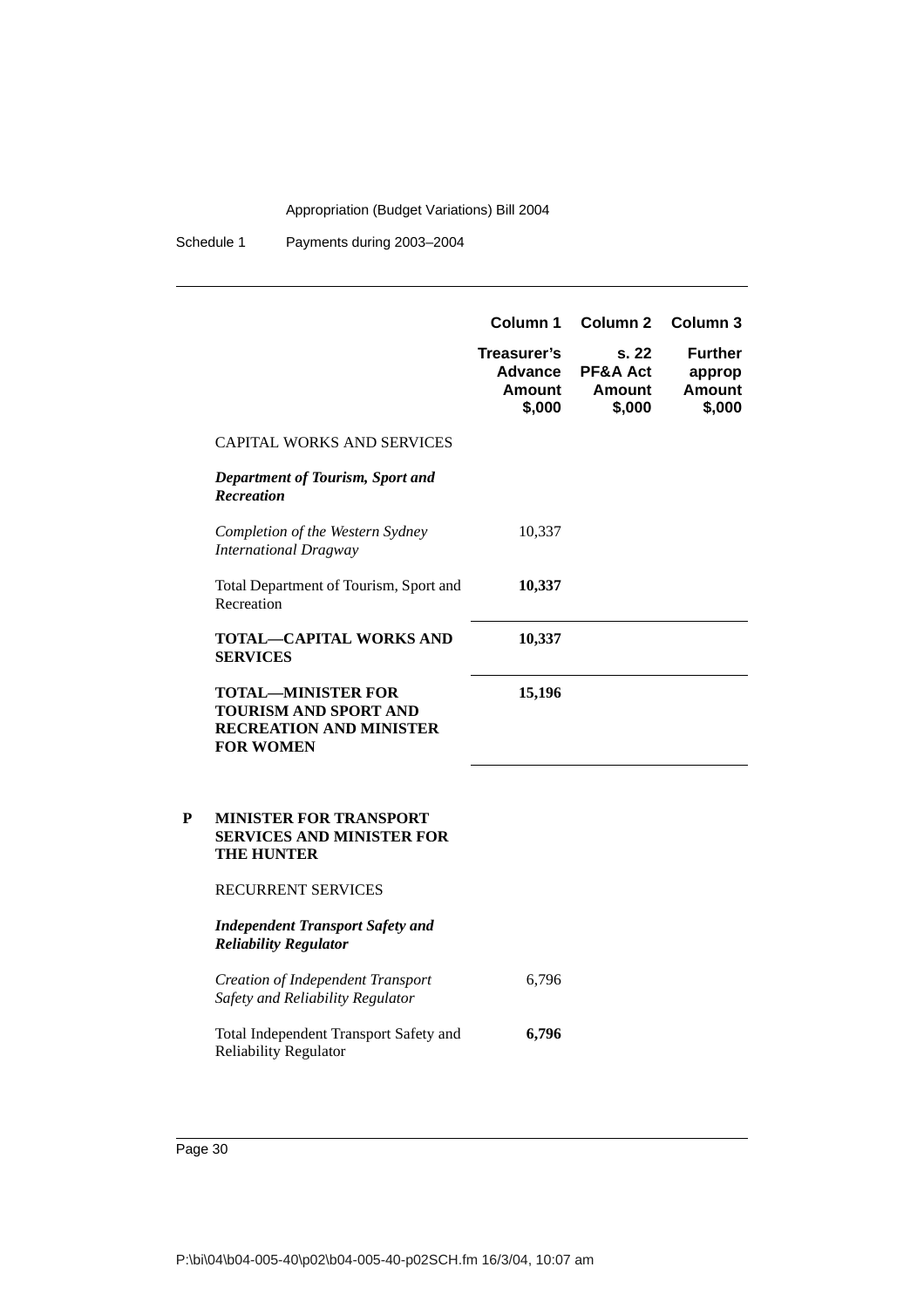Payments during 2003-2004 Schedule 1

|                                                                                                   | Column 1                                          | Column <sub>2</sub>                              | Column <sub>3</sub>                                 |
|---------------------------------------------------------------------------------------------------|---------------------------------------------------|--------------------------------------------------|-----------------------------------------------------|
|                                                                                                   | Treasurer's<br>Advance<br><b>Amount</b><br>\$,000 | s. 22<br><b>PF&amp;A Act</b><br>Amount<br>\$,000 | <b>Further</b><br>approp<br><b>Amount</b><br>\$,000 |
| <b>Ministry of Transport</b>                                                                      |                                                   |                                                  |                                                     |
| Appraisal of the Australian Rail Track<br>Corporation proposal to lease rail<br>freight corridors | 2,700                                             |                                                  |                                                     |
| Inquiry by Justice McInerney into<br>Waterfall rail accident                                      | 920                                               |                                                  |                                                     |
| Major events transportation                                                                       | 3,000                                             |                                                  |                                                     |
| Ministerial Inquiry into sustainable<br>public passenger transport                                | 550                                               |                                                  |                                                     |
| NSW contribution to the National<br><b>Transport Commission</b>                                   | 771                                               |                                                  |                                                     |
| Operating subsidy to Rail Corporation<br><b>New South Wales</b>                                   |                                                   |                                                  | 52,000                                              |
| Unsworth review of bus services                                                                   | 691                                               |                                                  |                                                     |
| <b>Total Ministry of Transport</b>                                                                | 8,632                                             |                                                  | 52,000                                              |
| <b>TOTAL-RECURRENT SERVICES</b>                                                                   | 15,428                                            |                                                  | 52,000                                              |
| <b>TOTAL-MINISTER FOR</b><br><b>TRANSPORT SERVICES AND</b><br><b>MINISTER FOR THE HUNTER</b>      | 15,428                                            |                                                  | 52,000                                              |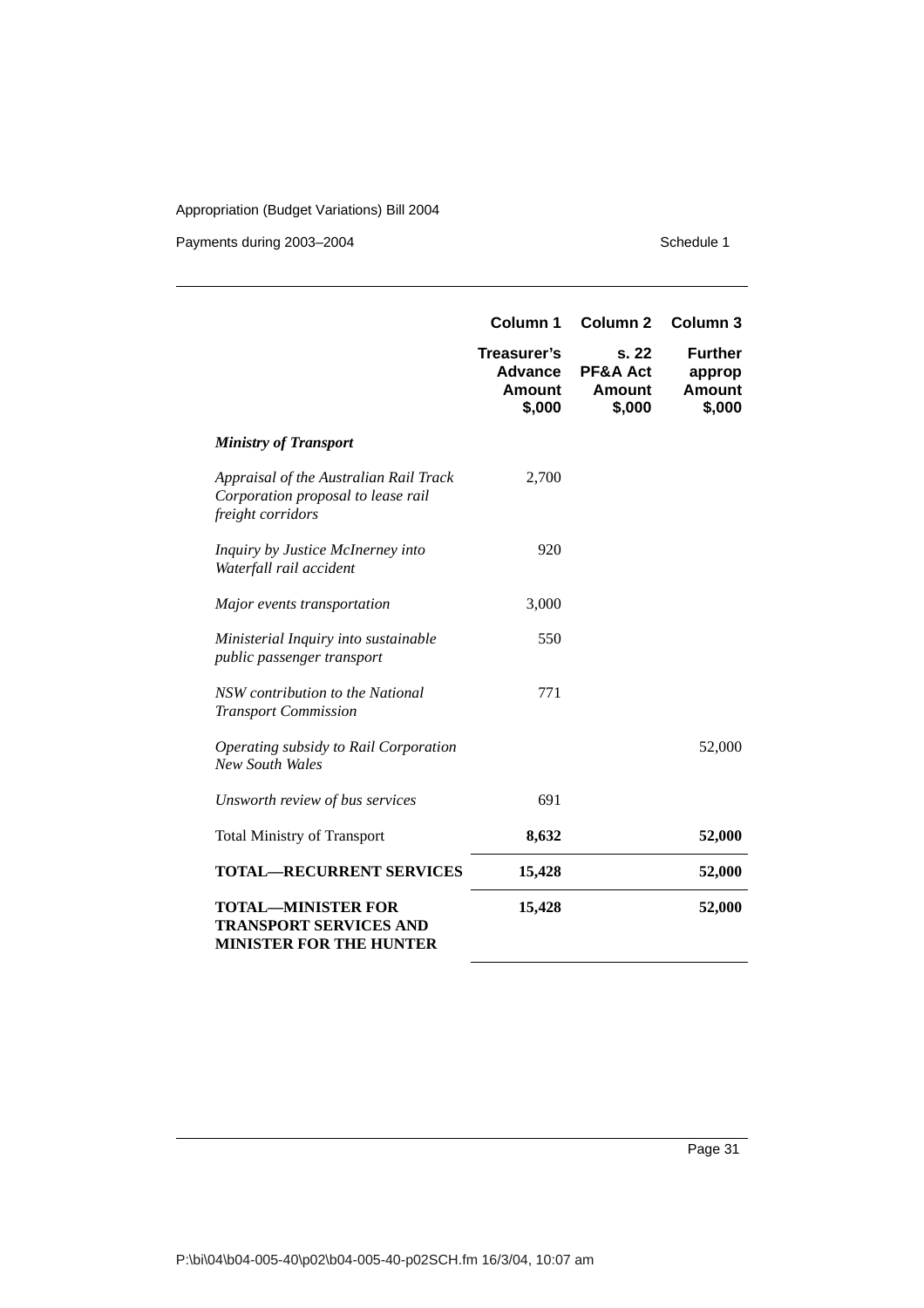Schedule 1 Payments during 2003–2004

|   |                                                                                                                     | Column 1                                                 | Column <sub>2</sub>                          | Column 3                                            |
|---|---------------------------------------------------------------------------------------------------------------------|----------------------------------------------------------|----------------------------------------------|-----------------------------------------------------|
|   |                                                                                                                     | Treasurer's<br><b>Advance</b><br><b>Amount</b><br>\$,000 | s. 22<br>PF&A Act<br><b>Amount</b><br>\$,000 | <b>Further</b><br>approp<br><b>Amount</b><br>\$,000 |
| Q | <b>TREASURER AND MINISTER</b><br><b>FOR STATE DEVELOPMENT</b>                                                       |                                                          |                                              |                                                     |
|   | RECURRENT SERVICES                                                                                                  |                                                          |                                              |                                                     |
|   | <b>Crown Finance Entity</b>                                                                                         |                                                          |                                              |                                                     |
|   | Additional payment of interest on<br>balances invested with the Treasury<br><b>Banking System</b>                   |                                                          | 27,025                                       |                                                     |
|   | Natural Disaster Relief                                                                                             |                                                          | 32,000                                       |                                                     |
|   | <b>Total Crown Finance Entity</b>                                                                                   |                                                          | 59,025                                       |                                                     |
|   | <b>Department of State and Regional</b><br><b>Development</b>                                                       |                                                          |                                              |                                                     |
|   | <b>Business Drought Assistance program</b>                                                                          |                                                          | 5,000                                        |                                                     |
|   | Total Department of State and Regional<br>Development                                                               |                                                          | 5,000                                        |                                                     |
|   | <b>The Treasury</b>                                                                                                 |                                                          |                                              |                                                     |
|   | Additional spending by Infringement<br>Processing Bureau to overcome<br>processing delays                           |                                                          | 4,341                                        |                                                     |
|   | Compensation to clients of the<br>Infringement Processing Bureau due to<br>statute barring on some infringements    |                                                          | 12,500                                       |                                                     |
|   | First Home Owner Grant Scheme—<br>additional funding to meet a higher than<br>expected number of grant applications |                                                          |                                              | 20,000                                              |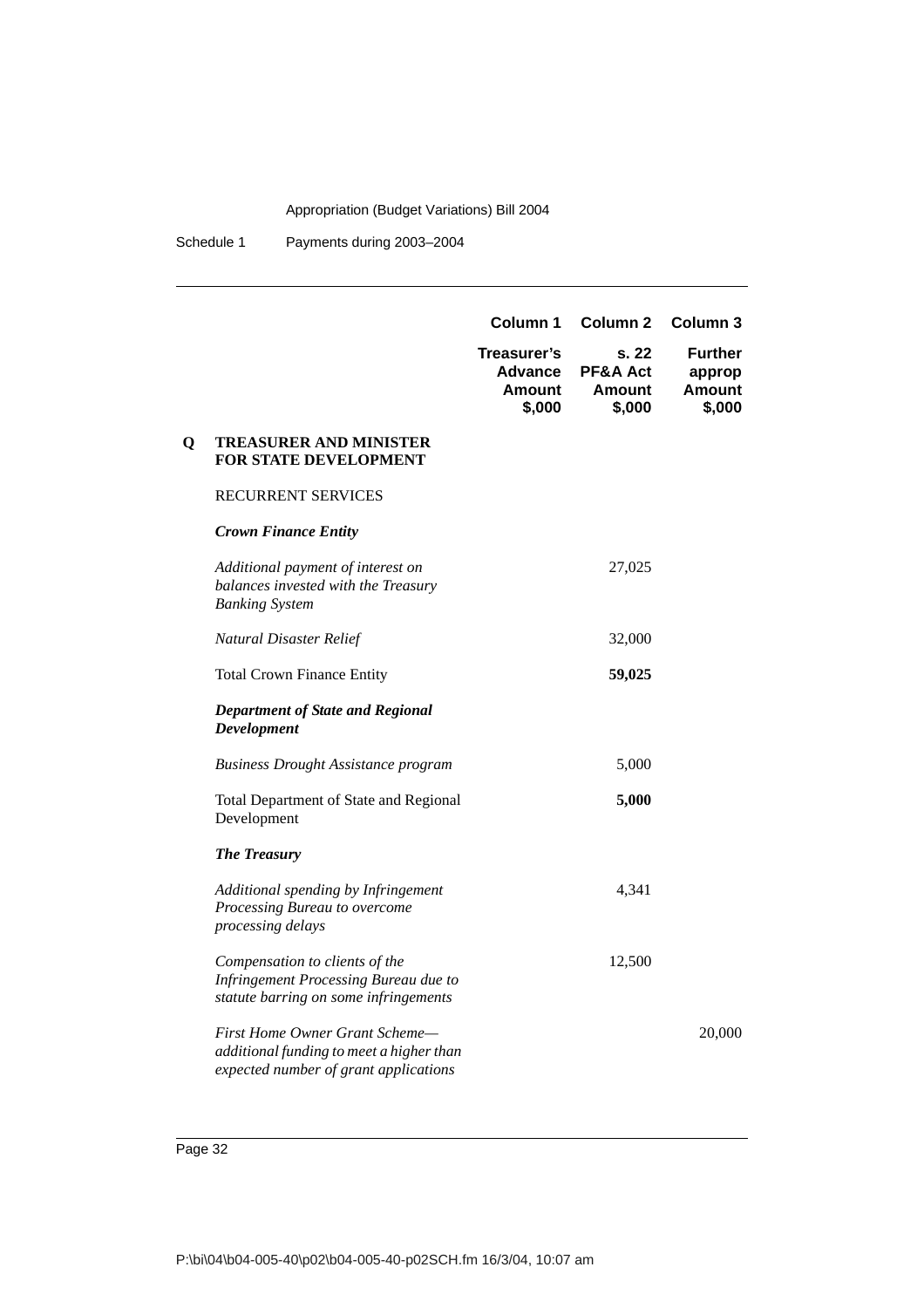Payments during 2003-2004 Schedule 1

|                                                                               | Column 1                                          | Column <sub>2</sub>                              | Column 3                                            |
|-------------------------------------------------------------------------------|---------------------------------------------------|--------------------------------------------------|-----------------------------------------------------|
|                                                                               | Treasurer's<br>Advance<br><b>Amount</b><br>\$,000 | s. 22<br><b>PF&amp;A Act</b><br>Amount<br>\$,000 | <b>Further</b><br>approp<br><b>Amount</b><br>\$,000 |
| Grain freight rebate scheme                                                   | 10                                                |                                                  |                                                     |
| <b>Total The Treasury</b>                                                     | 10                                                | 16,841                                           | 20,000                                              |
| <b>TOTAL—RECURRENT SERVICES</b>                                               | 10                                                | 80,866                                           | 20,000                                              |
| <b>CAPITAL WORKS AND SERVICES</b>                                             |                                                   |                                                  |                                                     |
| <b>Crown Finance Entity</b>                                                   |                                                   |                                                  |                                                     |
| Drought assistance—additional loans<br>under the Special Conservation Scheme  |                                                   | 16,000                                           |                                                     |
| <b>Total Crown Finance Entity</b>                                             |                                                   | 16,000                                           |                                                     |
| <b>The Treasury</b>                                                           |                                                   |                                                  |                                                     |
| Upgrade of systems at the Infringement<br><b>Processing Bureau</b>            |                                                   | 5,149                                            |                                                     |
| <b>Total The Treasury</b>                                                     |                                                   | 5,149                                            |                                                     |
| <b>TOTAL-CAPITAL WORKS AND</b><br><b>SERVICES</b>                             |                                                   | 21,149                                           |                                                     |
| <b>TOTAL—TREASURER AND</b><br><b>MINISTER FOR STATE</b><br><b>DEVELOPMENT</b> | 10                                                | 102,015                                          | 20,000                                              |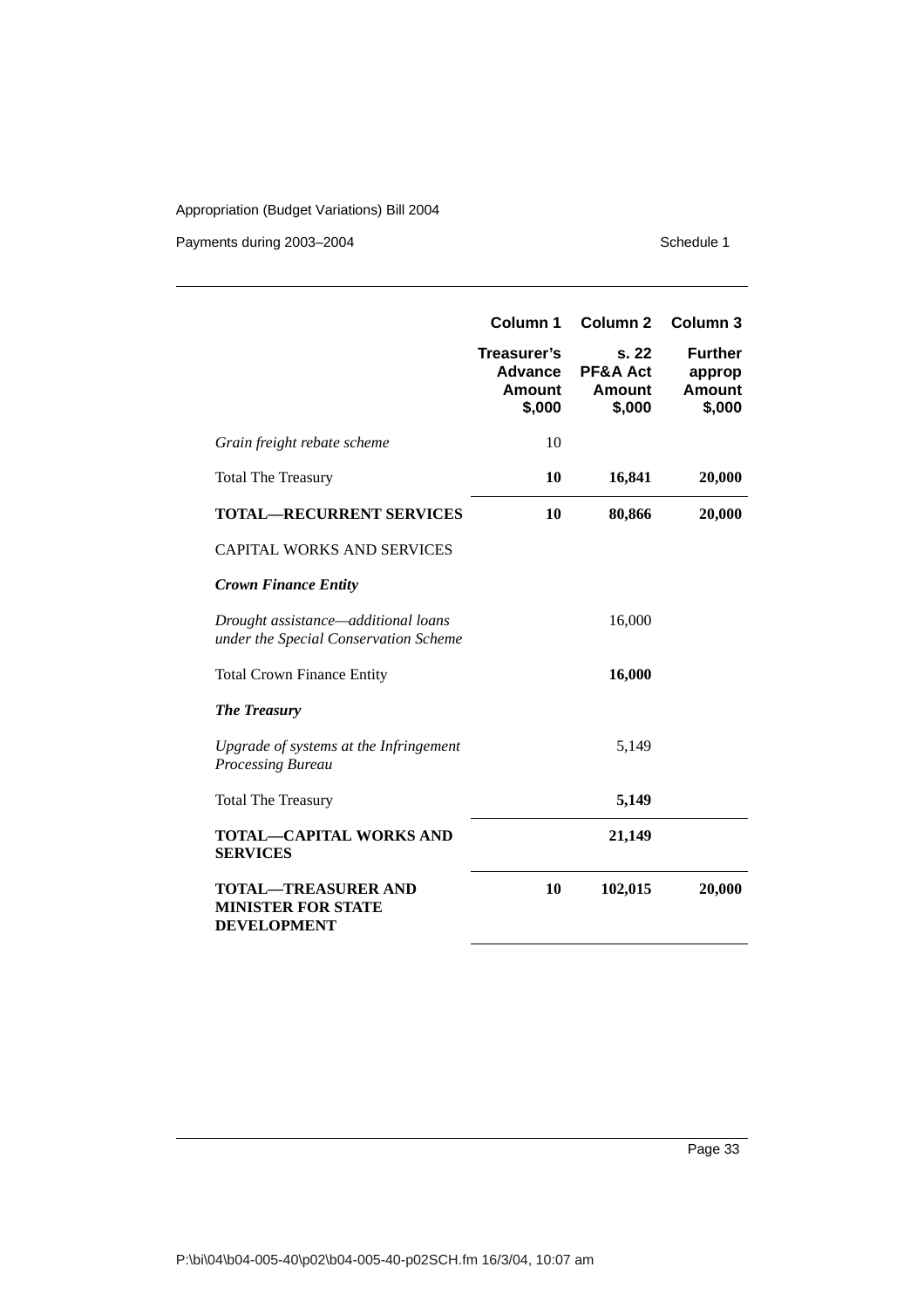Schedule 1 Payments during 2003–2004

|                                                                     | Column 1                                          | Column <sub>2</sub>                             | Column <sub>3</sub>                                 |
|---------------------------------------------------------------------|---------------------------------------------------|-------------------------------------------------|-----------------------------------------------------|
|                                                                     | Treasurer's<br>Advance<br><b>Amount</b><br>\$,000 | s.22<br><b>PF&amp;A Act</b><br>Amount<br>\$,000 | <b>Further</b><br>approp<br><b>Amount</b><br>\$,000 |
| <b>TREASURER'S ADVANCE FOR</b><br><b>RECURRENT SERVICES</b>         | 234,070                                           |                                                 |                                                     |
| <b>TREASURER'S ADVANCE FOR</b><br><b>CAPITAL WORKS AND SERVICES</b> | 56,453                                            |                                                 |                                                     |
| <b>TOTAL—TREASURER'S</b><br><b>ADVANCE</b>                          | 290,523                                           |                                                 |                                                     |
|                                                                     |                                                   |                                                 |                                                     |
| <b>SECTION 22 FOR RECURRENT</b><br><b>SERVICES</b>                  |                                                   | 154,420                                         |                                                     |
| <b>SECTION 22 FOR CAPITAL</b><br><b>WORKS AND SERVICES</b>          |                                                   | 22,979                                          |                                                     |
| <b>TOTAL-SECTION 22</b>                                             |                                                   | 177,399                                         |                                                     |
|                                                                     |                                                   |                                                 |                                                     |
| <b>ADDITIONAL APPROPRIATIONS</b><br><b>FOR RECURRENT SERVICES</b>   |                                                   |                                                 | 135,300                                             |
| <b>TOTAL—ADDITIONAL</b><br><b>APPROPRIATIONS</b>                    |                                                   |                                                 | 135,300                                             |
|                                                                     |                                                   |                                                 |                                                     |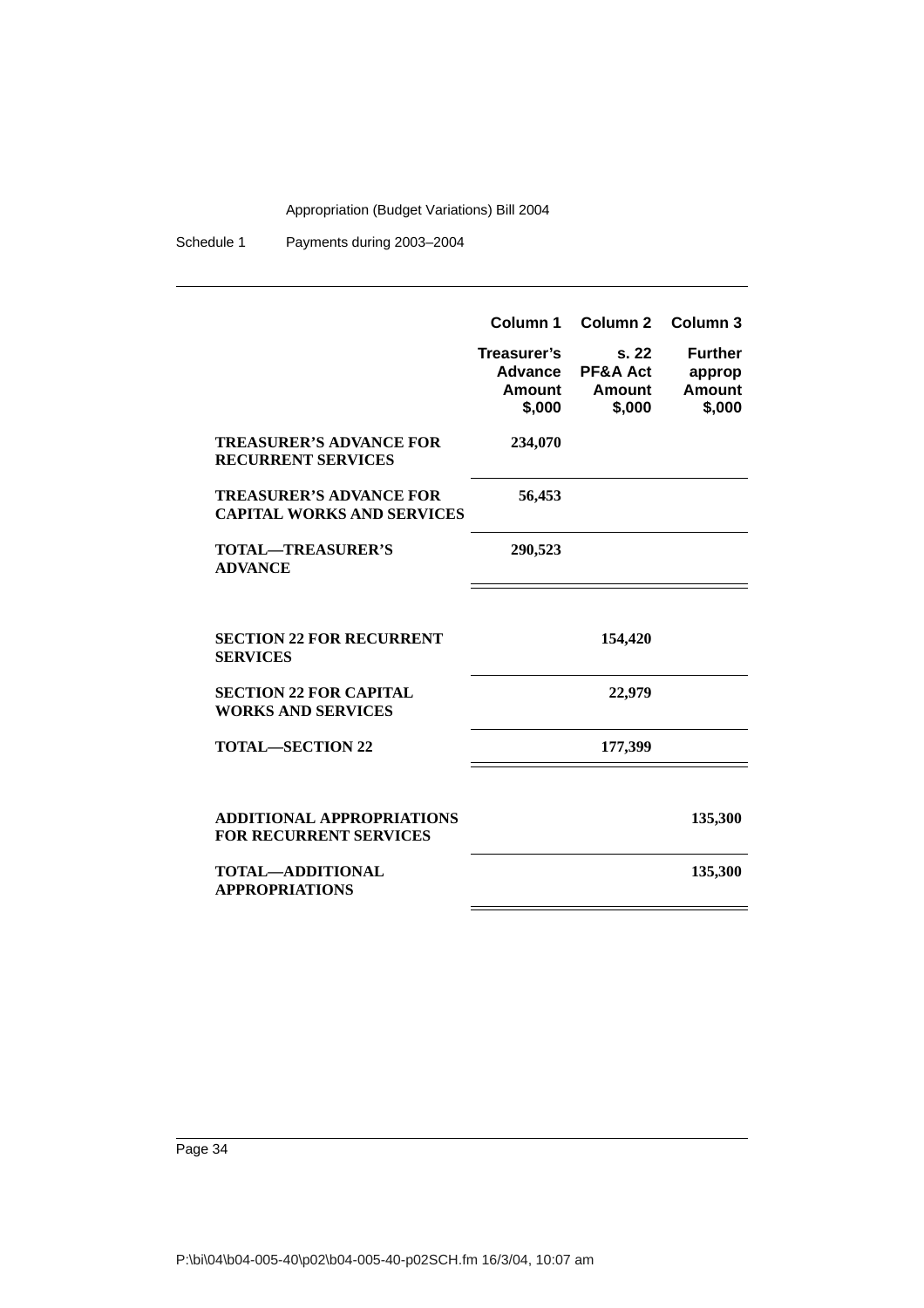Payments during 2002–2003 Schedule 2

# **Schedule 2 Payments during 2002–2003**

1 2

|   |                                                                        | Column 1                                          | <b>Column 2</b>                              |
|---|------------------------------------------------------------------------|---------------------------------------------------|----------------------------------------------|
|   |                                                                        | Treasurer's<br><b>Advance</b><br>Amount<br>\$,000 | s. 22<br>PF&A Act<br><b>Amount</b><br>\$,000 |
| А | MINISTER FOR AGRICULTURE AND<br><b>FISHERIES</b>                       |                                                   |                                              |
|   | RECURRENT SERVICES                                                     |                                                   |                                              |
|   | <b>Department of Agriculture</b>                                       |                                                   |                                              |
|   | Rural Lands Protection Boards-Information<br>Technology Strategic Plan | 23                                                |                                              |
|   | <b>Total Department of Agriculture</b>                                 | 23                                                |                                              |
|   | <b>TOTAL-RECURRENT SERVICES</b>                                        | 23                                                |                                              |
|   | <b>TOTAL-MINISTER FOR AGRICULTURE AND</b><br><b>FISHERIES</b>          | 23                                                |                                              |
| В | <b>ATTORNEY GENERAL AND MINISTER FOR</b><br>THE ENVIRONMENT            |                                                   |                                              |
|   | <b>RECURRENT SERVICES</b>                                              |                                                   |                                              |
|   | <b>Attorney General's Department</b>                                   |                                                   |                                              |
|   | Additional Legal works undertaken by the Crown<br>Solicitor's Office   |                                                   | 1,732                                        |
|   | Additional operational funding                                         | 1,250                                             |                                              |
|   | Waterfall Train Accident Inquiry                                       |                                                   | 3,700                                        |
|   |                                                                        |                                                   |                                              |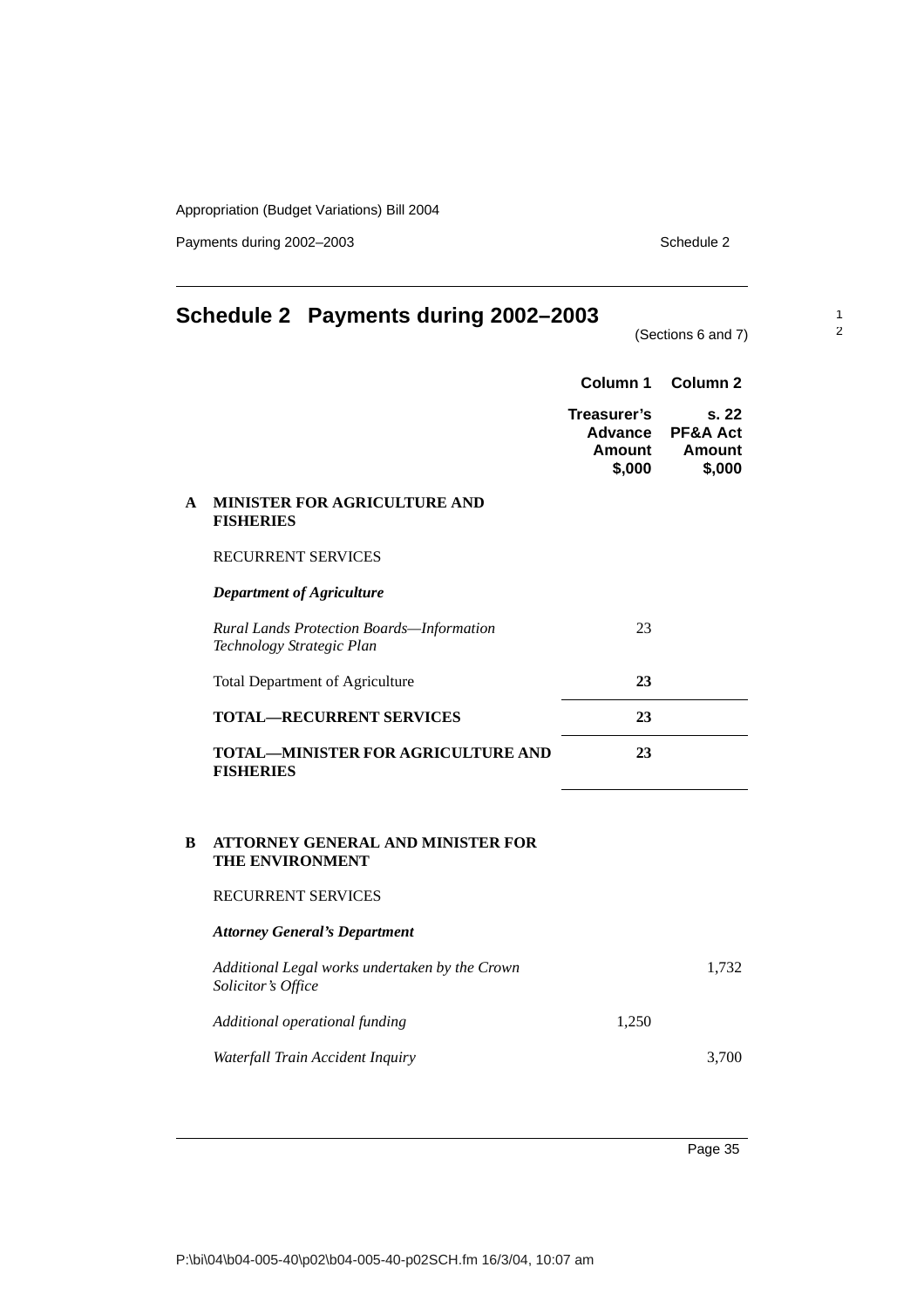Schedule 2 Payments during 2002–2003

|                                                                           | Column 1                                                 | <b>Column 2</b>                                  |
|---------------------------------------------------------------------------|----------------------------------------------------------|--------------------------------------------------|
|                                                                           | Treasurer's<br><b>Advance</b><br><b>Amount</b><br>\$,000 | s. 22<br><b>PF&amp;A Act</b><br>Amount<br>\$,000 |
| Waterfall, Gretley and Glenbrook Inquiries                                | 2,366                                                    |                                                  |
| <b>Total Attorney General's Department</b>                                | 3,616                                                    | 5,432                                            |
| <b>Legal Aid Commission of New South Wales</b>                            |                                                          |                                                  |
| Establishment of a regional office at Dubbo                               | 500                                                      |                                                  |
| <b>Total Legal Aid Commission of New South Wales</b>                      | 500                                                      |                                                  |
| <b>Office of the Director of Public Prosecutions</b>                      |                                                          |                                                  |
| <b>Statutory and Other Offices Remuneration Tribunal</b><br>determination | 1,006                                                    |                                                  |
| Total Office of the Director of Public Prosecutions                       | 1,006                                                    |                                                  |
| <b>Royal Botanic Gardens and Domain Trust</b>                             |                                                          |                                                  |
| Managing the 2002 New Years Eve celebrations                              | 198                                                      |                                                  |
| Total Royal Botanic Gardens and Domain Trust                              | 198                                                      |                                                  |
| <b>TOTAL—RECURRENT SERVICES</b>                                           | 5,320                                                    | 5,432                                            |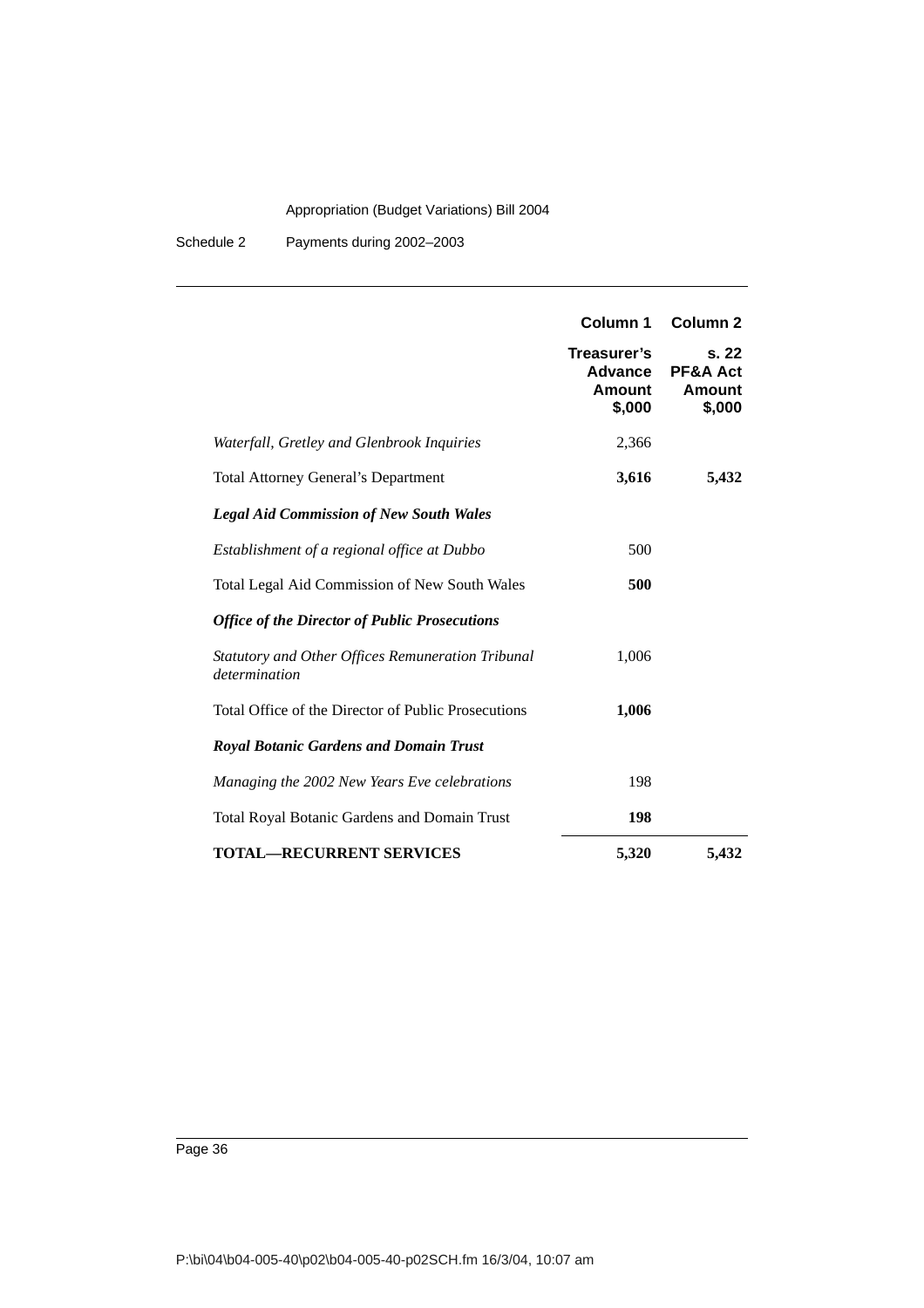Payments during 2002–2003 Schedule 2

|                                                                          | Column 1                                   | Column <sub>2</sub>                              |
|--------------------------------------------------------------------------|--------------------------------------------|--------------------------------------------------|
|                                                                          | Treasurer's<br>Advance<br>Amount<br>\$,000 | s. 22<br><b>PF&amp;A Act</b><br>Amount<br>\$,000 |
| <b>CAPITAL WORKS AND SERVICES</b>                                        |                                            |                                                  |
| <b>Legal Aid Commission of New South Wales</b>                           |                                            |                                                  |
| Establishment of regional office at Dubbo                                | 385                                        |                                                  |
| <b>Total Legal Aid Commission of New South Wales</b>                     | 385                                        |                                                  |
| <b>TOTAL—CAPITAL WORKS AND SERVICES</b>                                  | 385                                        |                                                  |
| <b>TOTAL—ATTORNEY GENERAL AND</b><br><b>MINISTER FOR THE ENVIRONMENT</b> | 5,705                                      | 5,432                                            |

#### **C MINISTER FOR COMMUNITY SERVICES, MINISTER FOR AGEING, MINISTER FOR DISABILITY SERVICES AND MINISTER FOR YOUTH**

#### RECURRENT SERVICES

*Department of Ageing, Disability and Home Care*

| Increase in Commonwealth funding under the | 9.173 |
|--------------------------------------------|-------|
| Disability Agreement (CSTDA)               |       |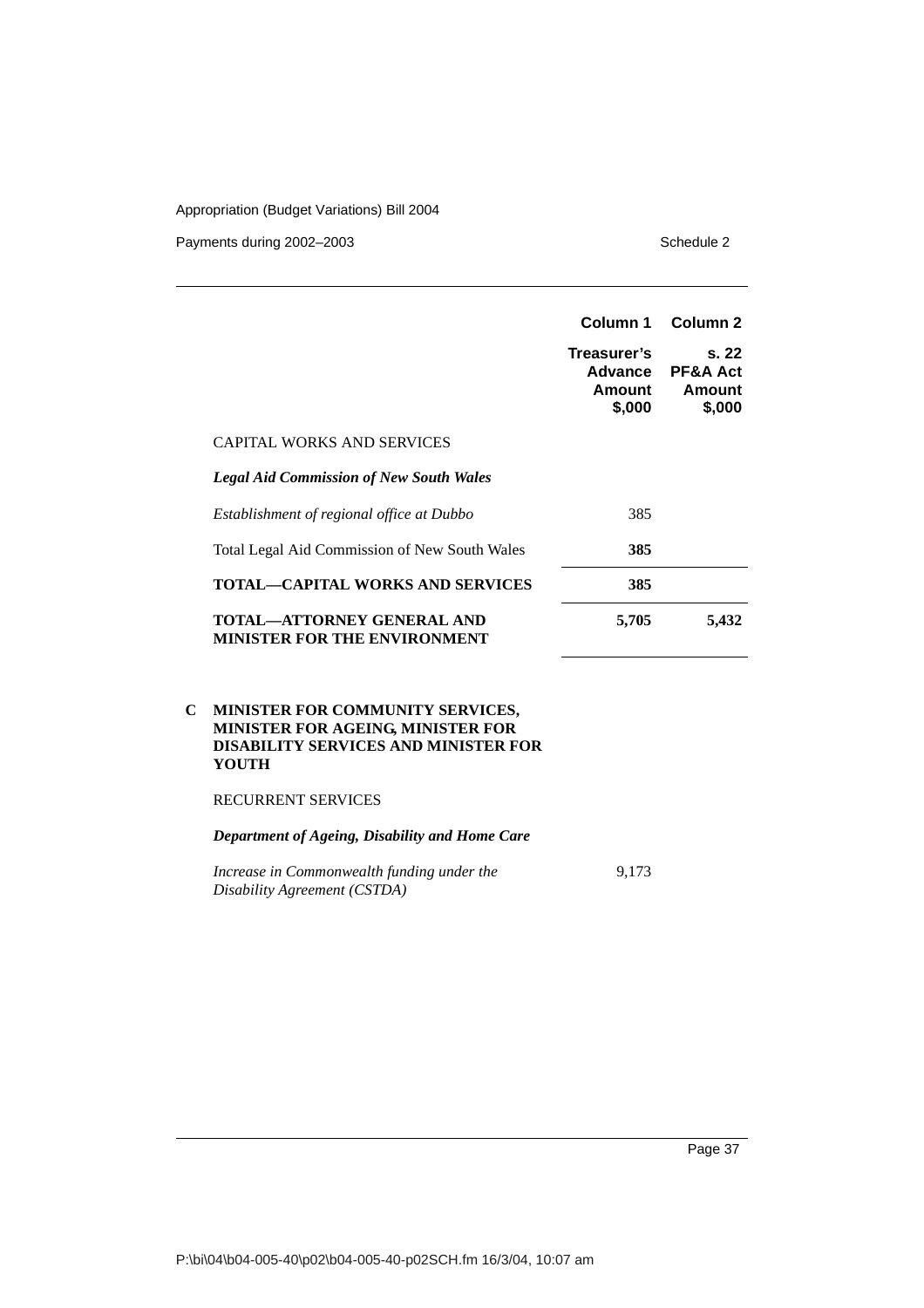Schedule 2 Payments during 2002–2003

|                                                                                                                                                          | Column 1<br>Treasurer's<br>Advance<br>Amount<br>\$,000 | Column <sub>2</sub><br>s.22<br><b>PF&amp;A Act</b><br>Amount<br>\$,000 |
|----------------------------------------------------------------------------------------------------------------------------------------------------------|--------------------------------------------------------|------------------------------------------------------------------------|
| Payment for shared services arrangements                                                                                                                 | 29,008                                                 |                                                                        |
| Total Department of Ageing, Disability and Home<br>Care                                                                                                  | 38,181                                                 |                                                                        |
| <b>TOTAL—RECURRENT SERVICES</b>                                                                                                                          | 38,181                                                 |                                                                        |
| <b>TOTAL—MINISTER FOR COMMUNITY</b><br><b>SERVICES, MINISTER FOR AGEING,</b><br><b>MINISTER FOR DISABILITY SERVICES AND</b><br><b>MINISTER FOR YOUTH</b> | 38,181                                                 |                                                                        |

#### **D MINISTER FOR EDUCATION AND TRAINING AND MINISTER FOR ABORIGINAL AFFAIRS**

#### RECURRENT SERVICES

#### *Department of Education and Training*

| <b>Total Department of Education and Training</b> | 40,427 |
|---------------------------------------------------|--------|
| Purchase of plant and equipment under \$5000      | 13,000 |
| Increased school maintenance                      | 6,000  |
| Additional Commonwealth funding                   | 21,427 |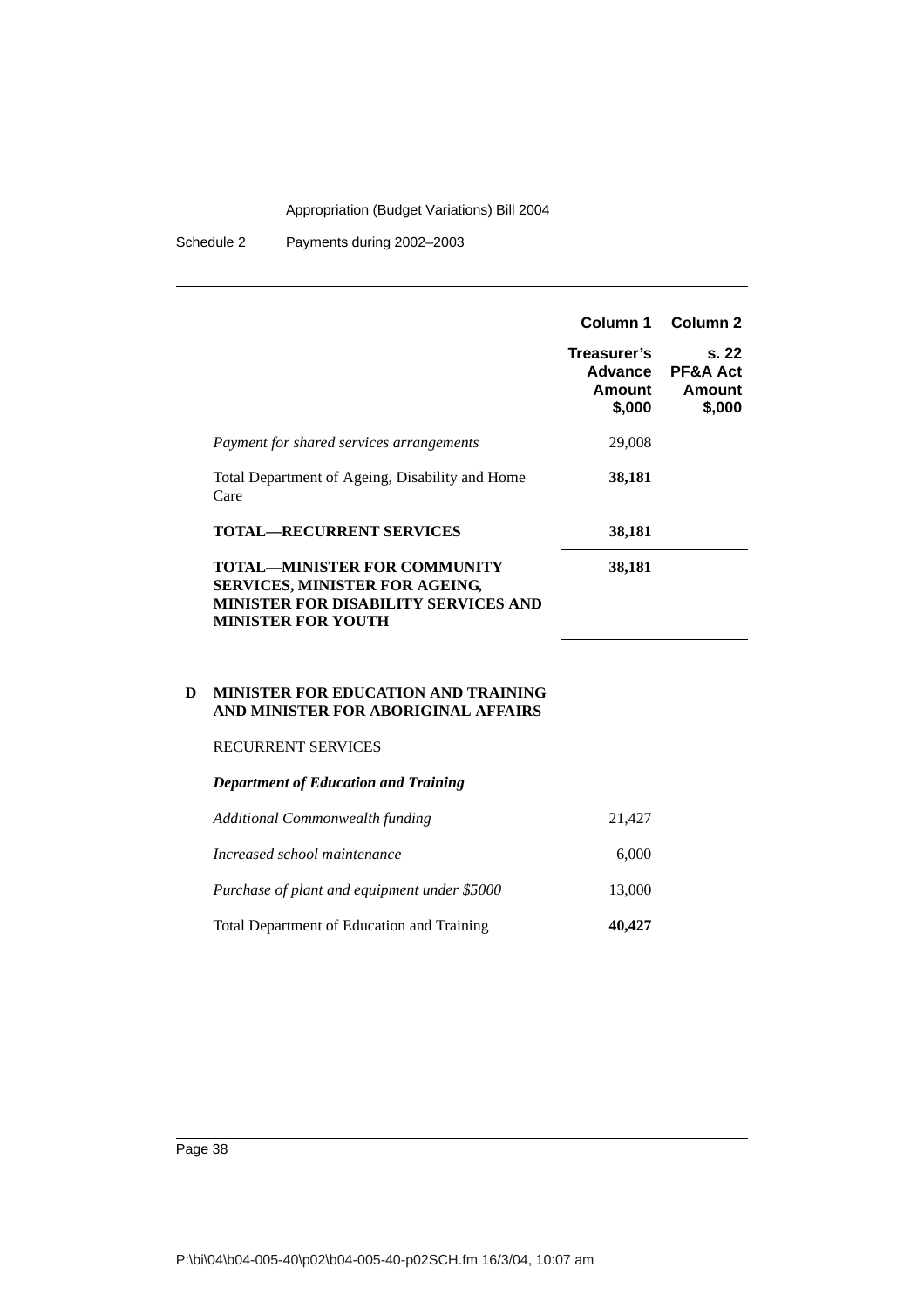Payments during 2002–2003 Schedule 2

|                                                                                            | Column 1                                   | Column <sub>2</sub>                              |
|--------------------------------------------------------------------------------------------|--------------------------------------------|--------------------------------------------------|
|                                                                                            | Treasurer's<br>Advance<br>Amount<br>\$,000 | s. 22<br><b>PF&amp;A Act</b><br>Amount<br>\$,000 |
| <b>Office of the Board of Studies</b>                                                      |                                            |                                                  |
| Increased number of students sitting for the HSC                                           | 812                                        |                                                  |
| Total Office of the Board of Studies                                                       | 812                                        |                                                  |
| <b>TOTAL—RECURRENT SERVICES</b>                                                            | 41,239                                     |                                                  |
| TOTAL—MINISTER FOR EDUCATION AND<br>TRAINING AND MINISTER FOR ABORIGINAL<br><b>AFFAIRS</b> | 41,239                                     |                                                  |

#### **E MINISTER FOR ENERGY AND UTILITIES AND MINISTER FOR SCIENCE AND MEDICAL RESEARCH**

#### RECURRENT SERVICES

| <b>Payments for Water and Sewerage Assistance</b>                 |       |
|-------------------------------------------------------------------|-------|
| Additional social programs provided by Sydney and<br>Hunter Water | 3.629 |
| Total Payments for Water and Sewerage Assistance                  | 3,629 |

| <b>TOTAL—RECURRENT SERVICES</b>                                            | 3.629 |
|----------------------------------------------------------------------------|-------|
| <b>TOTAL—MINISTER FOR ENERGY AND</b><br>UTILITIES AND MINISTER FOR SCIENCE | 3.629 |
| AND MEDICAL RESEARCH                                                       |       |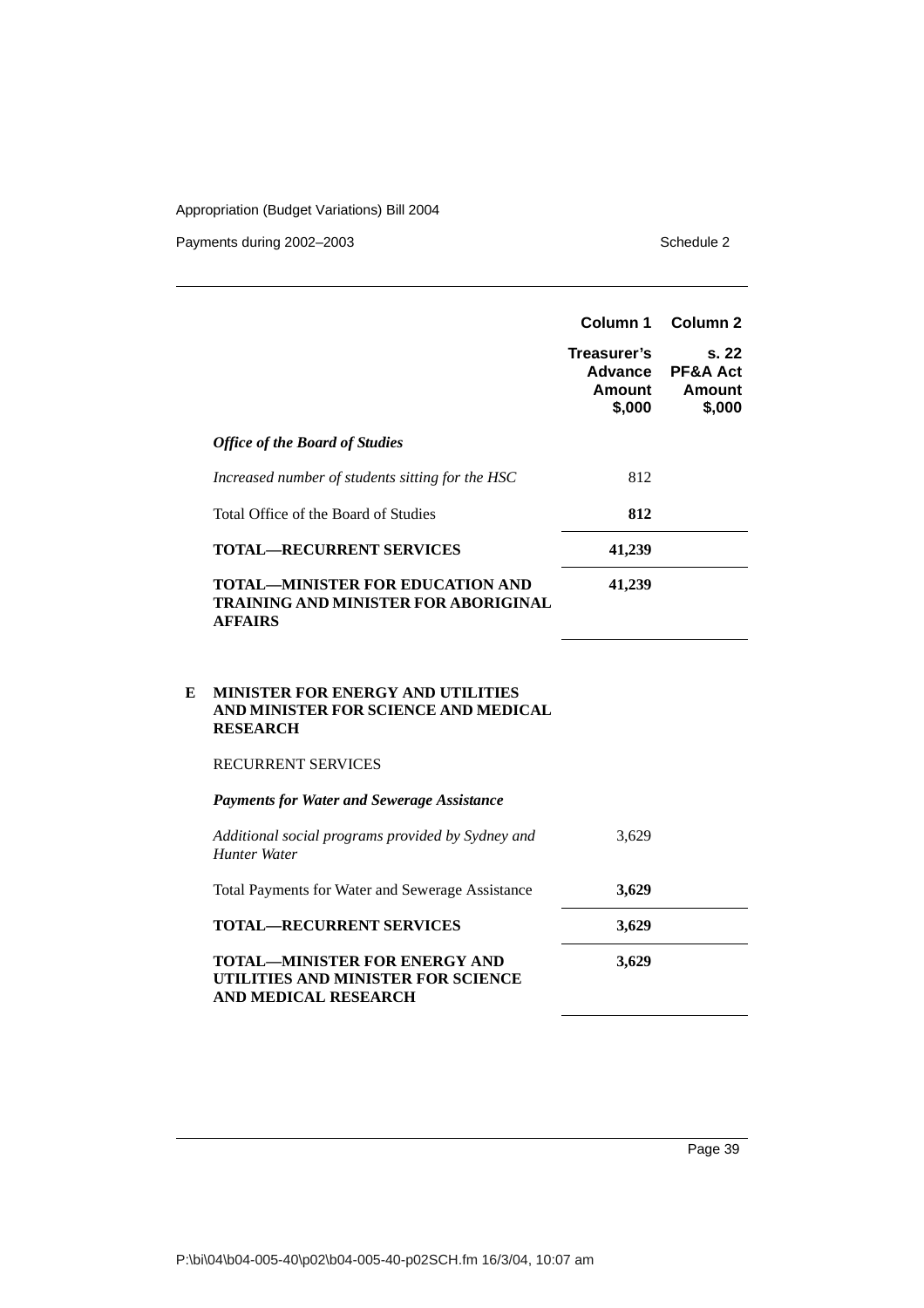Schedule 2 Payments during 2002–2003

|                                                                                                       | Column 1                                   | Column <sub>2</sub>                             |
|-------------------------------------------------------------------------------------------------------|--------------------------------------------|-------------------------------------------------|
|                                                                                                       | Treasurer's<br>Advance<br>Amount<br>\$,000 | s.22<br><b>PF&amp;A Act</b><br>Amount<br>\$,000 |
| <b>MINISTER FOR INFRASTRUCTURE AND</b><br>PLANNING AND MINISTER FOR NATURAL<br><b>RESOURCES</b>       |                                            |                                                 |
| <b>RECURRENT SERVICES</b>                                                                             |                                            |                                                 |
| Heritage Office                                                                                       |                                            |                                                 |
| Review of the fee structure                                                                           | 100                                        |                                                 |
| Shortfall in grant funding                                                                            | 1,400                                      |                                                 |
| <b>Total Heritage Office</b>                                                                          | 1,500                                      |                                                 |
| <b>TOTAL—RECURRENT SERVICES</b>                                                                       | 1,500                                      |                                                 |
| <b>TOTAL-MINISTER FOR INFRASTRUCTURE</b><br>AND PLANNING AND MINISTER FOR<br><b>NATURAL RESOURCES</b> | 1,500                                      |                                                 |
|                                                                                                       |                                            |                                                 |

#### **G THE LEGISLATURE**

RECURRENT SERVICES

#### *The Legislature*

*Former Members ex-gratia legal fees* 49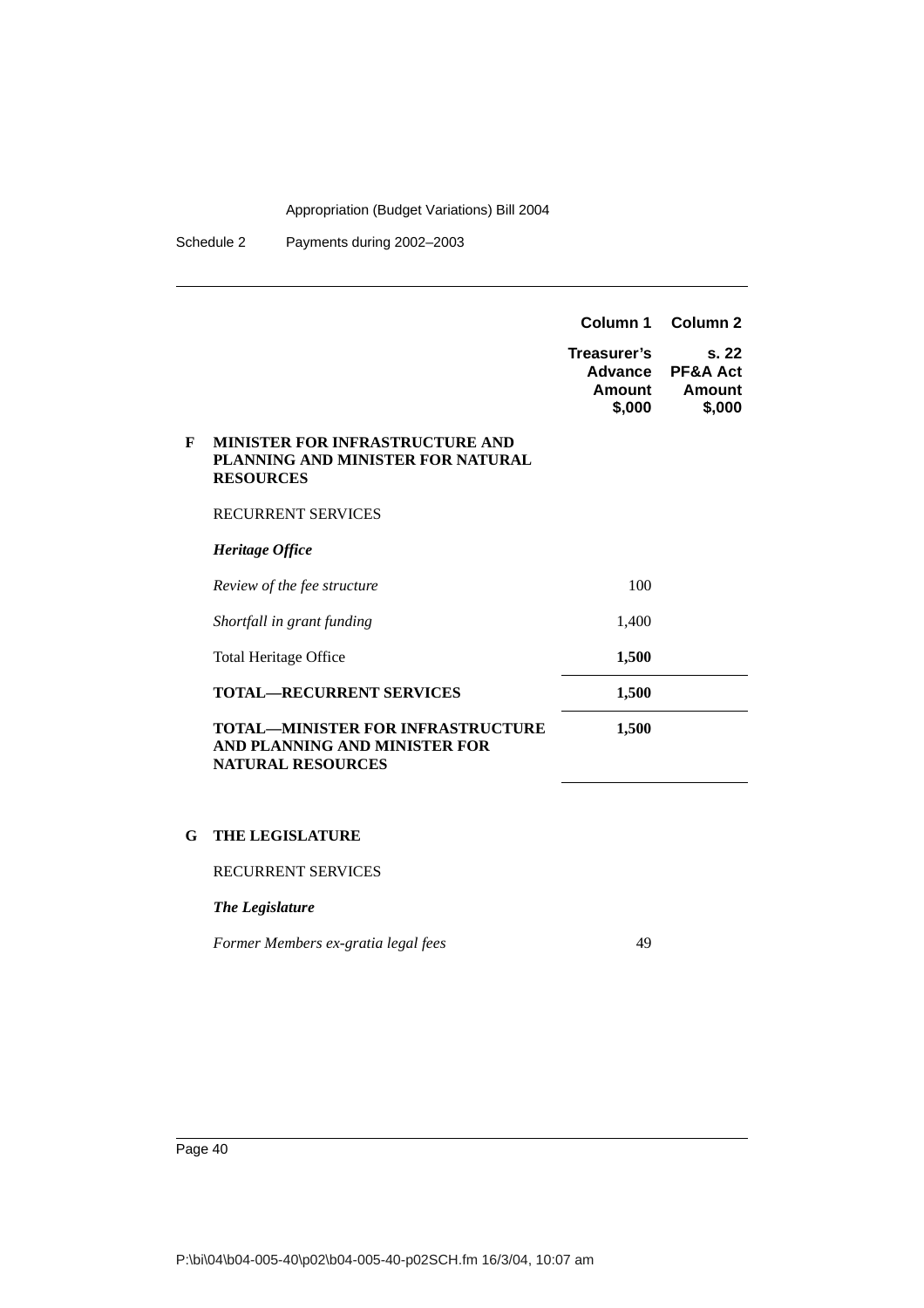Payments during 2002–2003 Schedule 2

|                                                                                          | Column 1                                   | Column 2                                        |
|------------------------------------------------------------------------------------------|--------------------------------------------|-------------------------------------------------|
|                                                                                          | Treasurer's<br>Advance<br>Amount<br>\$,000 | s.22<br><b>PF&amp;A Act</b><br>Amount<br>\$,000 |
| Members staff redundancies and internal restructure<br>following the March 2003 election | 1,135                                      |                                                 |
| Total The Legislature                                                                    | 1,184                                      |                                                 |
| <b>TOTAL—RECURRENT SERVICES</b>                                                          | 1,184                                      |                                                 |
| <b>TOTAL—THE LEGISLATURE</b>                                                             | 1,184                                      |                                                 |

#### **H MINISTER FOR POLICE**

#### RECURRENT SERVICES

| <b>NSW Police</b>                                                  |        |       |
|--------------------------------------------------------------------|--------|-------|
| Additional counter-terrorism measures                              |        | 2,368 |
| Additional police officers                                         | 3,200  |       |
| Education services and training for new police recruits            | 6,455  |       |
| World Trade Organisation meeting security                          | 2,380  |       |
| Processing of fines from additional fixed digital speed<br>cameras | 3.149  |       |
| <b>Total NSW Police</b>                                            | 15,184 | 2,368 |
| <b>TOTAL—RECURRENT SERVICES</b>                                    | 15,184 | 2,368 |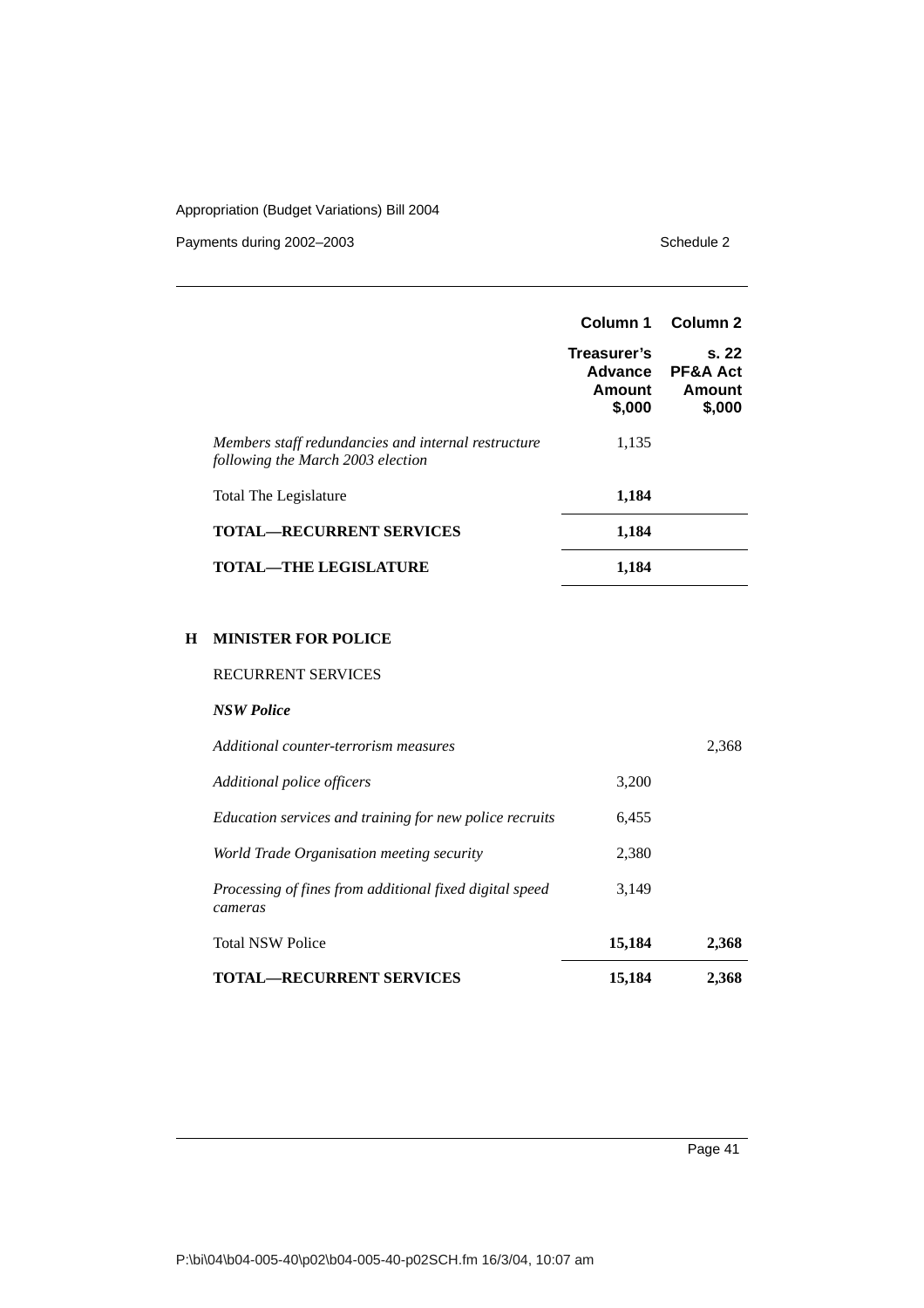Schedule 2 Payments during 2002–2003

|                                         | Column 1                                   | Column <sub>2</sub>                             |
|-----------------------------------------|--------------------------------------------|-------------------------------------------------|
|                                         | Treasurer's<br>Advance<br>Amount<br>\$,000 | s.22<br><b>PF&amp;A Act</b><br>Amount<br>\$,000 |
| <b>CAPITAL WORKS AND SERVICES</b>       |                                            |                                                 |
| <b>New South Wales Crime Commission</b> |                                            |                                                 |
| Additional accommodation                |                                            | 2,800                                           |
| Total New South Wales Crime Commission  |                                            | 2,800                                           |
| <b>TOTAL—CAPITAL WORKS AND SERVICES</b> |                                            | 2,800                                           |
| TOTAL—MINISTER FOR POLICE               | 15,184                                     | 5,168                                           |

#### **I PREMIER, MINISTER FOR THE ARTS AND MINISTER FOR CITIZENSHIP**

#### RECURRENT SERVICES

#### *Cabinet Office*

| Albury—Wodonga project costs                           | 304 |
|--------------------------------------------------------|-----|
| Total Cabinet Office                                   | 304 |
| <b>Independent Commission Against Corruption</b>       |     |
| Additional operational funding                         | 234 |
| <b>Total Independent Commission Against Corruption</b> | 234 |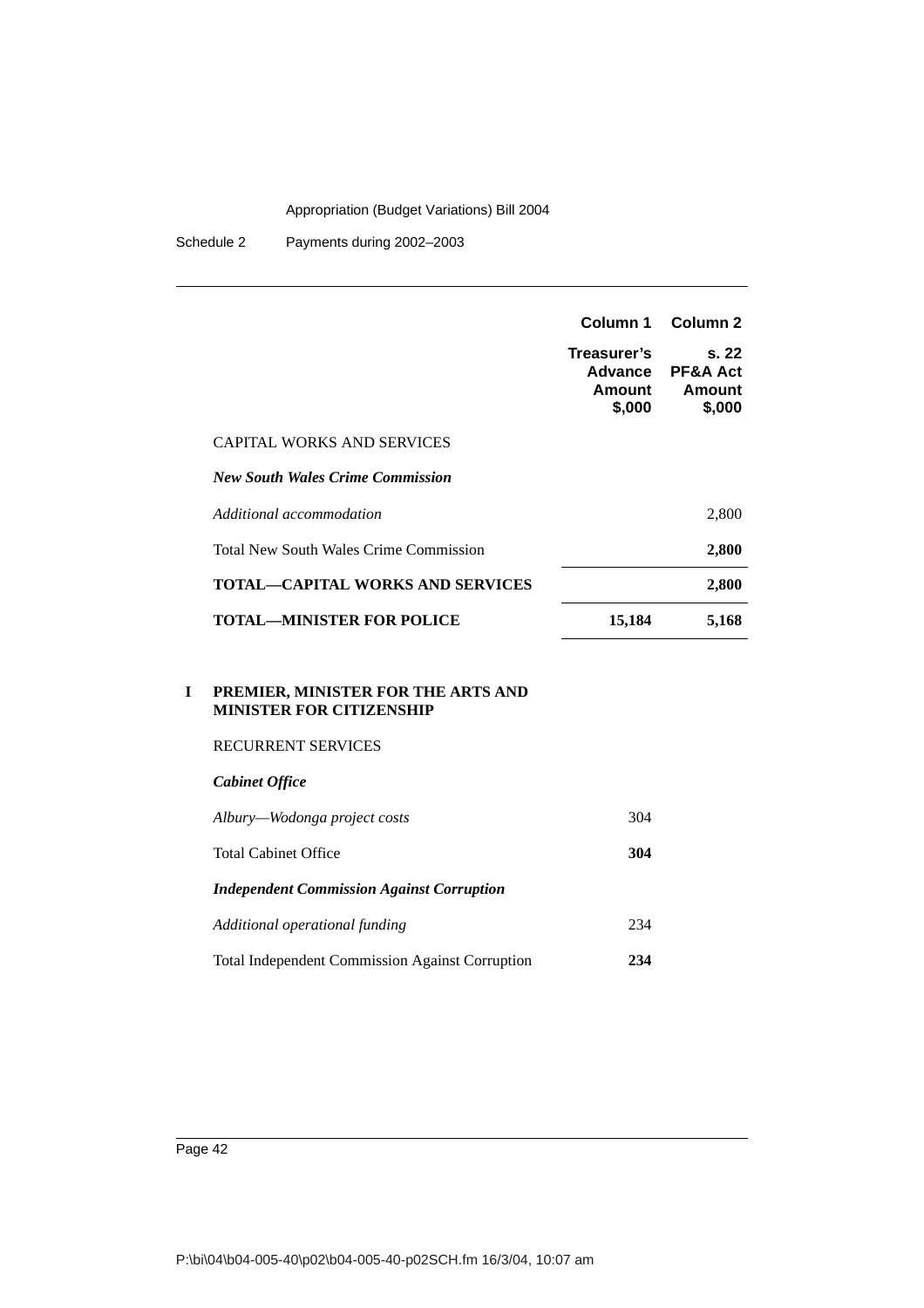Payments during 2002–2003 Schedule 2

|                                                                                    | Column 1<br>Treasurer's<br><b>Advance</b><br><b>Amount</b><br>\$,000 | Column <sub>2</sub><br>s. 22<br><b>PF&amp;A Act</b><br>Amount<br>\$,000 |
|------------------------------------------------------------------------------------|----------------------------------------------------------------------|-------------------------------------------------------------------------|
| <b>Ministry for the Arts</b>                                                       |                                                                      |                                                                         |
| Additional Sydney Opera House security                                             | 1,600                                                                |                                                                         |
| Total Ministry for the Arts                                                        | 1,600                                                                |                                                                         |
| <b>TOTAL—RECURRENT SERVICES</b>                                                    | 2,138                                                                |                                                                         |
| <b>CAPITAL WORKS AND SERVICES</b>                                                  |                                                                      |                                                                         |
| <b>Premier's Department</b>                                                        |                                                                      |                                                                         |
| Australia Day Council relocation                                                   | 350                                                                  |                                                                         |
| Corporate services for Ministers and replace failing<br>equipment                  | 850                                                                  |                                                                         |
| <b>Total Premier's Department</b>                                                  | 1,200                                                                |                                                                         |
| <b>TOTAL—CAPITAL WORKS AND SERVICES</b>                                            | 1,200                                                                |                                                                         |
| <b>TOTAL-PREMIER, MINISTER FOR THE</b><br><b>ARTS AND MINISTER FOR CITIZENSHIP</b> | 3,338                                                                |                                                                         |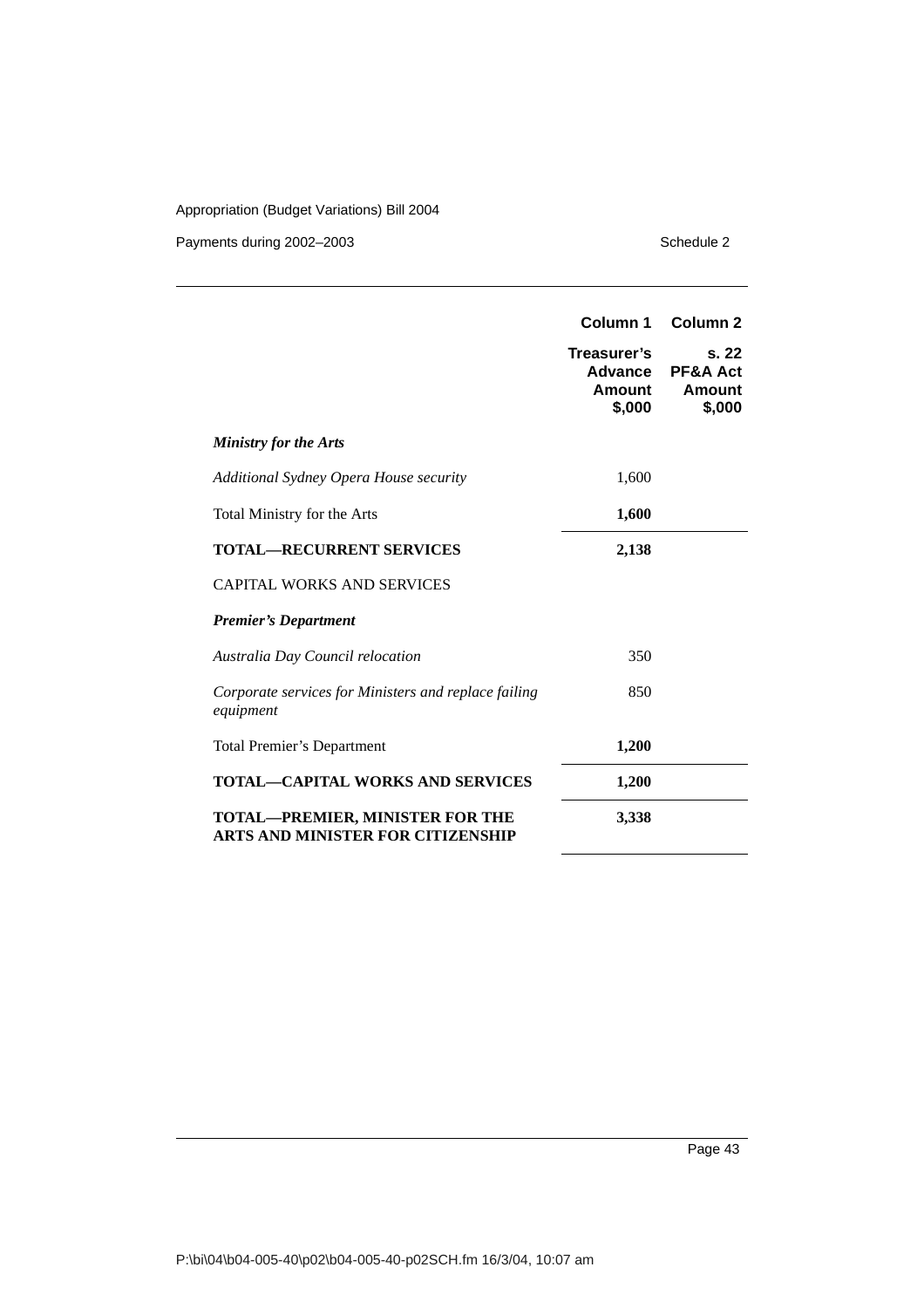Schedule 2 Payments during 2002–2003

| $\mathbf I$ | MINISTER FOR TOURISM AND SPORT AND<br>RECREATION AND MINISTER FOR WOMEN<br><b>RECURRENT SERVICES</b><br><b>Department for Women</b> | Column 1<br>Treasurer's<br>Advance<br>Amount<br>\$,000 | Column 2<br>s. 22<br><b>PF&amp;A Act</b><br><b>Amount</b><br>\$,000 |
|-------------|-------------------------------------------------------------------------------------------------------------------------------------|--------------------------------------------------------|---------------------------------------------------------------------|
|             | Additional operational funding                                                                                                      | 500                                                    |                                                                     |
|             | <b>Total Department for Women</b>                                                                                                   | 500                                                    |                                                                     |
|             | <b>TOTAL—RECURRENT SERVICES</b>                                                                                                     | 500                                                    |                                                                     |
|             | <b>TOTAL—MINISTER FOR TOURISM AND</b><br><b>SPORT AND RECREATION AND MINISTER</b><br><b>FOR WOMEN</b>                               | 500                                                    |                                                                     |
| K           | <b>MINISTER FOR TRANSPORT SERVICES AND</b><br><b>MINISTER FOR THE HUNTER</b>                                                        |                                                        |                                                                     |
|             | <b>RECURRENT SERVICES</b>                                                                                                           |                                                        |                                                                     |
|             | <b>Ministry of Transport</b>                                                                                                        |                                                        |                                                                     |
|             | State Rail Authority-additional contribution towards<br>operating costs                                                             | 47,291                                                 |                                                                     |
|             | State Transit Authority-additional Community<br>Service Obligation payments                                                         | 25,000                                                 |                                                                     |
|             | <b>Total Ministry of Transport</b>                                                                                                  | 72,291                                                 |                                                                     |
|             | <b>TOTAL—RECURRENT SERVICES</b>                                                                                                     | 72,291                                                 |                                                                     |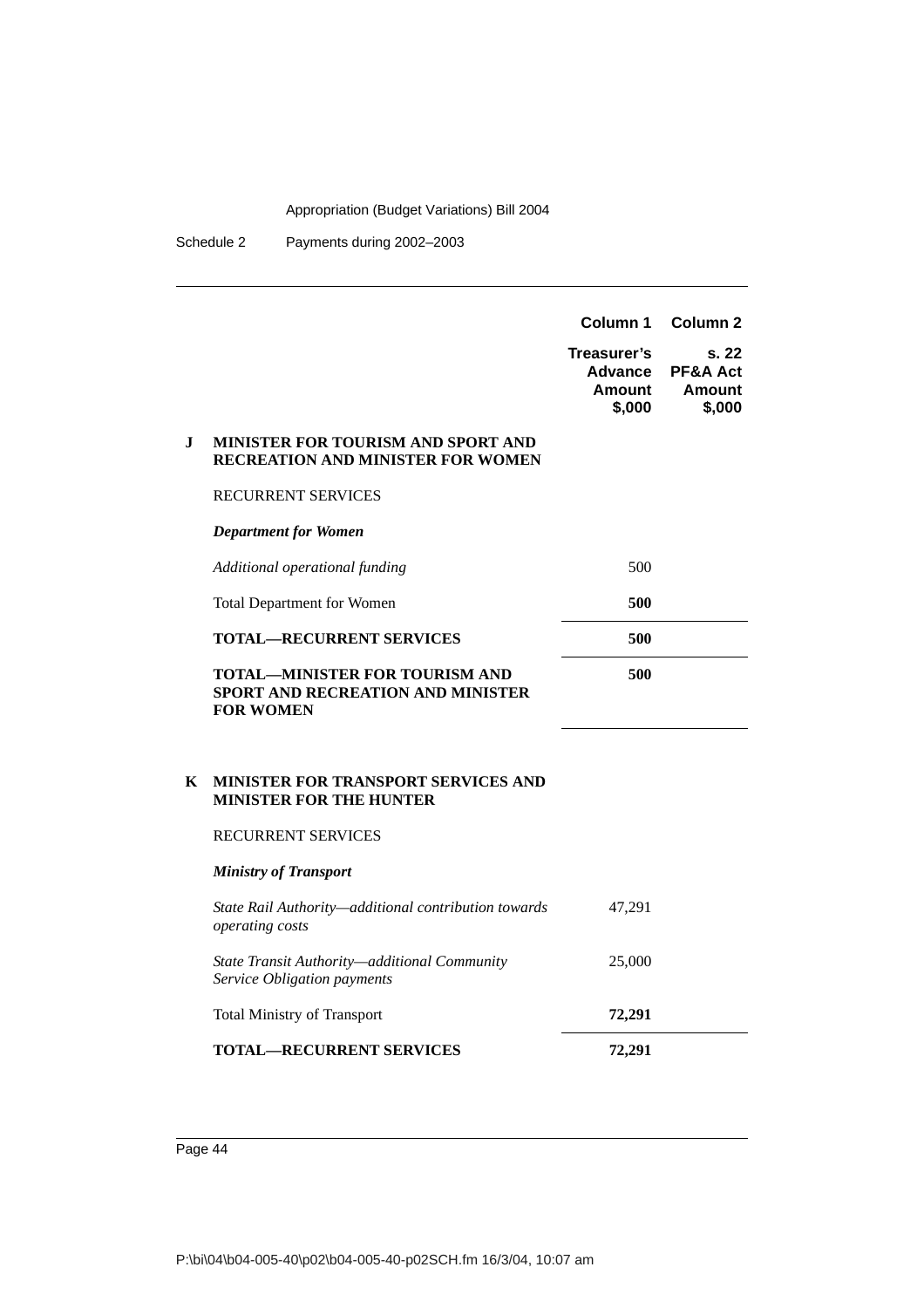Payments during 2002–2003 Schedule 2

|                                                                                    | Column 1                                   | Column <sub>2</sub>                                     |
|------------------------------------------------------------------------------------|--------------------------------------------|---------------------------------------------------------|
|                                                                                    | Treasurer's<br>Advance<br>Amount<br>\$,000 | s. 22<br><b>PF&amp;A Act</b><br><b>Amount</b><br>\$,000 |
| <b>CAPITAL WORKS AND SERVICES</b>                                                  |                                            |                                                         |
| <b>Ministry of Transport</b>                                                       |                                            |                                                         |
| Encourage access to public transport services-<br>financed by parking space levy   | 3,481                                      |                                                         |
| <b>Total Ministry of Transport</b>                                                 | 3,481                                      |                                                         |
| <b>TOTAL-CAPITAL WORKS AND SERVICES</b>                                            | 3,481                                      |                                                         |
| <b>TOTAL-MINISTER FOR TRANSPORT</b><br><b>SERVICES AND MINISTER FOR THE HUNTER</b> | 75,772                                     |                                                         |
| $\mathbf L$<br>TREASURER AND MINISTER FOR STATE<br><b>DEVELOPMENT</b>              |                                            |                                                         |
| <b>RECURRENT SERVICES</b>                                                          |                                            |                                                         |
| <b>Crown Finance Entity</b>                                                        |                                            |                                                         |
| Payment of additional claims associated with failed<br>insurer HIH                 |                                            | 1,894                                                   |
| <b>Total Crown Finance Entity</b>                                                  |                                            | 1,894                                                   |
| <b>The Treasury</b>                                                                |                                            |                                                         |
| Increased First Home Owner Grant Scheme<br>applications                            |                                            | 4,384                                                   |
| <b>Total The Treasury</b>                                                          |                                            | 4,384                                                   |
| <b>TOTAL-RECURRENT SERVICES</b>                                                    |                                            | 6,278                                                   |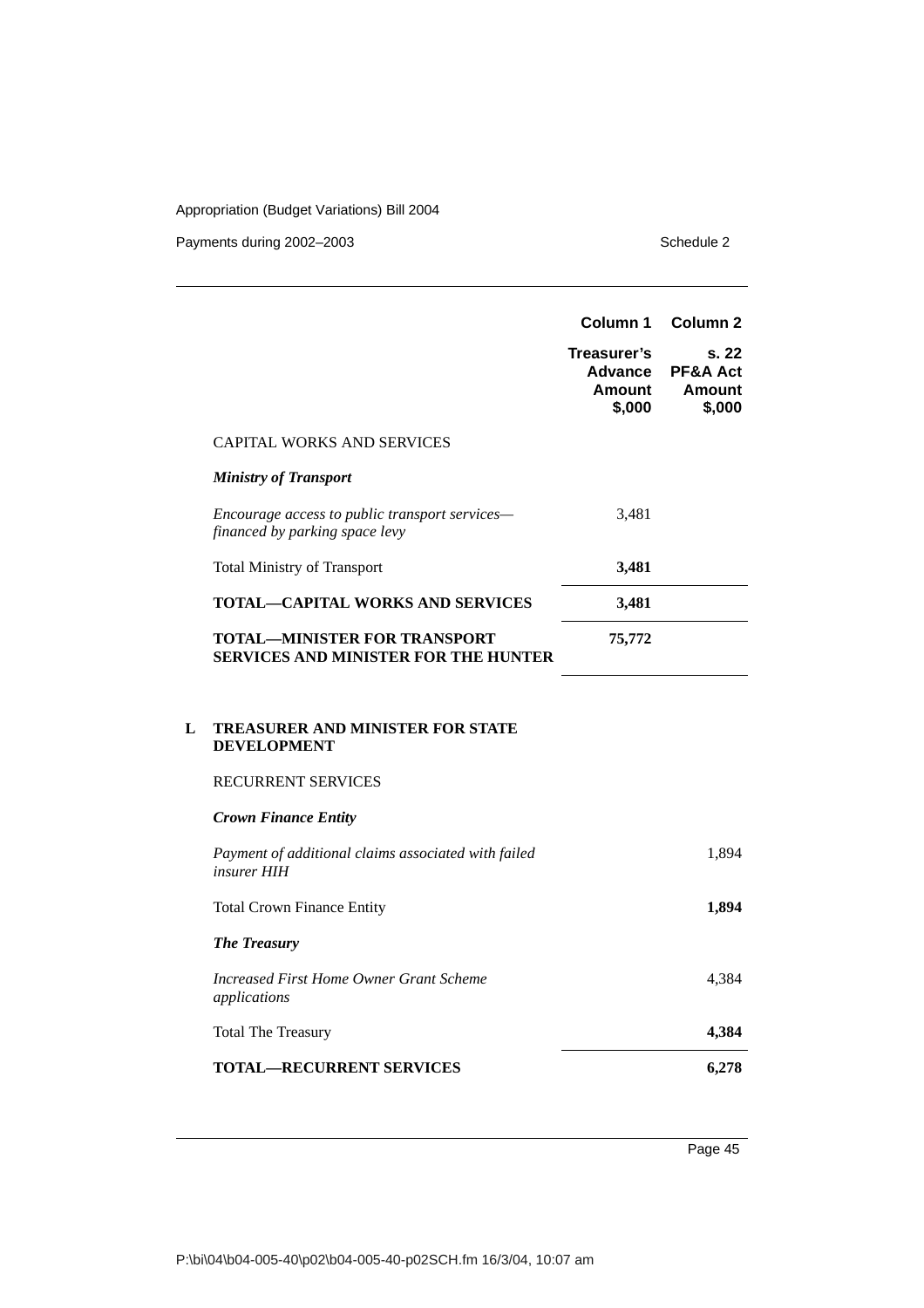Schedule 2 Payments during 2002–2003

|                                                                                | Column 1<br>Treasurer's<br>Advance<br><b>Amount</b><br>\$,000 | Column <sub>2</sub><br>s.22<br><b>PF&amp;A Act</b><br>Amount<br>\$,000 |
|--------------------------------------------------------------------------------|---------------------------------------------------------------|------------------------------------------------------------------------|
| <b>CAPITAL WORKS AND SERVICES</b>                                              |                                                               |                                                                        |
| <b>Crown Finance Entity</b>                                                    |                                                               |                                                                        |
| Additional contribution to the General Government<br>Liability Management Fund |                                                               | 700,000                                                                |
| Early debt repayments of Co-operative loans                                    |                                                               | 62,896                                                                 |
| <b>Total Crown Finance Entity</b>                                              |                                                               | 762,896                                                                |
| <b>TOTAL—CAPITAL WORKS AND SERVICES</b>                                        |                                                               | 762,896                                                                |
| <b>TOTAL—TREASURER AND MINISTER FOR</b><br><b>STATE DEVELOPMENT</b>            |                                                               | 769,174                                                                |
| <b>TREASURER'S ADVANCE FOR RECURRENT</b><br><b>SERVICES</b>                    | 181,189                                                       |                                                                        |
| <b>TREASURER'S ADVANCE FOR CAPITAL</b><br><b>WORKS AND SERVICES</b>            | 5,066                                                         |                                                                        |
| TOTAL—TREASURER'S ADVANCE                                                      | 186,255                                                       |                                                                        |